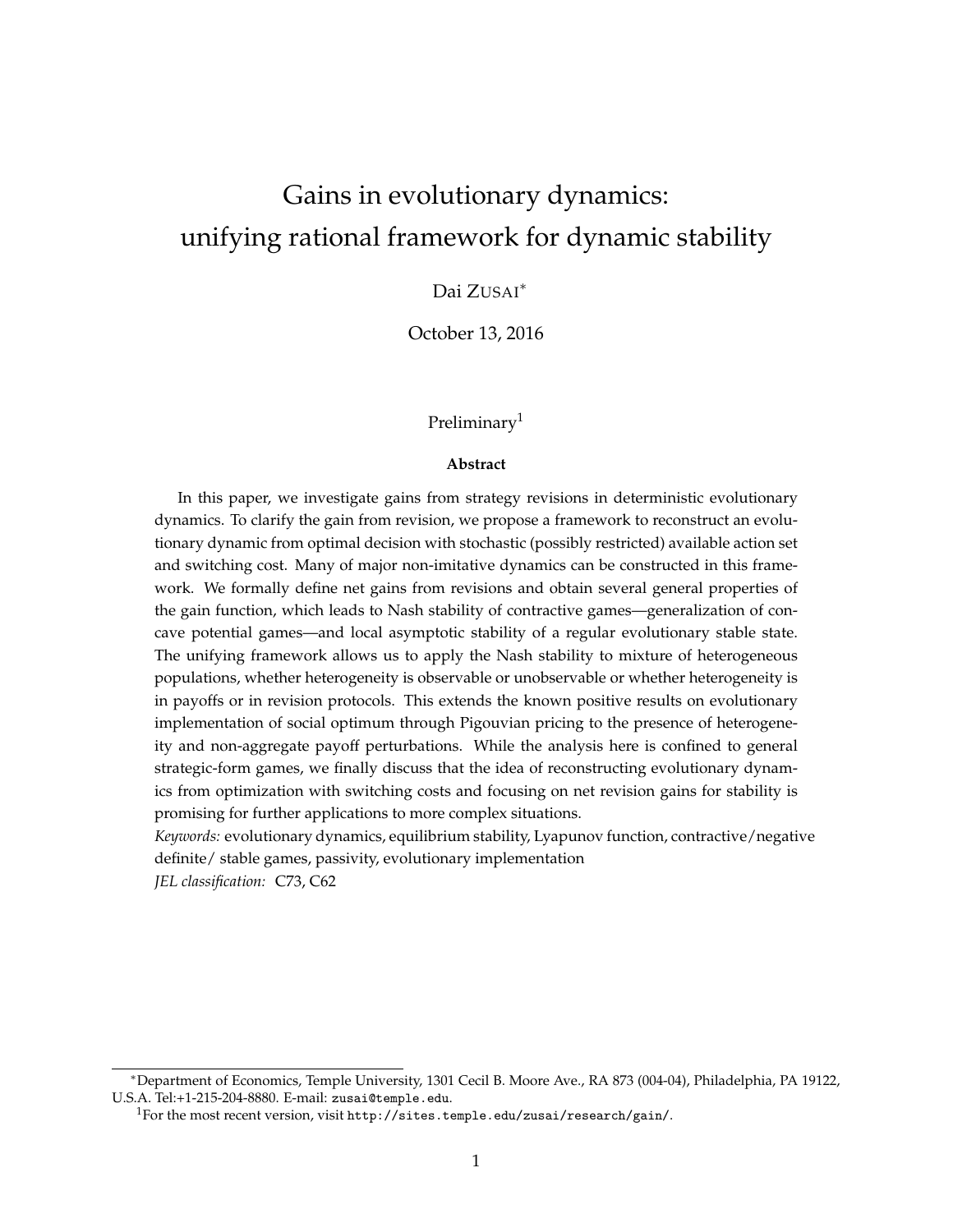# **1 Introduction**

Evolutionary dynamics are constructed from aggregation of inertial and myopic decision processes of agents in large population. An agent switches the action only occasionally. Choice of a new action is determined by some "revision protocol," programmed to agents. Revision processes of individuals are aggregated to a differential equation that describes the transition of the action distribution over time. Variety of dynamics comes from variety of revision protocols: best response dynamic from optimization, replicator dynamic from imitation with payoff comparison, etc.

Equilibrium stability is naturally the central issue in deterministic evolutionary dynamics. Like other studies of dynamic systems, the Lyapunov function is the key mathematical tool to establish stability. A Lyapunov function is a scalar-valued function to measure how far the current state is from stable sets. [Sandholm](#page-35-0) [\(2001\)](#page-35-0) proves that in potential games, the potential function can be used as a Lyapunov function commonly under various major evolutionary dynamics; the potential function is indeed a scalar-valued function to summarize the payoff vector function in the sense that the gradient vector of the potential always coincides with the payoff vector.

But, apart from potential games, a payoff vector function may not be summarized by a scalarvalued function. A game fails to have a potential function just by slight change in the payoff function, unless it keeps "externality symmetry" [\(Sandholm, 2001\)](#page-35-0).<sup>[2](#page-1-0)</sup> Without a potential function, there is no obvious common choice for a Lyapunov function. Generally the choice of a Lyapunov function is specific to each dynamic. [Hofbauer and Sandholm](#page-35-1) [\(2009\)](#page-35-1) define a class of games, called *contractive games*, as a generalization of potential games with a concave potential function;<sup>[3](#page-1-1)</sup> a contractive game is characterized by negative marginal effect of a switch of action on the payoff of the new action compared to the old action, which is met by a concave potential game. But a contractive game may not have a potential function. They verify stability of Nash equilibrium set in contractive games for various evolutionary dynamics by finding a Lyapunov function specifically for each canonical dynamic. However, it is left to be unanswered what if those dynamics are mixed, what if there are perturbations to the dynamic, and what is the general economic intuition behind Nash stability.

To obtain a scalar measure of the game dynamic toward equilibrium, it would be natural for economists to look at gains from revisions. If agents have settled down to an equilibrium, there would be no gain from revisions; such a gain would be the incentive for an agent to revise an action, as long as they respond to incentives more or less rationally. [Zusai](#page-36-0) [\(2015\)](#page-36-0) and [Sawa and](#page-36-1) [Zusai](#page-36-1) [\(2016\)](#page-36-1) exploit the idea to construct a Lyapunov function in contractive games under versions of best response dynamics.<sup>[4](#page-1-2)</sup> But, to put this idea into other evolutionary dynamics, there seems

<span id="page-1-0"></span> $2$ It means that the marginal effects of switch from one action to another on payoff difference between arbitrary two actions are completely the same across any pair of actions to switch and any pair of actions whose payoff.

<span id="page-1-1"></span> $3$ This terminology follows [Sandholm](#page-36-2) [\(2013\)](#page-36-2). Originally, [Hofbauer and Sandholm](#page-35-1) [\(2009\)](#page-35-1) call it a stable game. It is also called a negative semidefinite game.

<span id="page-1-2"></span><sup>&</sup>lt;sup>4</sup>The former introduces stochastic switching cost to the BRD and defines the tempered best response dynamic; it will be discussed as an example of evolutionary dynamics in our framework. The latter considers simultaneous play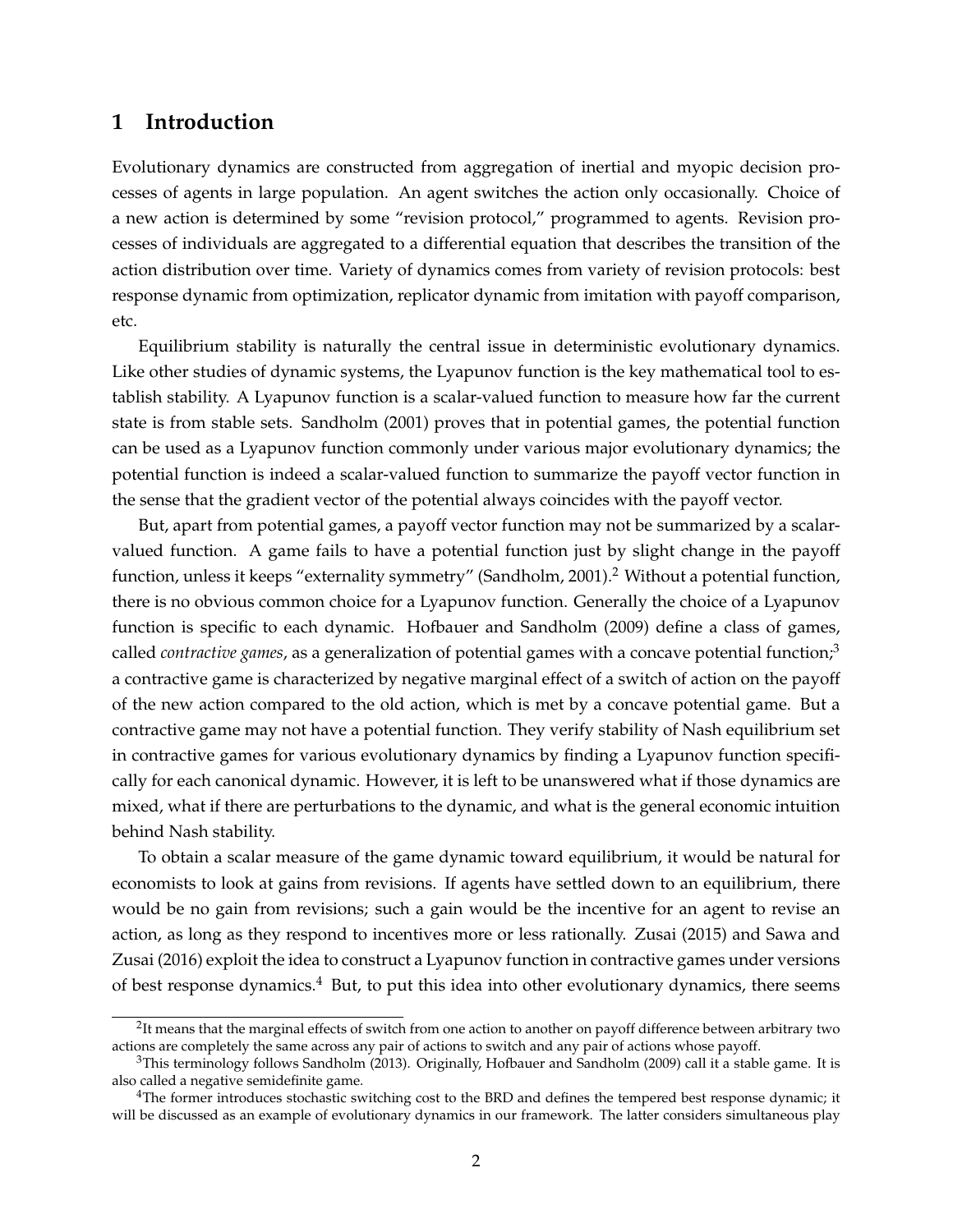to be a puzzling inconsistency between (myopic but) completely rational choice and bounded rationality in those evolutionary dynamics; while a *rational* agent should switch to the optimal action to achieve the greatest net gain from the switch, an agent is actually supposed to take some other suboptimal action under evolutionary dynamics, except the best response dynamic.

To resolve this puzzle and to provide a unified approach for the analysis of equilibrium stability, this paper proposes a new framework to construct evolutionary dynamics. In this paper, we construct a dynamic from optimization protocol like the best response dynamic; but, to justify switches to suboptimal actions, we allow to restrict the available action set and also to impose the switching cost to abandon the current action; they are further allowed to be random.

There were a few studies to put each of these two modifications into some specific dynamic; [Zusai](#page-36-0) [\(2015\)](#page-36-0) introduces stochastic switching costs into the best response dynamic. Benaïm and [Raimond](#page-34-0) [\(2010\)](#page-34-0) and [Bravo and Faure](#page-35-2) [\(2015\)](#page-35-2) consider stochastic restriction on the available action set in fictitious play and reinforcement learning, respectively, though they find that long-run outcomes of these learning processes are captured by the standard best response dynamic. In contrast, this paper combines these two factors and indeed investigate common general properties inherited with all the dynamics that fit into the framework, rather than a particular dynamic. The formulation of evolutionary dynamics from such stochastic *constrained* optimization protocol with switching costs includes many of major deterministic evolutionary dynamics, such as best response dynamic and Smith dynamic.

Under this framework, we can formally define the net gain from revision concretely as the payoff improvement by the revision minus the switching cost. A revising agent optimizes the new action to maximize this net payoff improvement; continuous dependency of the likelihood to actually switch the action is justified by continuous distribution of the stochastic switching cost.

The construction from constrained optimization guarantees stationarity of Nash equilibrium in general and Nash stability in potential games, under mild assumptions: any action should be available with positive probability; between any two actions, the probability that a subset of other actions becomes available should be kept the same, whichever of the two actions has been taken until the revision opportunity; the switching cost must be non-negative but can be any small with some positive probability. These are satisfied by the major dynamics including imitative dynamics such as the replicator dynamic.

We further make another assumption that the probability distribution of available action sets does not change with the social state. Then, our focus is narrowed to non-observatory dynamics such as BRD, pairwise payoff comparison dynamics, etc. While it excludes imitative dynamics, this assumption guarantees that the ordering between actions by expected gains is completely reversed to the ordering by the current payoffs; a player of a worse action enjoys a greater expected gain by switching from this action than a player of a better action. As the constrained optimization protocol dictates agents to switch to (myopically) better actions—though not the best, the total

of multiple games and defines the multitasking BRD by allowing an agent to switch the action only in either one game. This dynamic does not satisfy Assumption [A1](#page-8-0) in our framework.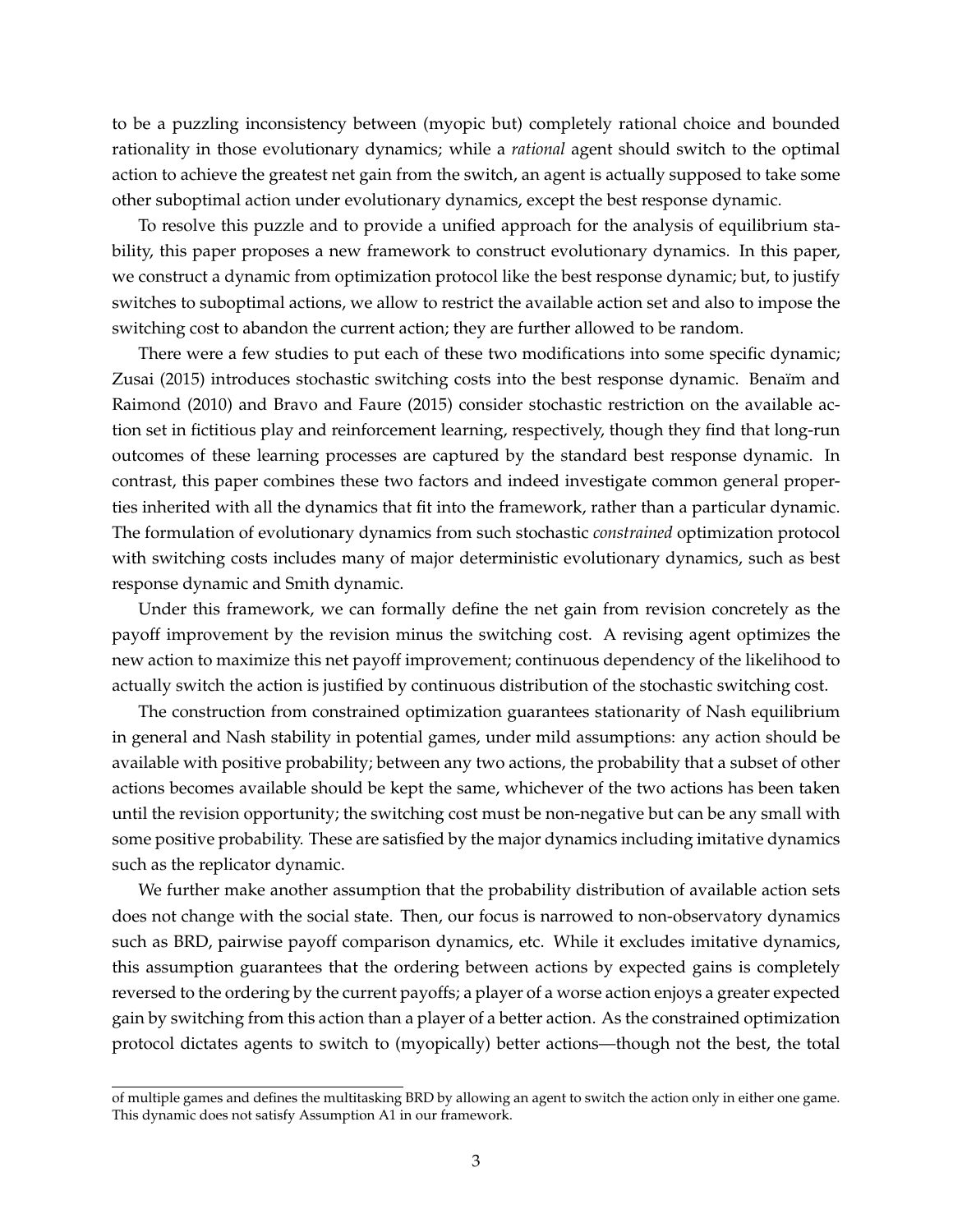expected gain diminishes over time by their switches, unless switches cause positive externality and increase in payoffs refuel the gains. But such positive externality is indeed excluded in a contractive game and the latter possibility is negated by the additional assumption. So, the total expected gain converges to zero over time; then we can use it as a Lyapunov function to verify stability of Nash equilibrium set in contractive games, commonly used for those evolutionary dynamics. Further, with a small modification, the total gain function can be used to verify local stability of a regular ESS.

Our analysis goes step by step; after presenting the construction of evolutionary dynamic from constrained optimization in the next section and verifying general properties of the dynamic itself such as Nash stationarity, we define the expected gain for an individual revising agent and obtain several basic properties of the individual gain function like the reversed ordering in Section [3.](#page-10-0) Then, we define the aggregate expected gain over the society and then prove Nash stability in contractive games in Section [4.](#page-12-0)

On this very last step, we find that, apart from specification of a game to be played, evolutionary dynamics in our framework guarantees *δ*-passivity of the total expected gain function. [Fox](#page-35-3) [and Shamma](#page-35-3) [\(2013\)](#page-35-3) regard the dynamic interplayed by an evolutionary dynamic and a game as a feedback system where the action distribution is defined as the state of the system and evolves according to a certain aggregate revision process (the evolutionary dynamic) while the payoffs generated from the game influence the state's dynamic by giving the feedback inputs to the state dynamic; in this way, we can separate the evolutionary dynamic as the system that governs the state dynamic and the game as the one that governs the input dynamic. They propose the concept of  $\delta$ -passivity as a sufficient condition on the state dynamic for stability when the input dynamic satisfies its opposite concept, *δ*-anti-passivity. With this separation, they extend the Nash stability of contractive games to allow several modifications of the way how agents perceive the payoffs—for example, they respond to weighted moving average of past payoffs, not just the current payoffs; or, they have some predictor of future payoffs and respond to the shock beyond the prediction; these will be briefly reviewed in Section [4.](#page-12-0) All these modifications keep the *δ*-antipassivity and thus retain Nash stability when the game is embedded with *δ*-passive evolutionary dynamics.

For expository simplicity, all of our theorems are first established for single-population games. In Section [5,](#page-19-0) we extend it to multi-population games; agents in different populations may have different action sets, different payoff functions and/or different revision protocols. The payoffs may depend on the profile of the action distribution of actions in each population, which means players' heterogeneity is observable when they play the game. Or, it may depend only on the aggregate action distribution in the whole society, when heterogeneity is unobservable. We verify that the overall social dynamic retains *δ*-passivity if each population dynamic satisfies it. Besides, a game remains to be contractive even if unobservable heterogeneity is introduced to the game, as long as the game is contractive in a single-population homogeneous setting.

Therefore, Nash stability in contractive games is robust to heterogeneity in payoffs and in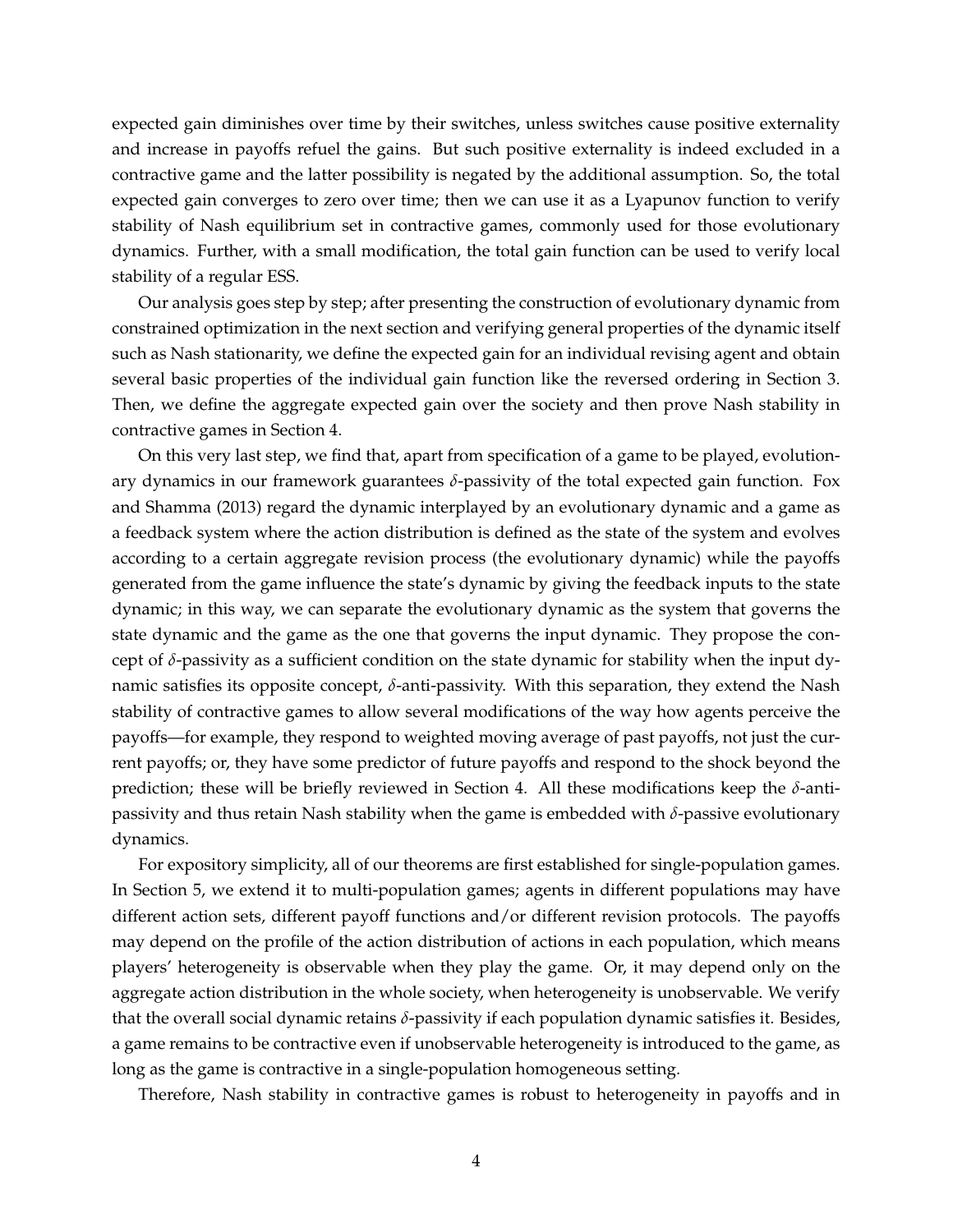revision protocols, whether heterogeneity is observable or not. Note that, although replicator dynamic does not meet one of our assumptions and our gain function does not work for this dynamic, an alternative Lyapunov function is found by [Hofbauer, Schuster, and Sigmund](#page-35-4) [\(1979\)](#page-35-4) and [Zeeman](#page-36-3)  $(1980)$ .<sup>[5](#page-4-0)</sup> As our extension theorem only depends the existence of a Lyapunov function in a single population setting, it is applicable to the replicator dynamic. So we can allow some agents to follow the replicator dynamic. [Sawa and Zusai](#page-36-4) [\(2014\)](#page-36-4) verify that any long-run outcomes under an imitative dynamic is robust to heterogeneity in aspiration levels to trigger imitation. Combined this with our result, we can widely extend the range of heterogeneity that guarantees Nash stability of contractive games.

One important application of this extension to the heterogeneous setting is evolutionary implementation of social optimum by Pigouvian pricing. [Sandholm](#page-35-5) [\(2002,](#page-35-5) [2005\)](#page-35-6) proposes dynamic Pigouvian pricing to implement the maximum of the total payoffs in the globally asymptotically stable state in evolutionary dynamics. His model allows payoff henterogeneity as an additively separable term in the payoff function, consistent with the discrete choice model in microeconometrics. The Pigovian pricing is calculated only from the common part of the payoff function and independent of the distribution of heterogeneous payoffs or the social dynamic; as long as the common part is precisely identified, the Pigouvian pricing makes the game to possess the total payoff function as a potential function. In particular, if the common payoff function exhibits negative externality like in congestion games, then the total payoff function is concave in the aggregate action distribution; so is the potential function. Therefore, the maximal total payoff is the maximal potential and thus achieved as the stable state thanks to Nash stability of a potential game.

However, when there is perturbation in the actual payoff function from the known common payoff function and it cannot be taken into the calculation of Pigouvian pricing due to misidentification of the payoff function, the game loses the potential function. If negative externality dominates the payoff dependency between heterogeneous agents, then the game is still a contractive game and thus expected to keep Nash stability. Our theorem confirms this promise and extends the applicability of dynamic Pigouvian pricing scheme to the presence of heterogeneity not only in payoffs but also in revision protocols, by providing a unified proof of Nash stability of contractive games. We clarify that the total payoffs can be approximately maximized in the limit state under any evolutionary dynamics in our unified frame, when the payoff perturbation is sufficiently small.

<span id="page-4-0"></span> $^5$ At the time, they did not exactly argue Nash stability in contractive games; but [Hofbauer and Sandholm](#page-35-1) [\(2009,](#page-35-1) Sec. 7.2) argue that their Lyapunov function can be used to prove stability of an interior equilibrium in a strict contractive game. See also the bibliographic note on [Sandholm](#page-35-7) [\(2010b,](#page-35-7) p.268).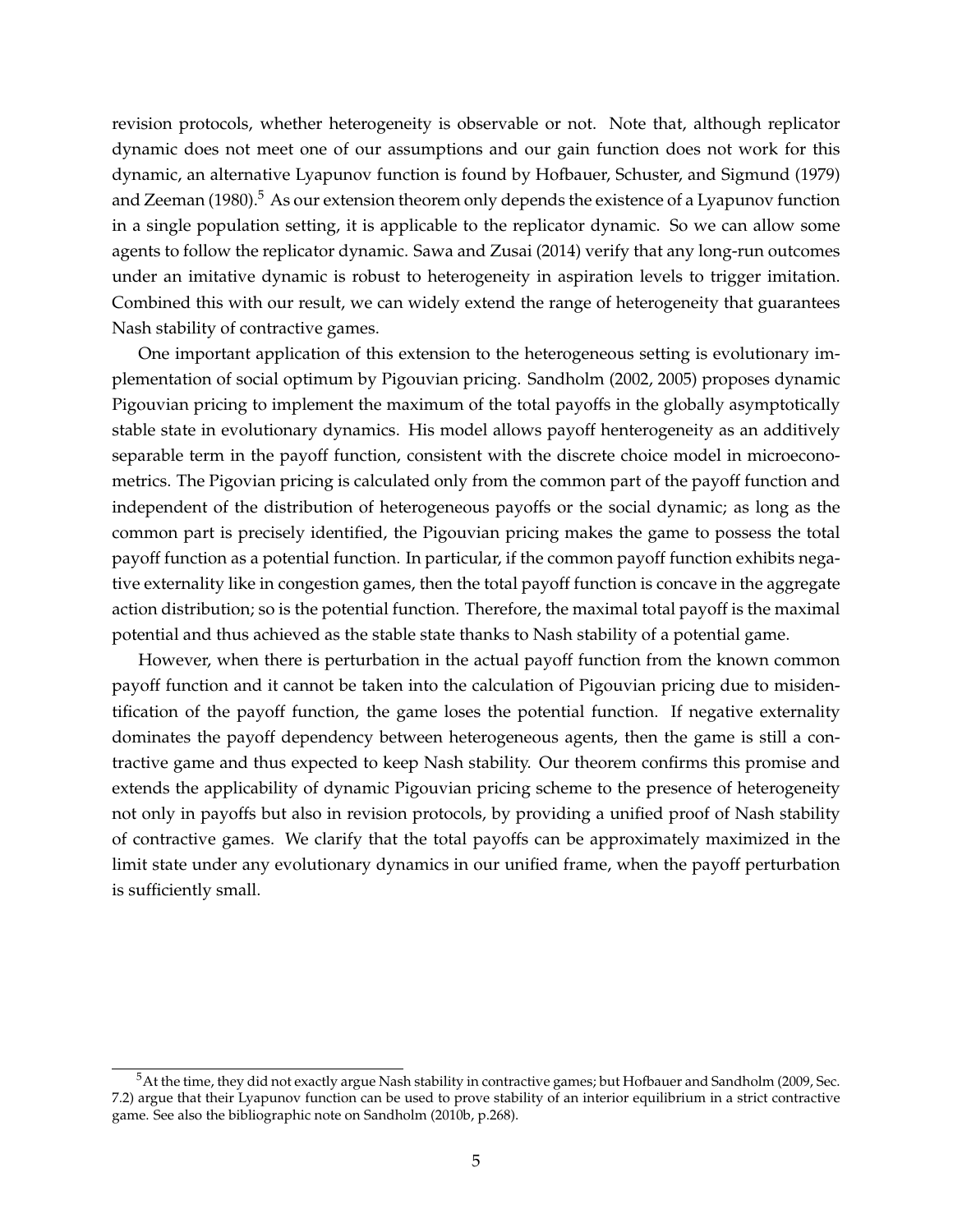# **2 Base model**

#### **2.1 Single-population game**

As a base model, we consider a finite-action game played in the society of continuously many homogeneous agents.<sup>[6](#page-5-0)</sup> The society consists of a unit mass of agents. In this base model, they are homogeneous in the sense that they have the same action set and the same payoff function.

More specifically, each agent chooses an action *a* from  $A := \{1, \ldots, A\}$ . Denote by  $x_a \in [0, 1]$ the mass of action-*a* players in the society. The state of the society is represented by a column vector  $\mathbf{x} := (x_1, \ldots, x_A)$  in  $\mathcal{X} := \Delta^{\mathcal{A}} = \{ \mathbf{x} \in [0,1]^A \mid \mathbf{1} \cdot \mathbf{x} = 1 \}$ .<sup>[7](#page-5-1)</sup> The target space of  $\mathcal{X}$  is  $T\mathcal{X} := \{ \mathbf{z} \in \mathbb{R}^A \mid \mathbf{1} \cdot \mathbf{z} = 0 \}.$ 

The payoff of each action is a function of the social state; in social state  $\mathbf{x} \in \mathcal{X}$ ,  $F_a(\mathbf{x})$  is the payoff for a player of action  $a \in \mathcal{A}$ . Define payoff function  $\mathbf{F} : \mathcal{X} \to \mathbb{R}^A$  by

$$
\mathbf{F}(\mathbf{x}) := \begin{pmatrix} F_1(\mathbf{x}) \\ \vdots \\ F_A(\mathbf{x}) \end{pmatrix} \quad \text{for each } \mathbf{x} \in \mathcal{X}.
$$

<span id="page-5-3"></span>Henceforth, we consider a game with a continuously differentiable payoff function.

**Assumption F1.** The payoff function  $\mathbf{F} : \mathcal{X} \to \mathbb{R}^A$  is continuously differentiable.

As usual, a Nash equilibrium is a state where (almost) every agent takes an optimal action. Formally, a social state  $x \in \mathcal{X}$  is a **Nash equilibrium** if  $F_a(x) \geq F_b(x)$  for all  $b \in \mathcal{A}$  whenever  $x_a > 0$ . Denote by NE(**F**) the set of Nash equilibria in population game **F**.

The simplest example of a population game is single-population random matching in a symmetric two-player normal-form game with an  $A \times A$  payoff matrix  $\Pi$ ; the population game is defined by **F**(**x**) = **Πx**. NE(**F**) coincides with the set of *symmetric* Nash equilibria of **Π**.

#### **Potential games**

A population game  $\mathbf{F} : \mathcal{X} \to \mathbb{R}^A$  is called a **potential game** if there is a scalar-valued continuously differentiable function  $f: \mathcal{X} \to \mathbb{R}$  whose gradient vector always coincides with the relative payoff vector: for all  $\mathbf{x} \in \mathcal{X}$ , *f* satisfies<sup>[8](#page-5-2)</sup>

$$
\frac{\partial f}{\partial x_a}(\mathbf{x}) = F_a(\mathbf{x}) - \bar{F}(\mathbf{x}) \text{ for all } a \in \mathcal{A}, \qquad \text{i.e., } \left[\frac{df}{d\mathbf{x}}(\mathbf{x})\right]^T = \mathbf{F}(\mathbf{x}) - \bar{F}(\mathbf{x})\mathbf{1}.
$$

<span id="page-5-2"></span><sup>8</sup>You may notice that X is only a subspace of  $\mathbb{R}^A$ . The gradient  $\frac{df}{dx}(x)$  here means the coefficient vector in the linear approximation of change in *f* on the tangent space of  $\mathcal{X}$ , i.e.,  $f(\mathbf{x} + \mathbf{z}) = f(\mathbf{x}) + \frac{df}{d\mathbf{x}}(\mathbf{x})\mathbf{z} + o(|\mathbf{z}|)$  for all  $\mathbf{z} \in T\mathcal{X}$ .

<span id="page-5-1"></span><span id="page-5-0"></span> $6$ For further details, see [Sandholm](#page-35-7) [\(2010b,](#page-35-7) Ch.2).

<sup>&</sup>lt;sup>7</sup>We omit the transpose when we write a column vector on the text. The vector in a bold font is a column vector, while the one with an arrow over the letter is a row vector. **1** is a column vector  $(1,1,\ldots,1)$ . Note that  $\mathbf{1} \cdot \mathbf{z} = \sum_{i=1}^{n} z_i$  for an arbitrary column vector  $\mathbf{z} = (z_i)_{i=1}^n$ . For a finite set  $\mathcal{A} = \{1, \ldots, A\}$ , we define  $\Delta^{\mathcal{A}}$  as  $\Delta^{\mathcal{A}} := \{\mathbf{x} \in [0, 1]^A | \mathbf{1} \cdot \mathbf{z} = A\}$ , i.e., the set of all probability distributions on A.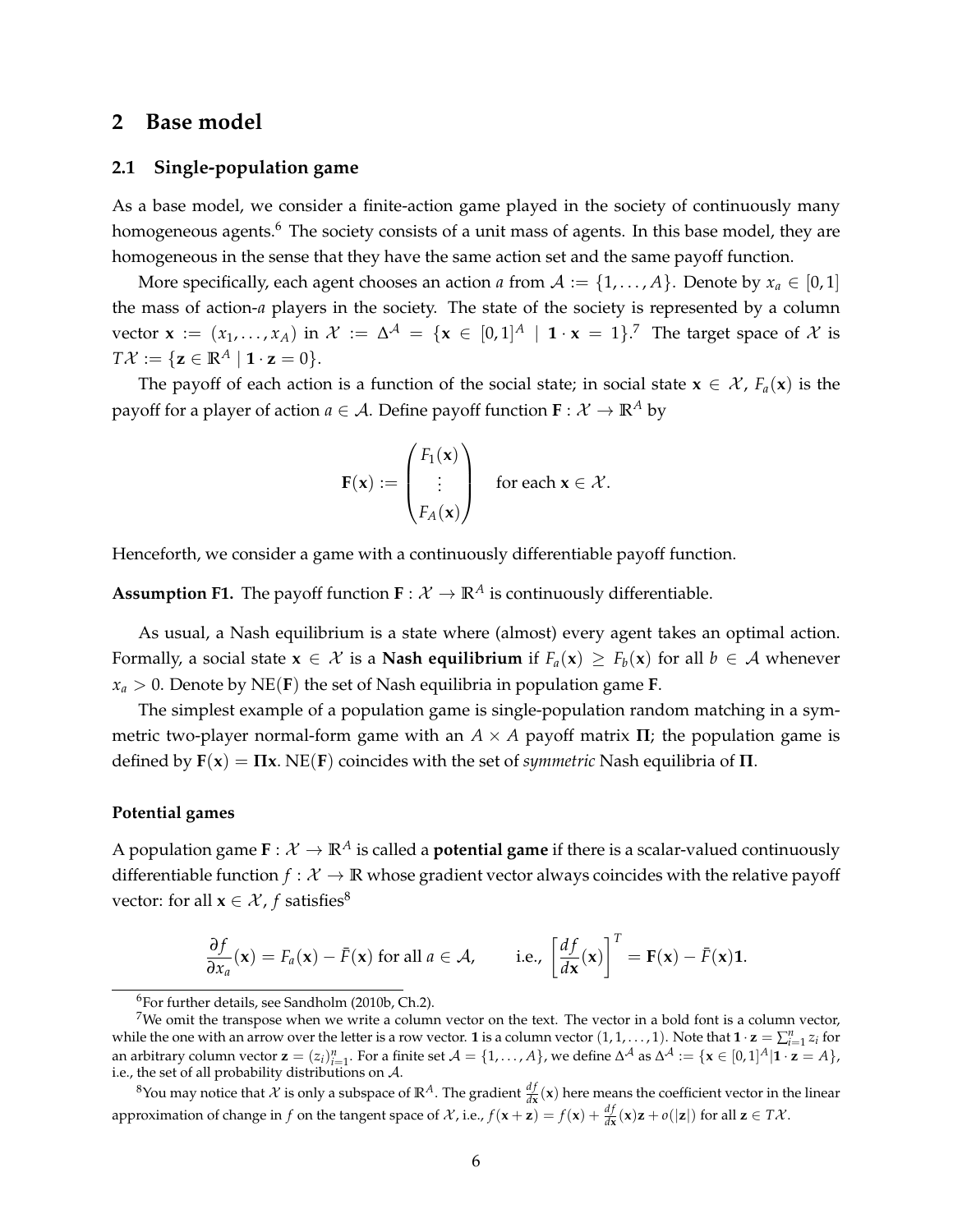The class of potential games includes random matching in symmetric games, binary choice games and standard congestion games. The *potential* function *f* works as a Lyapunov function in a wide range of evolutionary dynamics: replicator, BRD, etc.: see [Sandholm](#page-35-0) [\(2001\)](#page-35-0).

#### **Contractive games**

A population game **F** is a **contractive game** if

$$
(\mathbf{y} - \mathbf{x}) \cdot (\mathbf{F}(\mathbf{y}) - \mathbf{F}(\mathbf{x})) \le 0 \quad \text{for all } \mathbf{x}, \mathbf{y} \in \mathcal{X}.
$$

If the strict inequality holds whenever  $x \neq y$ , **F** is a strict contractive game.

If **F** is  $C^1$ , the definition of a contractive game is equivalent to negative semidefiniteness of the Jacobian matrix of **F** with respect to the tangent space  $T\mathcal{X}$  of the state space  $\mathcal{X}$ : for any  $\mathbf{x} \in \mathcal{X}$ , $^9$  $^9$ 

$$
\mathbf{z} \cdot \frac{d\mathbf{F}}{d\mathbf{x}}(\mathbf{x})\mathbf{z} \leq 0 \text{ for any } \mathbf{z} \in T\mathcal{X}.
$$

The class of contractive games includes two-player zero-sum games as well as games with an interior evolutionary stable state or neutrally stable state.

#### **2.2 Evolutionary dynamic**

#### **General formulation**

Here we construct an evolutionary dynamic to formulate transition of the social state over continuous time horizon. In the dynamic, each agent occasionally receives an opportunity to revise the action, following the Poisson process; the arrival rate is fixed at 1.

Upon receipt of a revision opportunity, a revising agent compares payoffs from the current action and from other *available* actions. All the actions are not necessary to be available: the available action set  $A'_a$  is a subset of  $\mathcal{A} \setminus \{a\}$ . Besides, if the revising agent chooses to switch an action, he needs to pay switching cost *q*. The switching cost is common to all the available actions. The agent chooses the action that yields the greatest net payoff: given payoff vector  $\pi \in \mathbb{R}^A$ , available action set  $A'_a$  and switching cost  $q$ , the decision problem of the revising agent who was taking action  $a \in A$  until this revision opportunity is represented as

<span id="page-6-1"></span>
$$
\max\left\{\pi_a,\max_{b\in A'_a}\pi_b-q\right\}\tag{1}
$$

Let  $\pi_*[A'_a]:=\max_{b\in A'_a}\pi_b$ , the greatest (gross) payoff among available actions  $A'_a\subset \mathcal{A}\setminus\{a\}$ , and  $b_*(\pi; A'_a):= \arg\!\max_{b\in A'_a} \pi_b$  the set of the optimal actions among them, while  $\pi_*:=\max_{b\in \mathcal{A}} \pi_b$ 

<span id="page-6-0"></span><sup>&</sup>lt;sup>9</sup>For differentiable function  $\mathbf{f} = (f_i)_{i=1}^m : \mathbb{R}^n \to \mathbb{R}^m$  with input variable denoted by  $\mathbf{z} = (z_j)_{j=1}^n$ , we denote the Jacobian matrix of **f** by *d***f**/*d***z**; *∂ f <sup>i</sup>*/*∂z<sup>j</sup>* locates on the *i*-th row and the *j*-th column.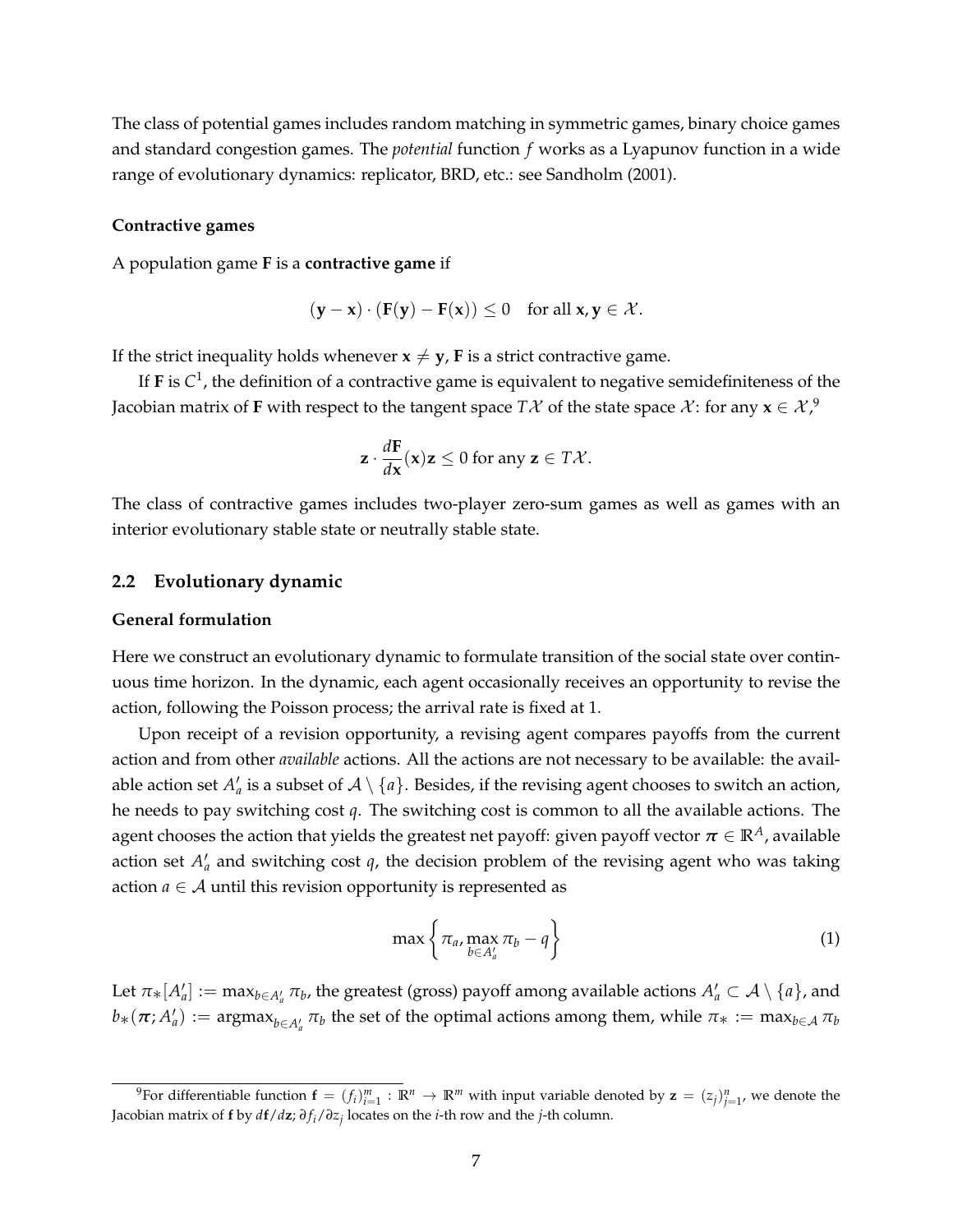the greatest payoff among all the actions  ${\cal A}$  and  $b(\bm{\pi}):=\max_{b\in{\cal A}}\pi_b$  the set of the optimal actions. Note that  $\mathbf{x} \in \text{NE}(\mathbf{F})$  is equivalent to  $\mathbf{x} \in \Delta^{\mathcal{A}}(b_{*}[\mathbf{F}(\mathbf{x})])$ .<sup>[10](#page-7-0)</sup>

We allow both the available action set  $A'_a$  and the switching cost  $q$  to be random, though they are determined right after the receipt of the revision opportunity but before choosing a new action. The available action set  $A'_a\subset\mathcal{A}\setminus\{a\}$  is drawn from probability distribution  $\mathbb{P}_{Aa}$  over  $2^{\mathcal{A}\setminus\{a\}}$ , the power set of  $A \setminus \{a\}$ . The switching cost  $q \in \mathbb{R}$  is drawn from probability distribution  $\mathbb{P}_Q$  over  $\mathbb{R}$ . We assume that these distributions are independent of each other, the agent's current action and the social state and also invariant over time.

The revising agent actually switches to either one action in  $b_*(\pi;A'_a)$  if  $\pi_*[A'_a]-q>\pi_a$ ; thus the probability of doing so is  $\mathbb{P}_{Q}((0, \pi_{*}[A'_{a}]-\pi_{a})) =: Q(\pi_{*}[A'_{a}]-\pi_{a}).^{11}$  $\mathbb{P}_{Q}((0, \pi_{*}[A'_{a}]-\pi_{a})) =: Q(\pi_{*}[A'_{a}]-\pi_{a}).^{11}$  $\mathbb{P}_{Q}((0, \pi_{*}[A'_{a}]-\pi_{a})) =: Q(\pi_{*}[A'_{a}]-\pi_{a}).^{11}$  Otherwise, he chooses to maintain the current action *a*.

Given that a revising agent was taking action *a* until this revision opportunity, the probability distribution of possible changes in her action upon the revision opportunity takes a form of a probability vector such that

$$
\sum_{A'_a \subset A \setminus \{a\}} \mathbb{P}_A[A'_a] Q(\pi_*[A'_a] - \pi_a)) (\mathbf{y}_a[\pi; A'_a] - \mathbf{e}_a) \in T\mathcal{X}.
$$
 (2)

 $\text{Here } \mathbf{y}_a[\pi; A'_a]\in \Delta^{\mathcal{A}}(b_*[\pi; A'_a])$  is a probability vector that has support over  $b_*(\pi; A'_a)$ . If there are multiple optimum actions that yield the greatest payoff among feasible actions  $A'_a$ , this probability vector  $\mathbf{y}_a[\pi; A'_a]$  cannot be determined uniquely and thus the transition vector may not be unique. To allow such multiplicity, we formulate the dynamic as a set-valued differential equation, i.e., a differential inclusion. Let  $V_a[\pi]$  be the set of vectors that take the above form:<sup>[12](#page-7-2)</sup>

$$
\mathcal{V}_a[\boldsymbol{\pi}] := \sum_{A'_a \subset \mathcal{A} \setminus \{a\}} \mathbb{P}_A[A'_a] Q(\pi_*[A'_a] - \pi_a) (\Delta^{\mathcal{A}}(b_*[\boldsymbol{\pi};A'_a]) - \mathbf{e}_a).
$$

Aggregating  $V_a[\pi]$  over the whole population, the transition of the social state is represented by a vector in the set

$$
\mathcal{V}(\mathbf{x})[\boldsymbol{\pi}] = \sum_{a \in \mathcal{A}} x_a \mathcal{V}_a(\boldsymbol{\pi}) \subset T\mathcal{X}.
$$
 (3)

Therefore, in population game **F**, the dynamic of the social state **x** is defined as

$$
\dot{\mathbf{x}} \in \mathcal{V}(\mathbf{x})[F(\mathbf{x})] =: \mathcal{V}^F(\mathbf{x}).
$$

<span id="page-7-2"></span><span id="page-7-1"></span><sup>11</sup>For expositional simplicity, we assume that the agent always chooses the current action if  $\pi_a = \pi_*[A'_a] - q$ .

<span id="page-7-0"></span><sup>&</sup>lt;sup>10</sup>Consider a  $|\mathcal{U}|$ -dimensional real space, each of whose coordinate is labeled with either one element of  $\mathcal{U}$  =  $\{1,\ldots,|\mathcal{U}|\}$ . For a set  $S \subset \mathcal{U}$ , we define a |S|-dimensional simplex  $\Delta^{|\mathcal{U}|}(S)$  in the  $|\mathcal{U}|$ -dimensional space as  $\Delta^{|\mathscr{U}|}(S) := \Big\{ \mathbf{x} \in \mathbb{R}_+^{|\mathscr{U}|} \mid \sum_{k \in S} x_k = 1 \text{ and } x_l = 0 \text{ for any } l \in \mathscr{U} \setminus S \Big\}.$  So it is the set of probability vectors whose support is contained in *S*.

<sup>&</sup>lt;sup>12</sup>In a vector space  $\mathcal{Z}$ , with a set  $S \subset \mathcal{Z}$ , an element  $\mathbf{c} \in \mathcal{Z}$  and a scalar  $k \in \mathbb{R}$ , we define set  $k(S + \mathbf{c}) := \{k(\mathbf{z} + \mathbf{c}) \in \mathbb{R} \}$  $\mathcal{Z} \mid \mathbf{z} \in S$ }; for sets  $S_1, S_2 \subset \mathcal{Z}$ , we define set  $S_1 + S_2 := \{ \mathbf{z}_1 + \mathbf{z}_2 \in \mathcal{Z} \mid \mathbf{z}_1 \in S_1 \text{ and } \mathbf{z}_2 \in S_2 \}.$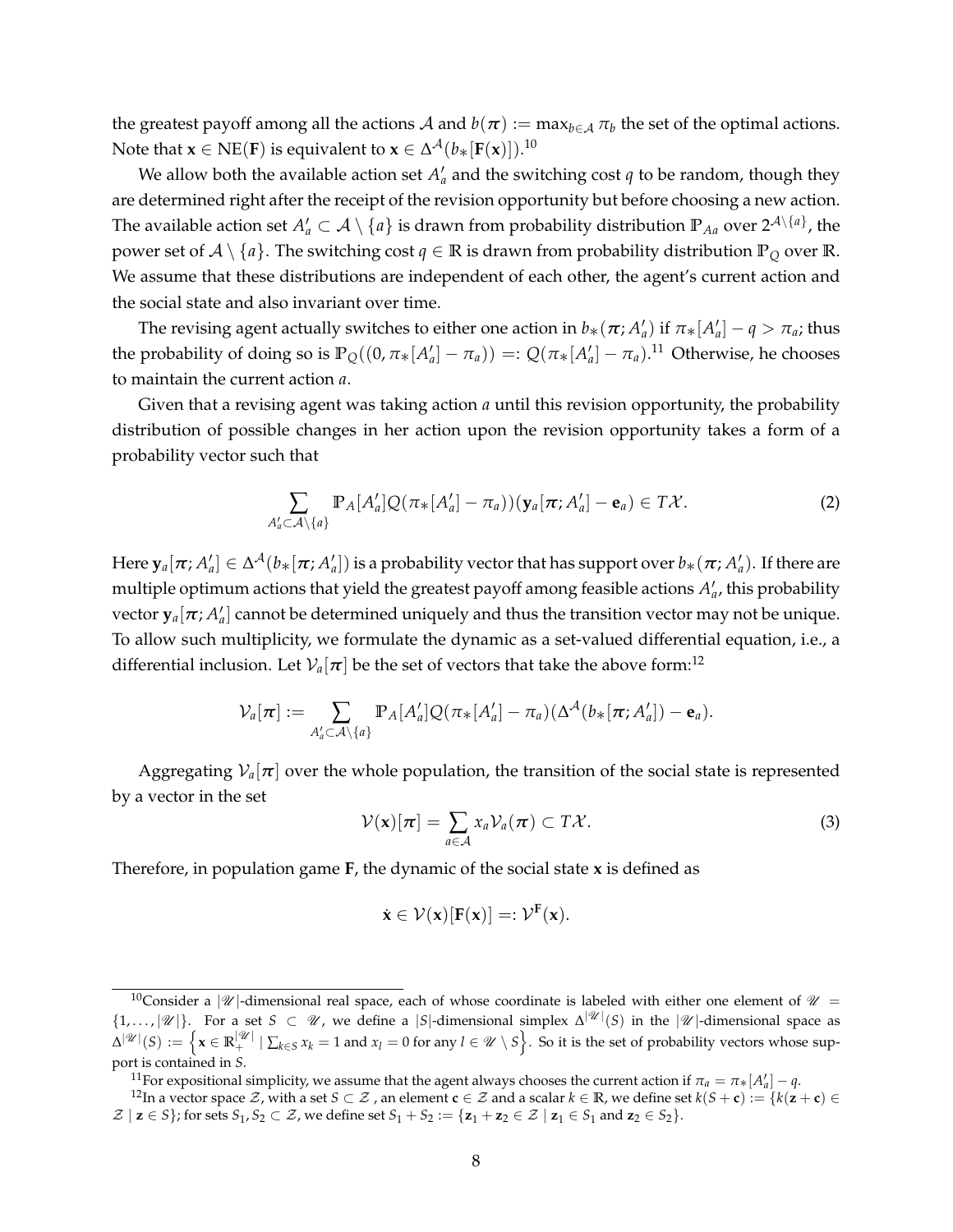#### **Assumptions**

For our analysis, we make the following assumptions on the revision process. But, as we will see soon, they do not exclude any more major evolutionary dynamics.

<span id="page-8-1"></span>**Assumption Q1.**  $Q(0) = \mathbb{P}_Q((-\infty, 0)) = 0$ , i.e.,  $q \ge 0$  almost surely.

<span id="page-8-2"></span>**Assumption Q2.** For any  $q > 0$ ,  $Q(q) = \mathbb{P}_Q((-\infty, q)) > 0$ .

<span id="page-8-0"></span>**Assumption A1.** For any  $a \in A$  and any  $b \in A \setminus \{a\}$ , there is  $A'_a \subset A \setminus \{a\}$  such that  $\mathbb{P}_{Aa}[A'_a] > 0$ and  $b \in A'_a$ .

<span id="page-8-3"></span>**Assumption A2.** For any  $a, b \in A$  and  $A_{ab} \subset A \setminus \{a, b\}$ ,  $\mathbb{P}_{Aa}(\{A'_a \mid A'_a \cap A_{ab} \neq \emptyset\}) = \mathbb{P}_{Ab}(\{A'_b \mid A'_b \cap A'_b \neq \emptyset\})$  $A'_b \cap A_{ab} \neq \emptyset$ ).

The first two assumptions are about the distribution of switching costs. Assumption [Q1](#page-8-1) excludes the possibility that *q* adds an additional positive utility to switching from the current action. On the other hand, Assumption [Q2](#page-8-2) guarantees some positive probability that an agent chooses to switch her action as long as there is an available action strictly better than the current action.

The next two assumptions are about the distribution of available action sets. Assumption [A1](#page-8-0) implies that, in ex-ante sense before the realization of the available action set, any action will become available with some positive probability. Assumption [A2](#page-8-3) requires a kind of symmetry: when we compare the distribution of available actions when the current action is *a* and the one when it is *b*, they assign the same probability on the event that a certain set of actions become available, as long as the set does not include either *a* or *b*.

Our formulation itself imposes a few restrictions. One significant restriction is that the distribution of available action sets does not depend on the social state, which excludes imitative dynamics such as the replicator dynamic or any observatory dynamics in which the availability of actions is based on observation of other agents' choices.

<span id="page-8-4"></span>**Assumption A3. P***A*· is independent of **x**.

#### **Examples**

The construction of evolutionary dynamics from the randomly constrained optimization protocol [\(1\)](#page-6-1) indeed includes many major dynamics. The following dynamics fit to our construction and satisfy all the assumptions.

*Example* 1 (Best response dynamics)*.* It is trivial to fit the standard best response dynamic (BRD)  $\dot{\mathbf{x}}$  ∈ *B*(**x**) – **x** to our framework just by setting  $\mathbb{P}_{A}$ <sub>*A*</sub>( $\mathcal{A}$ ) = 1 for any *a* ∈  $\mathcal{A}$  and  $Q(q)$  = 1 for all  $q > 0$  while  $Q(0) = 0$ . That is, let every action available almost surely and set switching cost to zero almost surely.

[Zusai](#page-36-0) [\(2015\)](#page-36-0) generalizes BRD to the tempered BRD (tBRD) by allowing *Q* to be any increasing function that satisfies Assumptions [Q1](#page-8-1) and [Q2.](#page-8-2) As the tBRD still assumes  $\mathbb{P}_{A}$ <sub>a</sub>( $\mathcal{A}$ ) = 1, our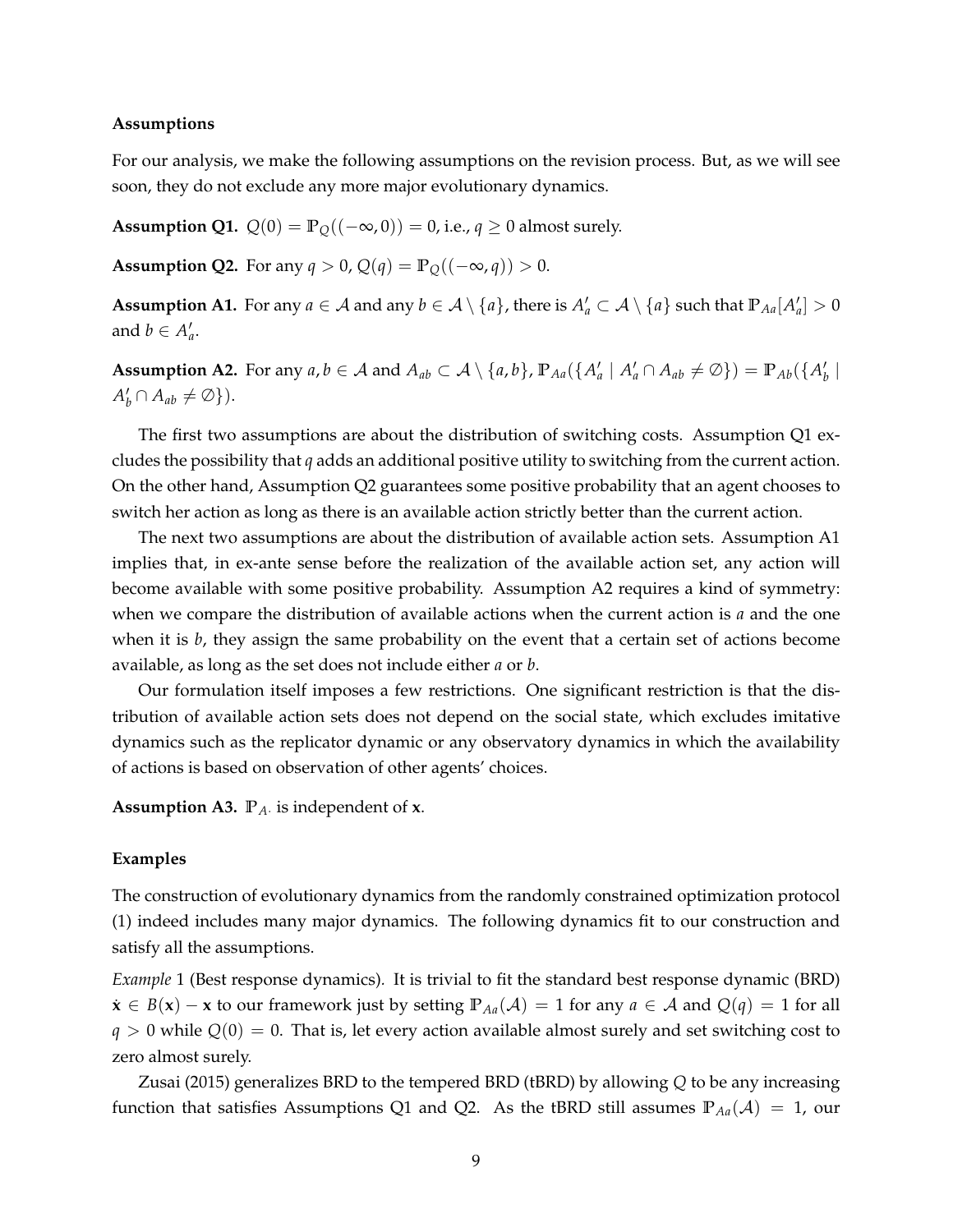framework could be seen as generalization of the tBRD. But it does indeed expand generality so as to include the following non-optimization based dynamics.

*Example* 2 (Symmetric pairwise payoff comparison)*.* In a pairwise payoff comparison dynamic, a revising agent compares the current payoff with the payoff from one randomly picked action and switches to the latter action with positive probability (conditional switching rate) if and only if the latter yields a higher payoff than the current payoff. In Smith dynamic, the conditional switching rate is proportional to the payoff difference between the randomly picked action *b* and the current action *a*. We can generalize it as the probability is determined by increasing function *Q* :  $\mathbb{R} \to [0,1]$  such as  $Q(q) = 0$  for any  $q \le 0$ . So, conditional on *b* randomly picked, the rate of switch from *a* to *b* is  $Q([\pi_b - \pi_a]_+)$ .<sup>[13](#page-9-0)</sup> This dynamic fits with our framework [\(1\)](#page-6-1) by setting **P***Aa*({*b*}) = 1/(*A* − 1) for all *b* ∈ A \ {*a*} and defining **P***<sup>Q</sup>* from this switching rate function *Q*. All the assumptions except Assumption [Q2](#page-8-2) are guaranteed from this construction. Assumption [Q2](#page-8-2) is satisfied if  $Q(q) > 0$  for all  $q > 0$ ; so does Smith dynamic.

<span id="page-9-1"></span>*Example* 3 (BRD on randomly restricted action set)*.* As already stated, the straight interpretation of our framework on revision protocols is that an agent chooses an action from a randomly restricted action set as to maximize the net payoff. The assumptions on **P***A*· look very general or vague, while the above examples might not exploit the generality of our framework very well. So it is worth to explore how we can stretch the reach of our framework beyond these known dynamics with concrete examples of  $\mathbb{P}_A$ .

It is easy to confirm the assumptions on **P***A*· in the following examples. But, they do not fall neither of the major dynamics mentioned above.

- Example [3-](#page-9-1)i. In a revision opportunity, each action other than the current action becomes available with a certain probability. The availability of each action is independent of those of others and the probability of each action's availability is common to all the actions. This is formulated in  $\mathbb{P}_A$ . as  $\mathbb{P}_{A} (A'_a) = p^{\# A'_a} / (1 - (1 - p)^{A-1})$  with some  $p \in (0, 1)$ . The denominator is to exclude the case that no action becomes available.
- Example [3-](#page-9-1)ii. In a revision opportunity, the number of available actions is determined first: *n* actions will be available with probability  $p_n \in (0,1)$  (1 ≤  $n \leq A-1$  and  $\sum_{n=1}^{A-1} p_n = 1$ ). Given *n* the number of available actions, each possible set of *n* actions is drawn with equal probability as the available action set for the revising agent. This is formulated as  $\mathbb{P}_{Aa}(A'_{a}) = p_{\#A'_{a}}/A_{-1}C_{\#A'_{a}}$ .

*Remark. Excess payoff target dynamics* do not fall into this framework as it is. But, the protocol can be interpreted as a constrained optimization protocol by taking the mixed strategy **x** (random assignment based on the current action distribution) as the status quo and charging the cost on

<span id="page-9-0"></span><sup>&</sup>lt;sup>13</sup>The block parentheses with a positive sign  $|\cdot|_+$  indicates the non-positive part of the argument: i.e,  $|z|_+ = z$  if  $z > 0$  and  $[z]_{+} = 0$  if  $z < 0$ .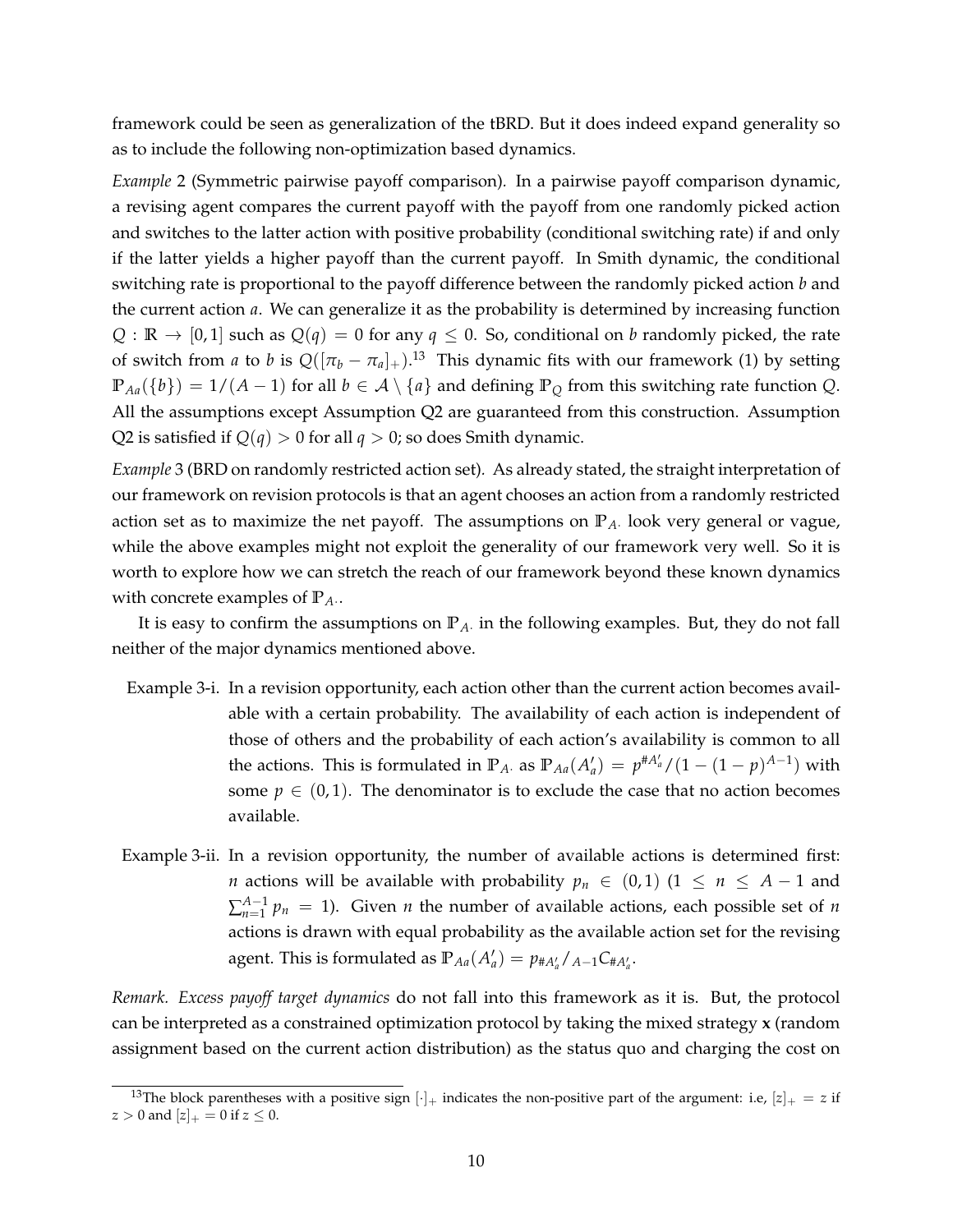switching from this status quo. Then, the gain function satisfies the properties that we will see in Section [4.4.](#page-16-0)

# **Nash stationarity in general and stability in potential games**

The first three assumptions imply stationarity of the dynamic when all agents are currently playing optimal actions; so, when the dynamic is embedded with a population game, it guarantees stationarity of Nash equilibria. Further, they also imply positive correlation between payoffs of actions and net inflows to them. As [Sandholm](#page-35-0) [\(2001\)](#page-35-0) shows, the positive correlation immediately implies stability of Nash equilibria in potential games.

<span id="page-10-2"></span>**Theorem 1** (Best response stationarity). *Assume Assumptions* [Q1,](#page-8-1) [Q2](#page-8-2) and [A1.](#page-8-0) Then, i) state  $\mathbf{x} \in \mathcal{X}$  is *a* stationary state given payoff vector  $\pi$ , i.e.,  $V(x)[\pi] = \{0\}$ , if almost all agents are taking only optimal  $\alpha$  *actions given*  $\pi$  *in state*  $\mathsf{x}$ *, i.e.,*  $\mathsf{x}\in\Delta^\mathcal{A}(b_*[\pi])$ *. ii) If*  $\mathsf{x}\notin\Delta^\mathcal{A}(b_*[\pi])$ *, then state*  $\mathsf{x}$  *<i>cannot be stationary,*  $i.e., \mathbf{0} \notin \mathcal{V}(\mathbf{x})[\pi].$ 

<span id="page-10-4"></span>**Theorem 2** (Positive correlation). *Assume Assumptions Q1*, *Q2* and *A1*. *Then, i) for any*  $\mathbf{x} \in \mathcal{X}, \pi \in$ **R***A, we have*

$$
\Delta \mathbf{x} \cdot \boldsymbol{\pi} \geq 0 \quad \text{for any } \Delta \mathbf{x} \in \mathcal{V}(\mathbf{x})[\boldsymbol{\pi}].
$$

 $i$ *ii) Moreover, the equality holds if and only if*  $\mathbf{x} \in \Delta^{\mathcal{A}}(b_{*}[\boldsymbol{\pi}]).$ 

**Corollary 1** (Nash stationarity; Nash stability in potential game)**.** *Assume that dynamic* V *satisfies Assumptions [Q1,](#page-8-1) [Q2](#page-8-2) and [A1](#page-8-0) and population game* **F** *satisfies Assumption [F1.](#page-5-3) Then, i) state* **x** *is stationary* under the dynamic  $\mathcal{V}^{\mathbf{F}}$ , i.e.,  $\mathcal{V}^{\mathbf{F}}(\mathbf{x})=\{\mathbf{0}\}$  if and only if  $\mathbf{x}$  is a Nash equilibrium in  $\mathbf{F}$ . ii) If  $\mathbf{F}$  is a potential *game with potential function f , then* NE(**F**) *is globally attracting. Moreover, each local maximizer of f is Lyapunov stable.*

# <span id="page-10-0"></span>**3 Expected gains from revisions in evolutionary dynamics**

# **3.1 Definition of first/second-order expected net gains**

If a revising agent chooses to switch an action, the net payoff is  $\pi_*[A'_a]-q$ ; compared to keeping the current action *a*, the net payoff gain of switching is  $\pi_*[A'_a] - \pi_a - q$ ; the switch is chosen if and only if it is positive. Upon the revision opportunity but before the realization of  $A'_a$  and  $q$ , the **expected (first-order net) gain** for an action-*a* player is represented by<sup>[14](#page-10-1)</sup>

<span id="page-10-3"></span>
$$
g_{a*}[\boldsymbol{\pi}] := \sum_{A'_a \subset \mathcal{A} \setminus \{a\}} \mathbb{P}_{Aa}[A'_a] \mathbb{E}_{Q}[\pi_*[A'_a] - \pi_a - q]_+.
$$
 (4)

This will be the key variable in our analysis. Let  $\mathbf{g}_*[\pi] = (g_{a*}[\pi])_{a \in \mathcal{A}}$  be the vector that collects the expected gains of all the actions.

<span id="page-10-1"></span> $^{14}$ E<sub>Q</sub> is the expected value operator: E<sub>Q</sub> $f(q) = \int_{\mathbb{R}} f(q) d\mathbb{P}_{Q}(q)$  for integrable function  $f : \mathbb{R} \to \mathbb{R}$ .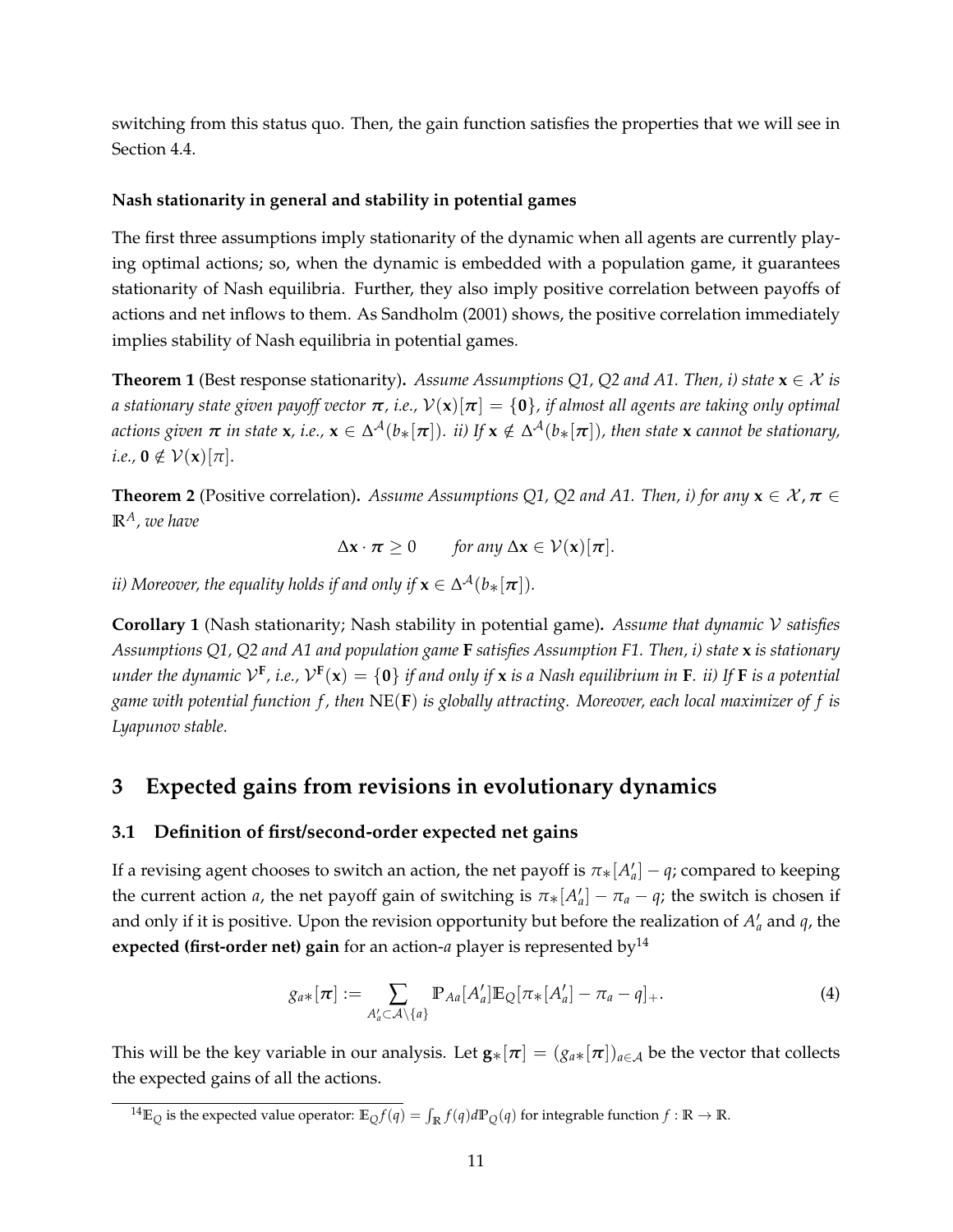It will be shown that the hypothetical change in gain in the *next* revision opportunity is useful to track the change in the expected gain. We call it the expected second-order gain: specifically, the **expected second-order gain** for an action-*a* player is defined as

$$
h_{a*}[\boldsymbol{\pi}] := \sum_{A'_a \subset \mathcal{A} \setminus \{a\}} P_{Aa}[A'_a] Q(\pi_*[A'_a] - \pi_a) (g_{**}[\boldsymbol{\pi}; A'_a] - g_{a*}[\boldsymbol{\pi}]), \tag{5}
$$

 $\text{where } g_{**}[\pi; A'_a] = \min_{a \in A'_a} g_{a*}[\pi]. \text{ Let } \mathbf{h}_{*}[\pi] = (h_{a*}[\pi])_{a \in A}.$ 

Here, the term  $\mathbb{P}_{Aa}[A'_a]Q(\pi_*[A'_a]-\pi_a)$  is the probability that, upon the receipt of the first revision opportunity, they receive available action set  $A'_{a}$  and choose to switch from the current action *a* to any of the best actions among the available actions. In Theorem [3,](#page-11-0) we will find that the expected gain has a reversed ordering of the payoff ordering; so, when a revising agent switches to an action that yields the greatest payoff among those available actions, the expected gain becomes the smallest.<sup>[15](#page-11-1)</sup> Hence,  $g_{**}[\pi;A'_a]$  is the expected gain of the next switch from a new action chosen in the first revision opportunity to the next action in the second opportunity. So, the difference between  $g_{**}[\bm{\pi};A_a']$  and  $g_{a*}[\bm{\pi}]$  measures the difference between the expected gain from possible switches in the first revision opportunity and that in the second opportunity. Thus,  $h_{a*}[\pi]$  is the expected change in the expected gains for an agent who was taking action *a* until the *first* revision opportunity.

#### **3.2 Properties of gain functions**

<span id="page-11-0"></span>**Theorem 3.** *Assume Assumptions [Q1,](#page-8-1) [Q2,](#page-8-2) and [A1.](#page-8-0) Then, the expected first-order gain function* **g**∗ :  $\mathbb{R}^A \to \mathbb{R}^A$  *satisfies the following properties.* 

- **g0** *i*)  $g_{a*}[\pi] \ge 0$  *for any*  $a \in A$  *and*  $\pi \in \mathbb{R}^A$ *. ii)*  $g_{a*}[\pi] = 0$  *if and only if*  $a \in b_*(\pi)$ *.*
- ${\bf g1}$  *Further assume Assumption [A2.](#page-8-3) Consider arbitrary two actions a,b; assume*  $\pi_a \leq \pi_b$ *. Then, i)*  $g_{b\ast}[\boldsymbol{\pi}] \leq g_{a\ast}[\boldsymbol{\pi}]$ . *ii) The inequality is strict if further*  $\pi_a < \pi_b$ .
- **g2** *For each a* ∈ A*, function ga*∗ : **R***<sup>A</sup>* → **R** *is differentiable almost everywhere in* **R***A. If it is differentiable*  $at \pi \in \mathbb{R}^A$ ,

<span id="page-11-4"></span>
$$
\frac{d g_{a*}}{d\pi}[\pi]\Delta\pi = \sum_{A'_a \subset A \setminus \{a\}} \mathbb{P}_A[A'_a] Q(\pi_*[A'_a] - \pi_a) (\Delta\pi_*[A'_a] - \Delta\pi_a) \quad \text{for any } \Delta\pi \in \mathbb{R}^A \quad (6)
$$

<span id="page-11-3"></span>**Corollary 2.** *Assume that the expected gain function*  $\mathbf{g}_* : \mathbb{R}^A \to \mathbb{R}^A$  *satisfies property g1.*<sup>[16](#page-11-2)</sup> *Then, the expected second-order gain function* **h**∗ : **R***<sup>A</sup>* → **R***<sup>A</sup> satisfies the following property.*

**h** *i)*  $h_{a*}[\pi] \leq 0$  *for any*  $a \in A$  *and*  $\pi \in \mathbb{R}^A$ *. ii)*  $h_{a*}[\pi] = 0$  *if and only if*  $a \in b_*(\pi)$ *.* 

<span id="page-11-1"></span><sup>&</sup>lt;sup>15</sup>Also, if there are multiple optimum actions, they yield the same expected gain. Thus, the expected gain of the new actions can be determined uniquely.

<span id="page-11-2"></span> $16$ No other assumptions or properties are needed. Once property g1 is satisfied, any assumption is not needed.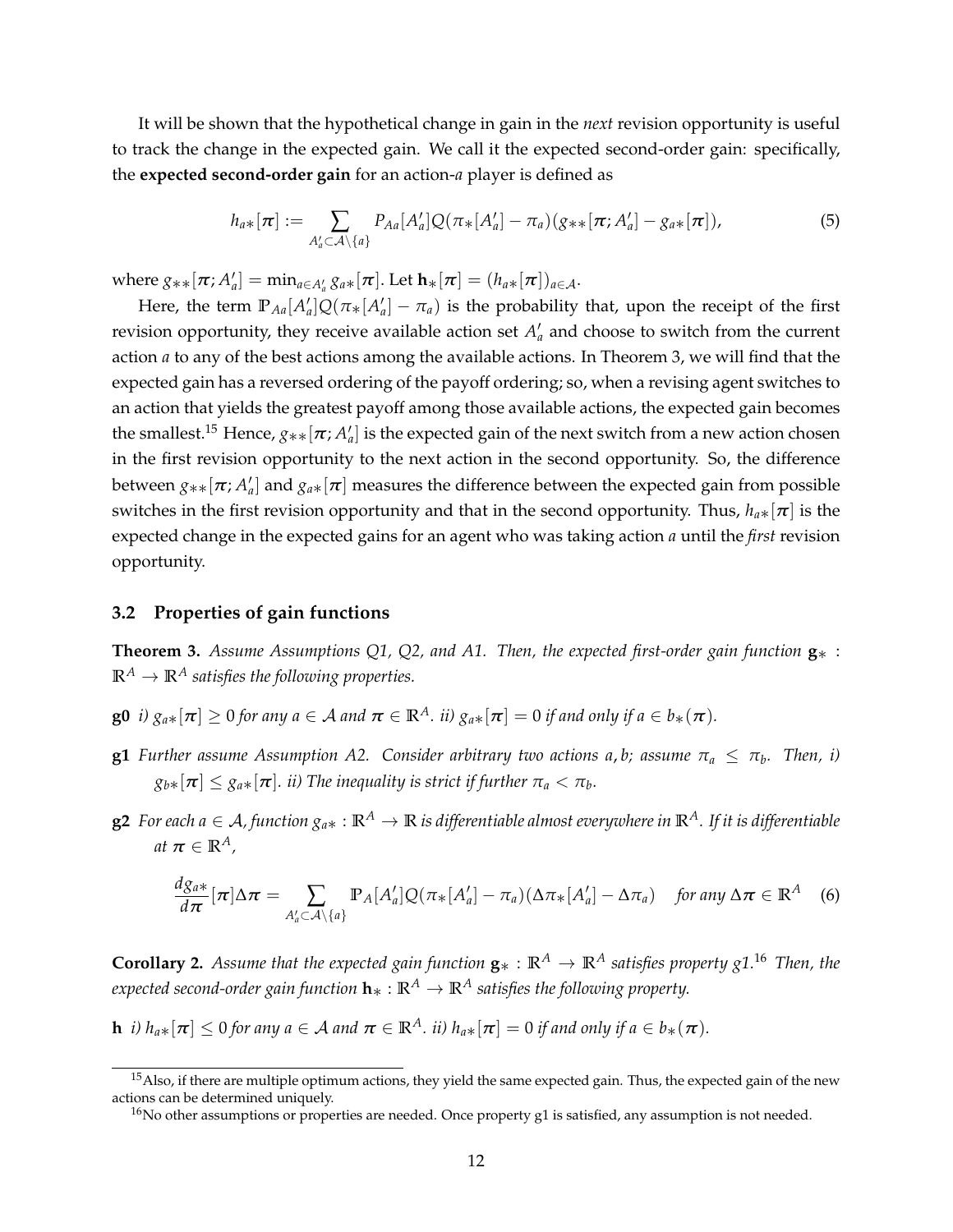**gh** *For any*  $a \in \mathcal{A}$  *and*  $\pi \in \mathbb{R}^{\mathcal{A}}$ *,* 

$$
h_{a*}[\pi] = \mathbf{z}_a \cdot \mathbf{g}_*[\pi] \quad \text{for any } \mathbf{z}_a \in \mathcal{V}_a[\pi].
$$

Property g0 guarantees that the expected first-order gain cannot be negative; the revision does not decrease the agent's payoff myopically—as long as the payoff vector is unchanged. Further, the expected gain becomes zero if and only if the current action is indeed myopically optimal among all the actions.

Properties g1 and h are parallel. The former property means that, as long as an agent switches from one action to another, the expected gain cannot increase after the switch. If the new action yields a strictly greater payoff than the old, the expected gain needs to strictly decrease. As a result, the average of the expected gains over all the switchable new actions cannot be greater than the expected gain of switch from the current action; so the expected second-order gain cannot be positive. Further, if the current action is not optimal, then there must be a better action and thus the average of the new expected gains must decrease by the switch; the second-order gain must be negative. And, the opposite is also true.

To understand Property g2, imagine a change in payoff vector by ∆*π*. If a revising agent chooses to switch from current action *a* to the optimal actions in the realized available action set  $A'_a$ , the net gain is  $\pi_*[A'_a] - \pi_a - q$ ; thus, the change in payoff vector  $\Delta \pi$  changes this gain by  $\Delta \pi_*[A'_a] - \Delta \pi_a$  regardless of *q*, as long as the switch occurs. Property g2 says that the linear approximation of change in the first-order expected gain  $g_{a*}[\pi]$  caused by this change  $\Delta \pi$  is obtained by the expected sum of the change in the gain from such a switch  $\Delta\pi_*[A_a'] - \Delta\pi_a$  weighted with the current probability of each of possible switches  $\mathbb{P}_{Aa}[A'_a]Q(\pi_*[A'_a]-\pi_a)$ .

Notice that property g1 means that expected gains makes a reversed ordering of the payoff ordering:

$$
\pi_a \geq \pi_b \quad \Longleftrightarrow \quad g_{a*}[\pi] \leq g_{b*}[\pi]; \qquad \pi_a = \pi_b \quad \Longleftrightarrow \quad g_{a*}[\pi] = g_{b*}[\pi].
$$

As we noted in the definition of *ha*∗, when a revising agent optimizes a new action to maximize the payoff among the available actions in  $A'_{a}$ , any of the optimum actions yields the (same) smallest expected gains in  $A'_a$ . Therefore, whichever of the (potentially) multiple optimum actions the agent chooses in the switch, the minimum expected gain  $g_{**}[\pi; A'_a]$  will be the expected gain from the next switch given that the payoff is unchanged from  $\pi$ .

# <span id="page-12-0"></span>**4 Aggregate gains and stability of equilibria**

## **4.1 Aggregate gains and** *δ***-passivity**

To analyze the overall social dynamic, we aggregate the expected first-order and second-order gains over the whole population. We define the total first/second-order expected gain functions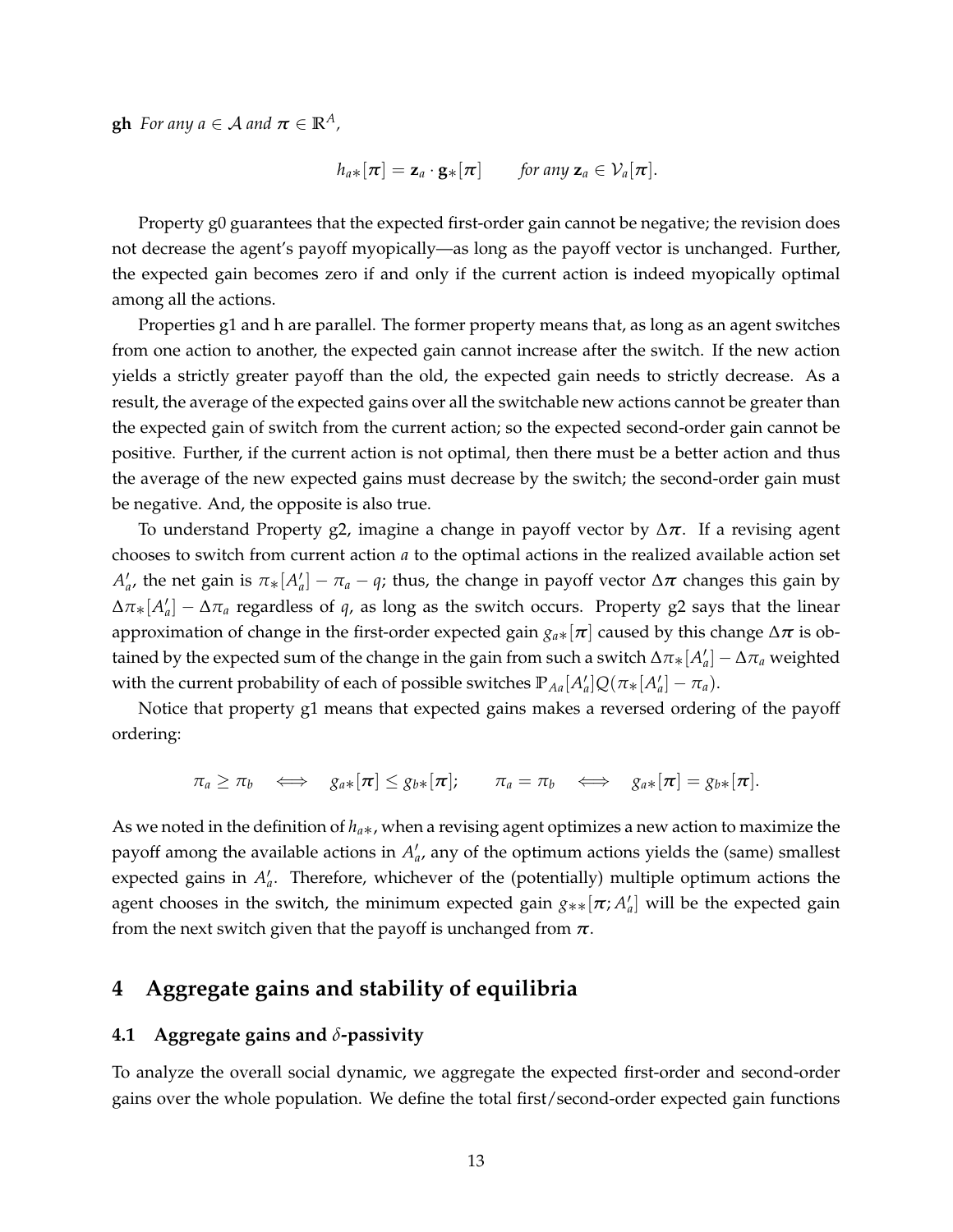$G, H: \Delta^{\mathcal{A}} \to \mathbb{R}$  as

$$
G(\mathbf{x})[\pi] = \mathbf{x} \cdot \mathbf{g} \cdot [\pi]
$$
 and  $H(\mathbf{x})[\pi] = \mathbf{x} \cdot \mathbf{h} \cdot [\pi]$ .

<span id="page-13-0"></span> $\bf{Theorem~4.}$  *Consider the aggregates of the expected gain function*  ${\bf g}_*: \Delta^\mathcal{A}\times\mathbb{R}^A\to\mathbb{R}^A$  *and the expected gain function* **h**∗ : ∆ <sup>A</sup> × **R***<sup>A</sup>* → **R***<sup>A</sup> that satisfy properties g0, g2, h and gh.*

*Then, the aggregate expected gain function G* : ∆ <sup>A</sup> × **R***<sup>A</sup>* → **R** *and the aggregate expected second-order*  $g$ ain function  $H : \Delta^\mathcal{A} \times \mathbb{R}^A \to \mathbb{R}^A$  satisfy the following properties.

- **G** Property g0 implies i)  $G(\mathbf{x}, \pi) \ge 0$  for any  $\mathbf{x} \in \Delta^{\mathcal{A}}$ ,  $\pi \in \mathbb{R}^{\mathcal{A}}$ ; and, ii)  $G(\mathbf{x}, \pi) = 0$  if and only if  $\mathbf{x} \in \Delta^{\mathcal{A}}(b_{\ast}[\pi]).$
- $H$  *Property h implies i)*  $H(x,\pi) \leq 0$  for any  $x \in \Delta^{\mathcal{A}}, \pi \in \mathbb{R}^{\mathcal{A}}$ ; and, ii)  $H(x,\pi) = 0$  if and only if  $\mathbf{x} \in \Delta^{\mathcal{A}}(b_{\ast}[\pi]).$

**GH-0** For any  $\mathbf{x} \in \Delta^{\mathcal{A}}$ ,  $\boldsymbol{\pi} \in \mathbb{R}^{\mathcal{A}}$ , property gh implies

$$
H(\mathbf{x})[\boldsymbol{\pi}] = \Delta \mathbf{x} \cdot \mathbf{g}_*[\boldsymbol{\pi}] \quad \text{for any } \Delta \mathbf{x} \in \mathcal{V}(\mathbf{x})[\boldsymbol{\pi}].
$$

**GH-1** *i)* For any  $\mathbf{x} \in \Delta^{\mathcal{A}}$ ,  $\boldsymbol{\pi} \in \mathbb{R}^{\mathcal{A}}$ , property g2 implies

$$
\frac{\partial G}{\partial \pi}(x,\pi)\Delta \pi = \Delta x \cdot \Delta \pi \quad \text{for any } \Delta x \in \mathcal{V}(x)[\pi], \Delta \pi \in \mathbb{R}^A.
$$

*ii) Further assume Assumption [A3.](#page-8-4) Then, properties gh and g2 imply*

$$
\frac{\partial G}{\partial x}(x,\pi)\Delta x = H(x,\pi) \quad \text{for any } \Delta x \in \mathcal{V}(x)[\pi].
$$

It can be easily found that we can retrieve individual gain functions **g**∗ and **h**∗ from aggregate ones *G* and *H*: as long as **g**∗ and **h**∗ are independent of **x**, we can obtain them from *G* and *H* by

<span id="page-13-1"></span>
$$
g_{a*}(\pi) = \mathbf{e}_a \cdot \mathbf{g}_*(\pi) = G(\mathbf{e}_a, \mathbf{x}), \qquad h_{a*}(\pi) = \mathbf{e}_a \cdot \mathbf{h}_*(\pi) = H(\mathbf{e}_a, \mathbf{x}). \tag{7}
$$

Here *G* and *H* are assumed to be linear in **x**. The independence or the separability of **x** from individual gain functions are implied by Assumption [A3.](#page-8-4) Now one may speculate that properties of **g**∗ and **h**∗ in Theorem [3](#page-11-0) and Theorem [3](#page-11-0) should be now retrieved from properties of *G* and *H* in Theorem [4.](#page-13-0) This speculation is proven to be true, except property g1, as follows.

**Theorem 5.** *Define the individual gain functions*  $\mathbf{g}_*, \mathbf{h}_* : \mathbb{R}^A \to \mathbb{R}^A$  *from the aggregate gain functions*  $G,H:\Delta^\mathcal{A}\times\mathbb{R}^\mathcal{A}\to\mathbb{R}$  by equation [7.](#page-13-1) Then, they have the following relationships:

**G to g0.** *Property G-i implies property g0-i; G-ii implies property g0-ii.*

**H to h0.** *Property H-i implies property h0-i; G-ii implies property g0-ii.*

**GH-0 to gh.** *Property GH-0 implies property gh.*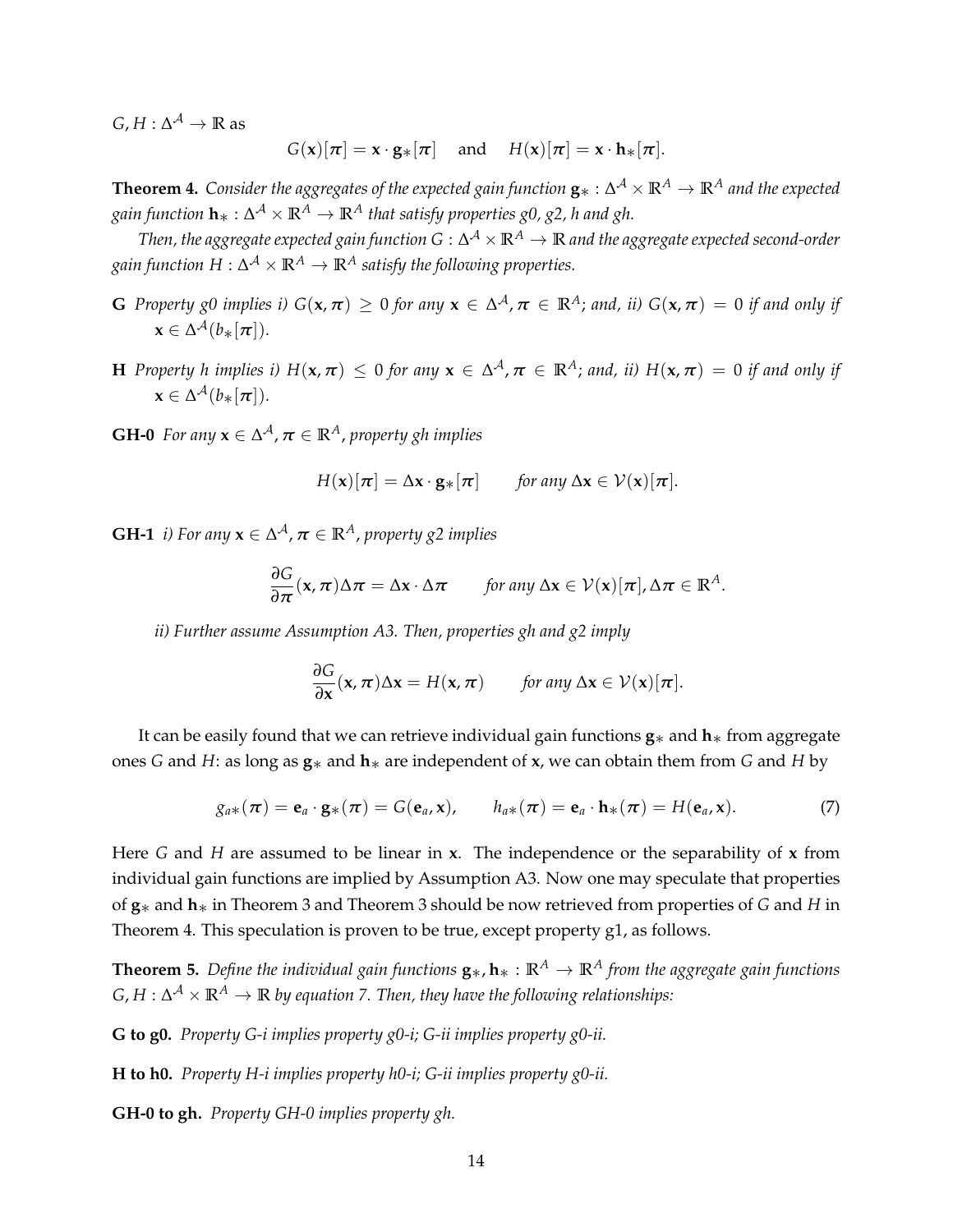**GH-1 to g2.** *Property GH-0 implies property g2.*

The corollary below is immediately verified from Theorem [1](#page-10-2) and properties G and H in Theorem [4.](#page-13-0)

**Corollary 3.** *Suppose that functions G*, *H satisfy properties G and H. Then, the followings are equivalent to each other: i)*  $G(\mathbf{x}, \pi) = 0$ *, ii)*  $H(\mathbf{x}, \pi) = 0$ *, iii)*  $\mathbf{x} \in \Delta^{\mathcal{A}}(b_{*}(\pi))$ *, iv)*  $\mathcal{V}(\mathbf{x})[\pi] = \{\mathbf{0}\}.$ 

These properties of  $G$ ,  $H$  imply  $\delta$ -passivity of the evolutionary dynamic, which is proposed by [Fox and Shamma](#page-35-3) [\(2013\)](#page-35-3) as the logical source of Nash stability of contractive games:

$$
\frac{\partial G}{\partial x}(x,\pi)\dot{x}+\frac{\partial G}{\partial \pi}(x,\pi)\Delta \pi\leq \Delta x\cdot \Delta \pi.
$$

With  $\Delta x = \dot{x}$  and  $\dot{\pi} = (d\mathbf{F}/d\mathbf{x})\dot{x}$ , this equation reduces to  $\dot{F} \leq \dot{x} \cdot (d\mathbf{F}/d\mathbf{x})\dot{x}$ . If the game is contractive, this *δ*-passivity implies that *G* decreases over time and thus *G* serves as a Lyapunov function. In the next subsection, we will finalize this idea with a bit stronger version of Lyapunov stability theorem for a differential inclusion.

### **4.2 Stability of equilibria in contractive games**

Now embed an evolutionary dynamic into a population game **F**. Let  $G^{\mathbf{F}}(\mathbf{x}) = G(\mathbf{x}, \mathbf{F}(\mathbf{x}))$  and  $H^{\text{F}}(\textbf{x}) = H(\textbf{x}, F(\textbf{x}))$ . Then, by the chain rule, we have

$$
\frac{d}{dt}G^{\mathbf{F}}(\mathbf{x}_t) = \frac{\partial G}{\partial \mathbf{x}}(\mathbf{x}_t, \mathbf{F}(\mathbf{x}_t))\dot{\mathbf{x}}_t + \frac{\partial G}{\partial \pi}(\mathbf{x}_t, \mathbf{F}(\mathbf{x}_t))\frac{d\mathbf{F}}{d\mathbf{x}}(\mathbf{x}_t)\dot{\mathbf{x}}_t.
$$

By property GH-1, this reduces to

<span id="page-14-1"></span>
$$
\frac{d}{dt}G^{\mathbf{F}}(\mathbf{x}_{t}) = \dot{\mathbf{x}}_{t} \cdot \frac{d\mathbf{F}}{d\mathbf{x}}(\mathbf{x}_{t})\dot{\mathbf{x}}_{t} + H^{\mathbf{F}}(\mathbf{x}_{t}).
$$
\n(8)

If **F** is a contractive game, the negative semidefiniteness of  $DF$  on  $T\mathcal{X}$  implies

$$
\frac{d}{dt}G^{\mathbf{F}}(\mathbf{x}_t) \leq H^{\mathbf{F}}(\mathbf{x}_t).
$$

With other properties of *G* and *H*, this implies stability of NE(**F**) in a contractive game. Note that, with the Lyapunov stability theorem for a differential inclusion, we allow multiplicity of transition vectors, while utilizing the uniqueness (well definedness) of functions *G* and *H*.

<span id="page-14-0"></span>**Theorem 6.** *Consider a contractive game with continuously differentiable payoff function* **F***. Assume an evolutionary dynamic that generate the total expected first/second-order gain functions G*, *H satisfying properties G, H, and GH-0,1 in Theorem [10.](#page-20-0) Then,* NE(**F**) *is asymptotically stable under the evolutionary dynamic.*

<span id="page-14-2"></span>*Proof of Theorem [6.](#page-14-0)* We apply the following version of the Lyapunov stability theorem: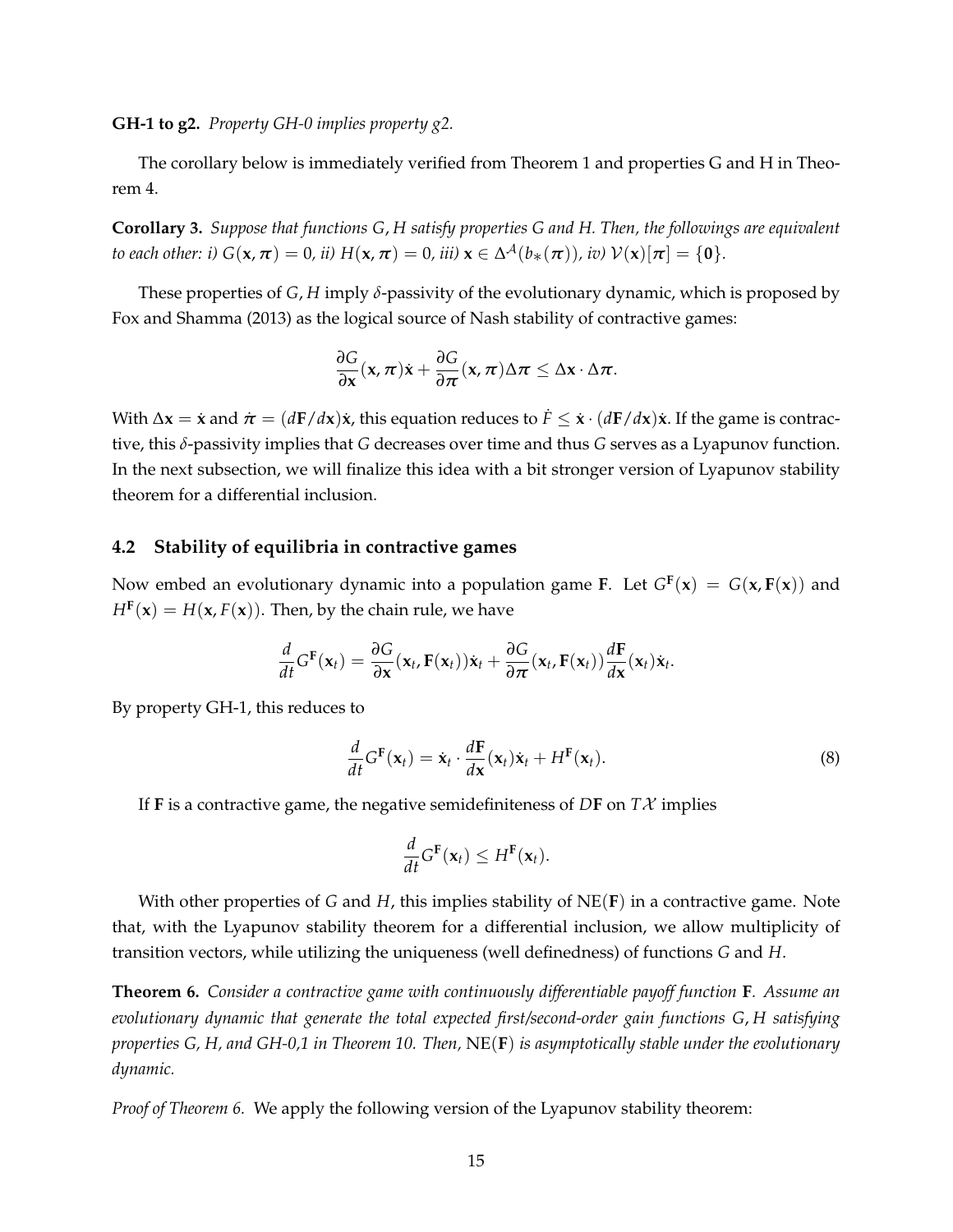**Theorem 7** [\(Zusai 2015:](#page-36-0) Theorem 7). Let A be a closed subset of a compact space  $X$  and  $A'$  be a neigh*borhood of A. Suppose that two continuous functions*  $W : \mathcal{X} \to \mathbb{R}$  and  $\tilde{W} : \mathcal{X} \to \mathbb{R}$  *satisfy (i)*  $W(\mathbf{x}) \geq 0$ and  $\tilde{W}({\bf x})\leq 0$  for all  ${\bf x}\in\mathcal{X}$  and (ii)  $W^{-1}(0)=\tilde{W}^{-1}(0)=A.$  In addition, assume that  $W$  is Lipschitz *continuous in*  $\mathbf{x} \in \mathcal{X}$  *with Lipschitz constant*  $K \in (0, \infty)$ *. If any Carathéodory solution*  $\{\mathbf{x}_t\}$  *starting from A* 0 *satisfies*

<span id="page-15-0"></span>
$$
\dot{W}(\mathbf{x}_t) \leq \tilde{W}(\mathbf{x}_t) \quad \text{for almost all } t \in [0, \infty), \tag{9}
$$

*then A is asymptotically stable and A*<sup>0</sup> *is its basin of attraction.*

We use function *G* as the Lyapunov function *W* in the theorem and function *H* as the decay rate function  $\tilde{W}$ . Properties G-i and H-i guarantee condition (i) in the theorem. By properties Gii and H-ii, condition (ii) is satisfied with the stable set being  $A = NE(F)$ . We have verified [\(9\)](#page-15-0) without making restriction on the initial state **x**0; so it holds globally; thus, the basin of attraction is  $A' = \mathcal{X}$ .  $\Box$ 

### **4.3 Local stability of regular ESS**

As [Sandholm](#page-35-8) [\(2010a\)](#page-35-8) shows, Nash stability of contractive games is a step stone to obtain local stability of evolutionary stable states: the Lyapunov function for a (regular) ESS is obtained by adding one extra term to the one for a contractive game. In the idea presented by Sandholm, the additional term counts the mass of agents who play the actions that are not taken by any positive mass at the ESS. This idea works generally, though it was proven only for each of major evolutionary dynamics: [Cressman](#page-35-9) [\(1997\)](#page-35-9) for imitative dynamics; [Sandholm](#page-35-8) [\(2010a\)](#page-35-8) for pairwise comparison dynamics, excess payoff dynamics, and BRD; [Zusai](#page-36-0) [\(2015\)](#page-36-0) for tBRD.<sup>[17](#page-15-1)</sup> Here we verify the stability of ESS in a general setting.

Similarity between ESS and a contractive game comes from the following analytic definition of an ESS, or precisely so-called a regular ESS: **x** ∗ is a **regular (Taylor) evolutionary stable state** if it satisfies both of the following two conditions:

i) **x** ∗ is a quasi-strict equilibrium:

$$
F_b(\mathbf{x}^*) = F_*(\mathbf{x}^*) > F_a(\mathbf{x}^*) \qquad \text{whenever } x_b^* > 0 = x_a^*;
$$

ii)  $D\mathbf{F}(\mathbf{x}^*)$  is negative definite with respect to  $\mathbb{R}^A_{S0}$ :

$$
\mathbf{z} \cdot D\mathbf{F}(\mathbf{x}^*)\mathbf{z} < 0 \qquad \text{for all } \mathbf{z} \in \mathbb{R}_{S0}^A \setminus \{\mathbf{0}\}.
$$

Here *S* is the set of actions used in  $\mathbf{x}^*$ , i.e.,  $S := \{b \in \mathcal{A} \mid x^*_b > 0\}$ ; and, let

$$
\mathbb{R}_{S0}^A := \left\{ \mathbf{z} \in \mathbb{R}^A \mid [z_b = 0 \text{ for any } b \notin S] \text{ and } \sum_{a \in \mathcal{A}} z_a = 0 \right\} = \{ \mathbf{z} \in \mathbb{R}_0^A \mid z_b = 0 \text{ if } x_b^* = 0 \}.
$$

<span id="page-15-1"></span><sup>&</sup>lt;sup>17</sup>See also [Sawa and Zusai](#page-36-1) [\(2016\)](#page-36-1) for the BRD in multitasking setting.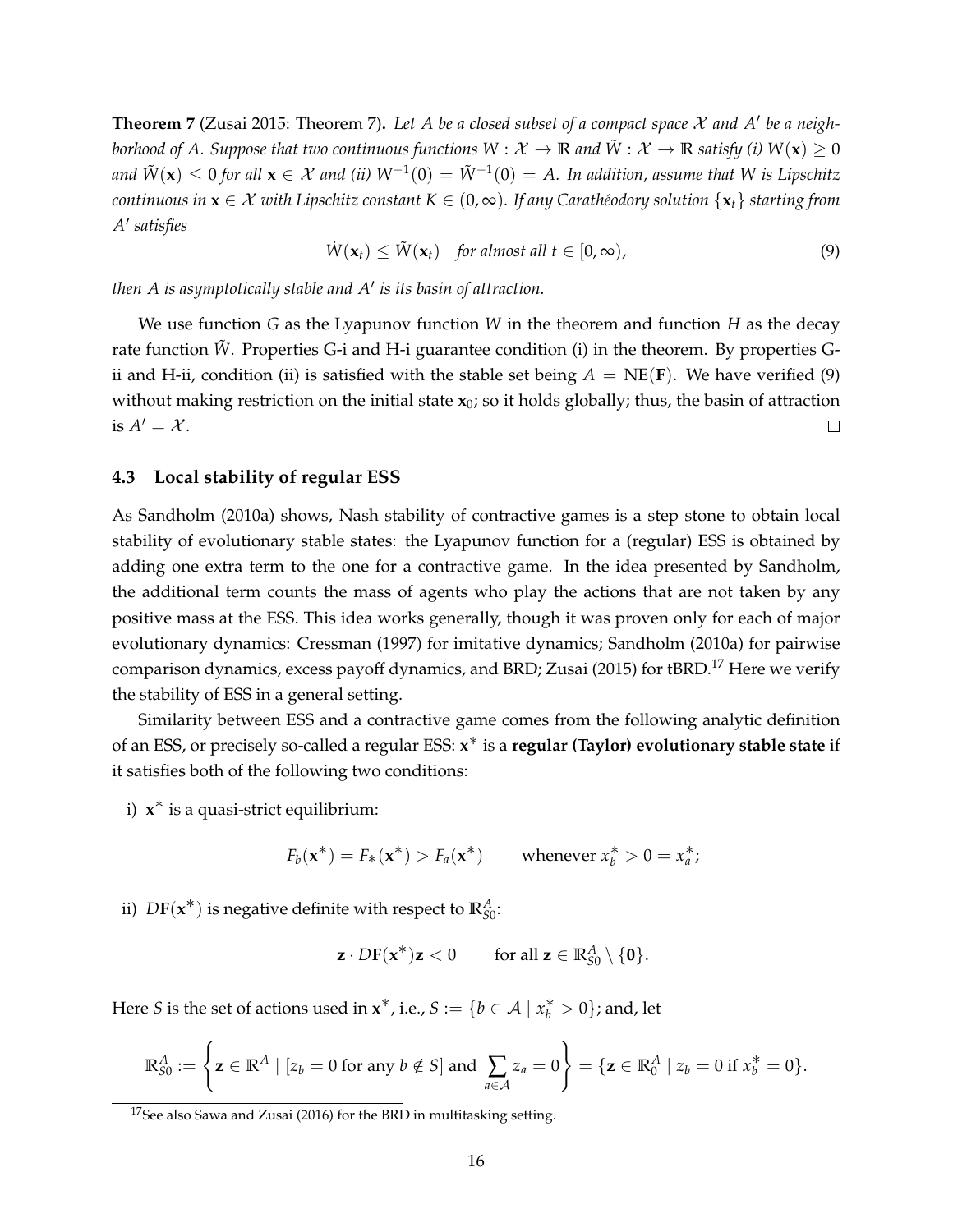Let  $U := \mathcal{A} \setminus S = \{a \in \mathcal{A} \mid x_a^* = 0\}$ . Notice that a regular ESS is an isolated Nash equilibrium [\(Bomze and Weibull, 1995\)](#page-35-10), in the sense that **x** ∗ is the only Nash equilibrium of **<sup>F</sup>** in its small enough neighborhood  $X_0 \subset \mathcal{X}$ .

Condition ii) suggests that the payoff vector field is contractive around a regular ESS, *if* only the action set is restricted to S<sup>\*</sup>. With this restriction, the aggregate gain function should decrease strictly and approach to zero over time. However, as other actions than in *S* ∗ are indeed allowed, the quadratic term  $\dot{x} \cdot D$ **F** $\dot{x}$  may not be negative semidefinite and thus the aggregate gain might not decrease over time. To overcome this deviation from negative semidefiniteness, [Sandholm](#page-35-8) [\(2010a\)](#page-35-8) added the mass of players of actions in *U*. Thanks to continuity of the payoff function and strictness in the first equilibrium condition, these actions in *U* are strictly worse than the actions in *S* ∗. Thus, the mass of these action players should strictly decrease over time, as long as agents' revisions are consistent with payoffs—we will address it specifically below. By adding a sufficiently large multiple of this term to the aggregate gain function, the decrease in this factor should compensate any potential increase in the quadratic term  $\dot{x} \cdot D$ **F** $\dot{x}$  and keep the whole Lyapunov function decreasing to zero.

Thus, all we need in this argument is the existence of *G* and *H* functions and consistency between agents' revisions and payoffs. Like Nash stability of contractive games, we can generalize local stability of ESS to all evolutionary dynamics that fit in our framework.

<span id="page-16-1"></span>**Theorem 8.** *Consider a game with a regular ESS* **x** ∗ *and an evolutionary dynamic with Assumptions [Q1,](#page-8-1) [Q2,](#page-8-2) and [A1.](#page-8-0) Then,* **x** ∗ *is (locally) asymptotically stable.*

### <span id="page-16-0"></span>**4.4 Further generalization**

#### **Excess payoff target dynamics**

In Brown-von Neumann-Nash (BNN) dynamic, a revising agent compares the payoff of each action with the average payoff of the whole population; the payoff difference is called excess payoff. The agent switches to an action with probability proportional to the excess payoff if it is positive. The class of excess payoff target dynamic is generalization of BNN dynamic by allowing the switching probability to be any increasing function of the excess payoff.

Excess payoff target dynamics cannot be fit into our framework, because the benchmark for the revising agent's payoff comparison is the society's average  $\mathbf{x} \cdot \mathbf{r}$ , not the payoff of the agent's own current action. This can be interpreted as if the agent who do not choose to "switch" the action would just follow the society's action distribution **x** as its own benchmark (mixed) strategy and takes an action according to this mixed strategy. However, with a similar idea as for the other dynamics, we can define the gain function for excess payoff target dynamics.

To better interpret the excess payoff target dynamics, imagine a birth-death process over generations, rather than a revision process of immortal agents. When one agent dies, there is a birth of another new agent; so the mass of agents is fixed constant. The death/birth process follows a Poisson process with arrival rate 1, as the revision opportunity in our standard setting.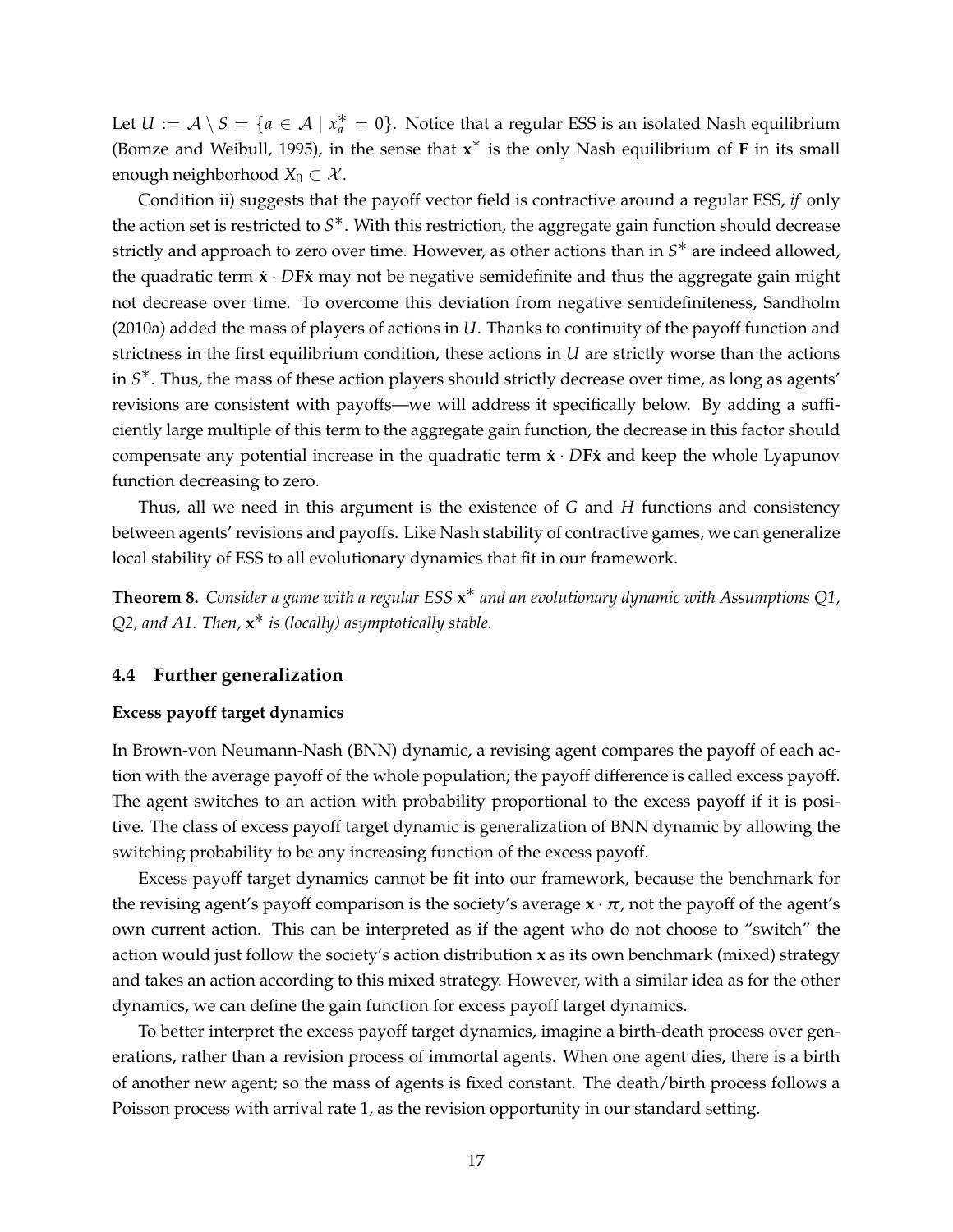The default status-quo strategy for a new born agent is a random choice from the whole population, i.e., the current population state **x** as a status-quo mixed strategy. The new born agent can instead take a pure strategy of some particular action, as long as it is available, though it needs to pay the switching cost *q*. The available action set  $A' \subset A$  is randomly drawn from the distribution  $\mathbb{P}_A$  on the power set of A; the switching cost *q* follows the probability distribution  $\mathbb{P}_Q$  on  $\mathbb{R}_+$ . The new born agent compares the net payoffs from pure strategies of available actions with the expected payoff from the status quo mixed strategy **x**; then he decides whether to maintain the status quo or to take a costly pure strategy. On **P***<sup>Q</sup>* we keep assuming Assumptions [Q1](#page-8-1) and [Q2.](#page-8-2) On **P***A*, while Assumption [A2](#page-8-3) does not make sense for this situation, we modify Assumption [A1:](#page-8-0)

**Assumption** (A1<sup>'</sup>). For any  $b \in A$ , there is  $A' \subset A$  such that  $\mathbb{P}_A[A'] > 0$  and  $b \in A'$ .

We assume that, at the moment of decision, the agent does not know which action will be taken if he chooses the status quo. So the (gross) payoff difference between an available pure strategy of action *a* and the status-quo mixed strategy **x** is indeed the relative payoff of the action, i.e.,  $\hat{\pi}_a := \pi_a - \pi \cdot x$ . In other words, we assume x as the status quo because the relative payoffs  $\hat{\pi}$  is the basis of payoff comparisons in EPT dynamics.

As a result, a revising agent who faces A' as the available action set chooses to take an action from  $b_*[A']$  if  $\hat{\pi}_*[A']$  is greater than realized switching cost *q*, i.e., with probability  $Q(\hat{\pi}_*[A'])$ . Otherwise, the agent picks an action according to **x** as a mixed strategy. Thus, the transition of the social state follows

$$
\dot{\mathbf{x}} \in \mathcal{V}(\mathbf{x})[\boldsymbol{\pi}] = \sum_{A' \subset \mathcal{A}} \mathbb{P}_A[A'] \left( Q(\hat{\pi}_*[A']) \Delta^{\mathcal{A}}(b_*[\boldsymbol{\pi}; A'] + (1 - Q(\hat{\pi}_*[A']) ) \mathbf{x} \right) - \mathbf{x} \n= \sum_{A' \subset \mathcal{A}} \mathbb{P}_A[A'] Q(\hat{\pi}_*[A']) \left( \Delta^{\mathcal{A}}(b_*[\boldsymbol{\pi}; A'] - \mathbf{x} \right).
$$

Now we can define an individual's first-order gain  $g_*(\pi, x)$  as

$$
g_*(\pi, \mathbf{x}) := \sum_{A' \subset \mathcal{A}} \mathbb{P}_A[A'] \mathbb{E}_{Q}[\hat{\pi}_*[A'] - q]_+.
$$

Note that it depends on **x** as well as  $\pi$ , but all the new born agents share the same gain function. As a result, the second order gain is zero; we could say that the choice of action in the first revision does not change the gain in the second revision or simply that mortal agents do not have the second revision.

With the total mass of agents equal to one, the aggregate first-order gain  $G(\pi, x)$  is now just equal to the individual first-order gain:  $G(\pi, \mathbf{x}) = g_*(\pi, \mathbf{x}) \cdot 1$ .

While the aggregate second-order gain cannot be used as a least decay rate function *H*, we find that the following function *H* works as the least decay rate function coupled with *G* as a Lyapunov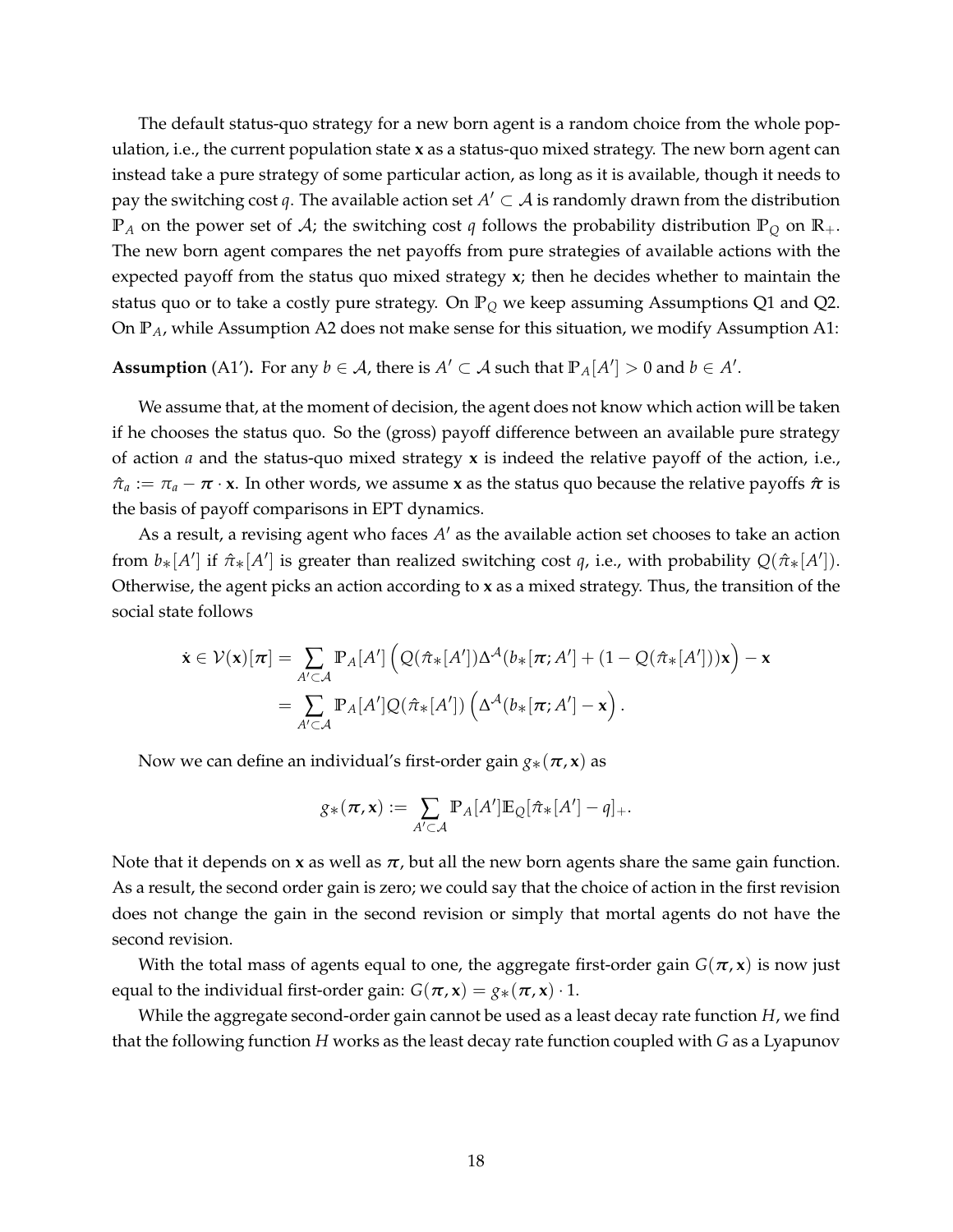function to meet properties in Theorem [4.](#page-13-0)

$$
H(\boldsymbol{\pi},\mathbf{x}) = -\left\{\sum_{A'\subset\mathcal{A}}\mathbb{P}_A[A']Q(\hat{\pi}_*[A'])\right\}\left\{\sum_{A'\subset\mathcal{A}}\mathbb{P}_A[A']Q(\hat{\pi}_*[A'])\hat{\pi}_*[A']\right\}.
$$

<span id="page-18-0"></span>**Theorem 9.** *For an excess payoff dynamic that satisfy Assumptions [Q1,](#page-8-1) [Q2](#page-8-2) and [A1'](#page-8-0), the pair of the above defined functions G, H :*  $X \rightarrow \mathbb{R}$  *satisfy properties G, H, and GH-1 as in Theorem [4.](#page-13-0)* 

#### **(Only) Lyapunov stability in observatory dynamics**

Assumption [A3](#page-8-4) prevents us from including observatory dynamics into our framework: for example, we could define the probability that action  $b$  is available  $\mathbb{P}_{Aa}(b\in A'_a)$  for imitative dynamic by the probability that a *b*-player is sampled from the society and then we could define the individual gain function *g* as in [\(4\)](#page-10-3) and then the aggregate *G*. But the essence of such observatory dynamics is that the sampling probability depends on the current actual distribution of actions in the society. Then, Assumption [A3](#page-8-4) does not hold and indeed the time derivative *G* cannot be clearly separated into the second order gain function *H* and the second order payoff changes  $\dot{\mathbf{x}} \cdot D\mathbf{F}\dot{\mathbf{x}}$  as in [\(8\)](#page-14-1).

However, the Lyapunov functions have been found for stability of a unique Nash equilibrium, say **x** ∗, under major observatory dynamics; they might be indeed hard to interpret economically.

- Replicator [\(Taylor and Jonker, 1978\)](#page-36-5):  $G(x; x^*) = \sum_{a \in S(x^*)} x_a^* \ln(x_a^*/x_a)$ , where  $S(x^*)$  is the set of actions used in **x** ∗.
- Projection dynamic [\(Nagurney and Zhang, 1997\)](#page-35-11):  $G(x; x^*) = |x x^*|^2$ , where  $|\cdot|$  denotes the Euclidean norm in **R***A*.

But only Lyapunov stability is obtained; for asymptotic stability, strict contraction is needed. [Lahkar and Sandholm](#page-35-12) [\(2008\)](#page-35-12) and [Sandholm, Dokumacı, and Lahkar](#page-36-6) [\(2008\)](#page-36-6) further explore this issue.

#### **Modifications of contractive games**

Notice that, even in the cases  $\Delta x \cdot \pi < 0$  is not guaranteed, if we can find a function  $f: \mathcal{X} \times \mathbb{R}^A \to$ R such that i)  $f \ge 0$ , ii)  $f(\mathbf{x}, \boldsymbol{\pi}) = 0$  if and only if  $\mathbf{x} \in \Delta^{\mathcal{A}}(b_{*}[\boldsymbol{\pi}])$  and iii)  $\dot{f}(\mathbf{x}_t, \boldsymbol{\pi}_t) \le -\dot{\mathbf{x}}_t \cdot \dot{\boldsymbol{\pi}}_t$ , then we can prove Nash stability by using  $G^F + f$  as a Lyapunov function and H as an upper bound function. In this way, [Fox and Shamma](#page-35-3) [\(2013\)](#page-35-3) verify that Nash stability is maintained by the following modifications to an affine contractive game  $F(x) = \Pi x + c$  where  $\Pi$  is a negative definite matrix and **c** is a constant payoff vector. See [Fox and Shamma](#page-35-3) [\(2013,](#page-35-3) Sec. 4.3.3) for the details.

• Smoothed payoff modification: a revising agent's decision is based on an exponentially weighted moving average of past payoffs. That is, given the payoff stream  $\{\pi_t\}_{t>0}$  and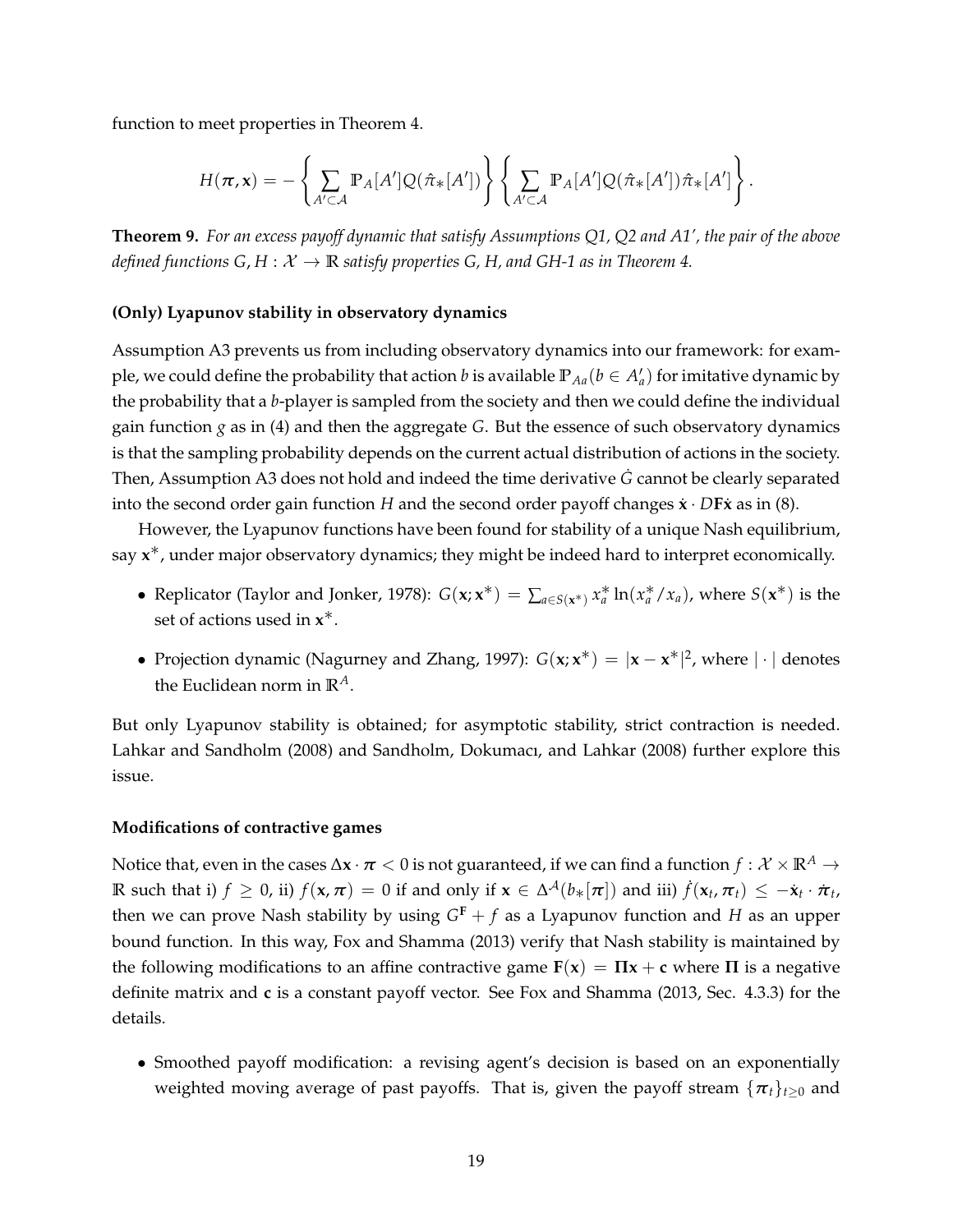discount rate  $\lambda > 0$ , the perceived payoff vector at time *t* is

$$
e^{-\lambda t}\pi_0+\int_0^t e^{-\lambda(t-\tau)}\pi_\tau d\tau.
$$

• Anticipatory payoff modification: there is a predictor function  $\pi^e$  of near-future payoffs such as  $\dot{\pi}^e = \lambda(\pi - \pi^e)$ . With weight *k* on the predictor, a revising agent's decision is based on the perceived payoff such as  $\pi + k\dot{\pi}^e$ . So, if the actual payoff for an action is greater than the predicted payoff, an agent becomes more favor of that action.

# <span id="page-19-0"></span>**5 Extension: heterogeneity and aggregate games**

#### **5.1 Multi-population games**

The model and all the propositions can be easily extended to a multi-population game in which different populations may have different payoff functions and/or different revision protocols, as long as each population's revision protocol satisfies the assumptions.

To make this concrete, we need to introduce a little more notation. Now we consider a game played by several populations  $\mathcal{P} = \{1, ..., P\}$ . The society consists of a unit mass of the agents, who belong to either one of these *P* populations; let  $m^p > 0$  be the mass of population  $p \in \mathcal{P}$  and  $\sum_{p\in\mathcal{P}}m^p=1.$  In each population  $p\in\mathcal{P}$ , all the agents have the same action set  $\mathcal{A}^p=\{1,\ldots,A^p\};$  $\mathcal{X}^p := m^p \Delta^{\mathcal{A}^p}$  is the set of all the feasible population states. The social state  $\mathbf{x}^{\mathcal{P}} = (\mathbf{x}^p)_{p \in \mathcal{P}} \in \mathbb{R}^{\mathcal{A}^p}$ is a collection of each population's state. Here,  $A^{\mathcal{P}}=\prod_{p\in\mathcal{P}}A^p.$  Denote by  $\mathcal{X}^{\mathcal{P}}:=\times_{p\in\mathcal{P}}\mathcal{X}^p$  the set of all the feasible social states.

Agents in the same population evaluates the social state based on the same payoff function  $\mathbf{F}^p: \mathcal{X}^p \to \mathbb{R}^{A^p}$ . So  $\mathbf{F}^p(\mathbf{x}^p)$  is the payoff vector for agents in population  $p \in \mathcal{P}$  when the social state is  $x^{\mathcal{P}}$ . We denote by  $\pi^{\mathcal{P}}$  the collection of payoff vectors  $\pi^p\in\mathbb{R}^{A^p}$  over all the populations  $p\in\mathcal{P}$ , i.e.,  $\boldsymbol{\pi}^{\mathcal{P}}=(\boldsymbol{\pi}^{p})_{p\in\mathcal{P}}\in\mathbb{R}^{A^{\mathcal{P}}}.$ 

We construct the dynamic of  $\mathbf{x}^{\mathcal{P}}$  as

$$
\dot{\mathbf{x}}^{\mathcal{P}} = (\dot{\mathbf{x}}^p)_{p \in \mathcal{P}} \in \mathcal{V}^{\mathcal{P}}(\mathbf{x}^{\mathcal{P}})[\pi^{\mathcal{P}}] := \mathcal{X} \mathcal{V}^p(\mathbf{x}^p)[\pi^p],
$$

where  $\dot{x}^p \in V^p(\mathbf{x}^p)[\pi^p]$  is the transition of population  $p$ 's state  $\mathbf{x}^p$  when the population's current state is  $x^p$  and the payoff vector for the population is  $\pi^p$ .

We allow different populations to follow different revision protocols, as long as each protocol can be represented by constrained optimization with (possibly) stochastic available set and switching cost. Let  $\mathbb{P}_{\mathcal{C}}^p$  $\frac{p}{Q}$  and  $\mathbb{P}_{A}^{p}$  $\mathcal{A}_A^{\mathcal{P}}$  be the distributions of available sets and of switching costs for population  $p$ . As in the single-population base model, we define the expected first and secondorder gain functions  $g^p_*, h^p_* : \mathbb{R}^{A^p} \to \mathbb{R}^{A^p}$  for population  $p$  as functions of the population's own payoff vector  $\bm{\pi}^p\in\mathbb{R}^{A^p}.$  Similarly, we denote by  $G^p,H^p:\mathcal{X}^p\times\mathbb{R}^{A^p}\to\mathbb{R}$  as there aggregates in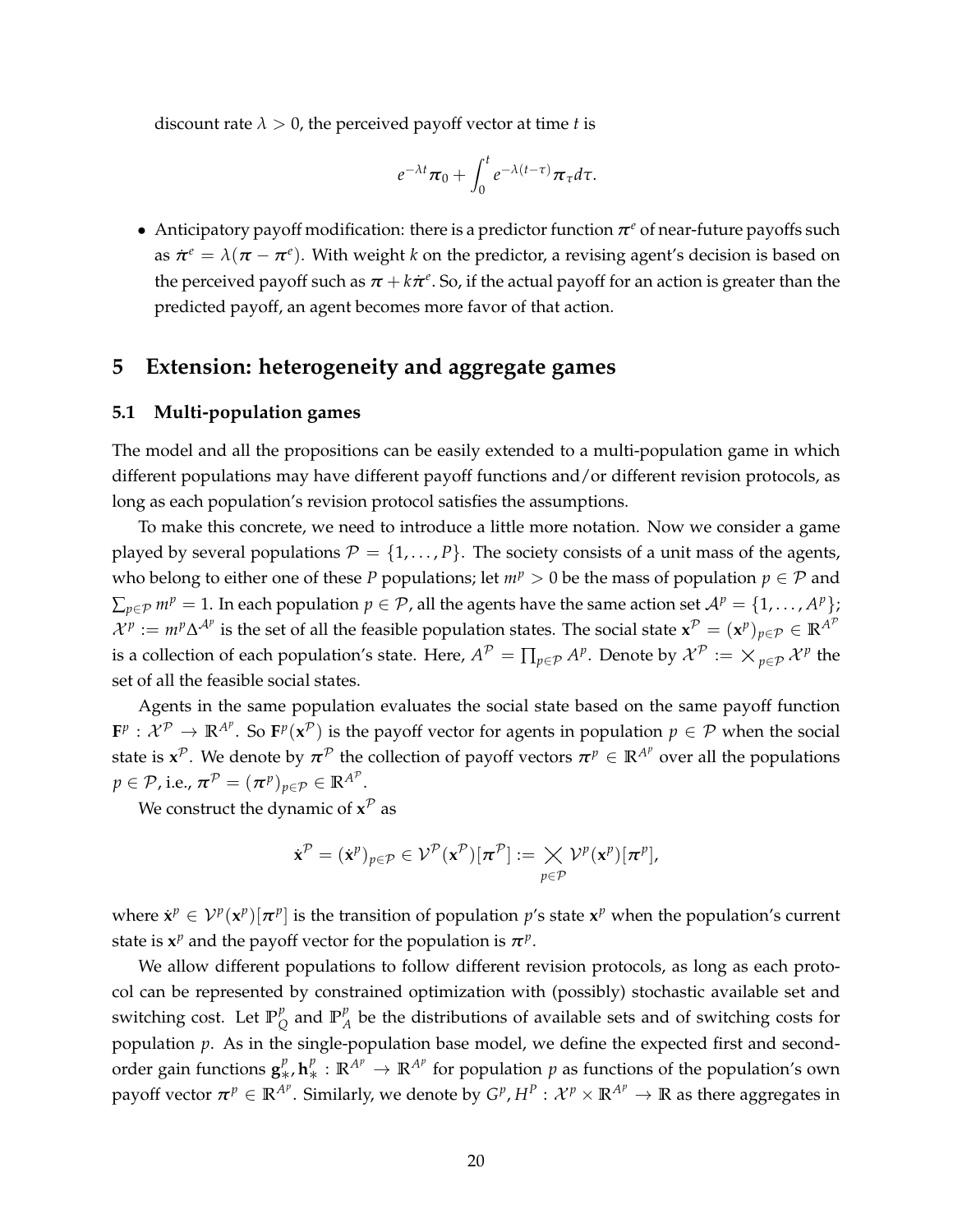each population:

$$
G^p(\mathbf{x}^p, \boldsymbol{\pi}^p) = \mathbf{x}^p \cdot \mathbf{g}_{*}^p(\boldsymbol{\pi}^p) \quad \text{and} \quad H^p(\mathbf{x}^p, \boldsymbol{\pi}^p) = \mathbf{x}^p \cdot \mathbf{h}_{*}^p(\boldsymbol{\pi}^p).
$$

Notice that all these four functions are defined from each population's protocol  $\mathbb{P}_{\mathcal{C}}^p$  $_{Q}^{p}$ ,  $\mathbb{P}_{A}^{p}$  $_A^p$  and evaluated from the population state and its payoff vector  $x^p$ ,  $\pi^p$ . Thus, as long as each population's protocol satisfies the needed assumptions as specified in the base model, Theorem [3,](#page-11-0) Corollary [2](#page-11-3) and Theorem [4](#page-13-0) guarantee that these four functions for the population satisfy all the properties g, h, G, H, GH in these theorems.

Now, to investigate stability in the extended multi-population game on  $\mathcal{X}^{\mathcal{P}}$ , we further take the sum of all the aggregate gains: define the total aggregate first and second order gain functions  $G^{\mathcal{P}}, H^{\mathcal{P}}: \mathcal{X}^{\mathcal{P}} \times \mathbb{R}^{A^{\mathcal{P}}} \to \mathbb{R}$  by

$$
G^{\mathcal{P}}(\mathbf{x}^{\mathcal{P}}, \pi^{\mathcal{P}}) := \sum_{p \in \mathcal{P}} G^p(\mathbf{x}^p, \pi^p), \text{ and } H^{\mathcal{P}}(\mathbf{x}^{\mathcal{P}}, \pi^{\mathcal{P}}) := \sum_{p \in \mathcal{P}} H^p(\mathbf{x}^p, \pi^p).
$$

<span id="page-20-0"></span>**Theorem 10.** *Suppose that, for each population*  $p \in \mathcal{P}$ *, the aggregate first and second order gain functions*  $G^p$ ,  $H^p$  :  $\Delta^{A^p}\times\mathbb{R}^{A^p}\to\mathbb{R}$  satisfy the properties G, H, and GH-0,1 as in Theorem [4.](#page-13-0) Then, the total of *them*  $G^P$ *,*  $H^P$  *also satisfy the properties G, H, and GH-0,1, respectively.* 

Note that, even if a dynamic cannot be fit into our framework of optimization-based revision protocols, we can apply this theorem to the dynamic as long as we can somehow find functions *G* and *H* that satisfy these properties for this dynamic. We have seen excess payoff target dynamics for such an example.<sup>[18](#page-20-1)</sup>

# **5.2 Unobservable heterogeneity in protocols or payoffs**

Even though the extension was made straightforward, it has a few particularly interesting implications. Even though different populations are distinguished differently in the above presentation of the model, they need not to be.

More specifically, here we restrict games to aggregate games with additively separable payoffs. In an **aggregate game**, all populations share the same action set  $A = \{1, ..., A\}$ , i.e.,  $A^p = A$  for all  $p \in \mathcal{P}$  and each population's payoff vector depends only on the aggregate action distribution over the society, which is defined as the sum of  $x^1, \ldots, x^P$ , i.e.,

$$
\bar{\mathbf{x}} := \sum_{q \in \mathcal{P}} \mathbf{x}^q \in \Delta^\mathcal{A},
$$

but not on the profile of those in each population **x** <sup>P</sup>. We assume that payoff heterogeneity is additively separable: each population's payoff function  $\mathbf{F}^p:\mathcal{X}^{\mathcal{P}}\to\mathbb{R}^A$  consists of common payoff

<span id="page-20-1"></span>18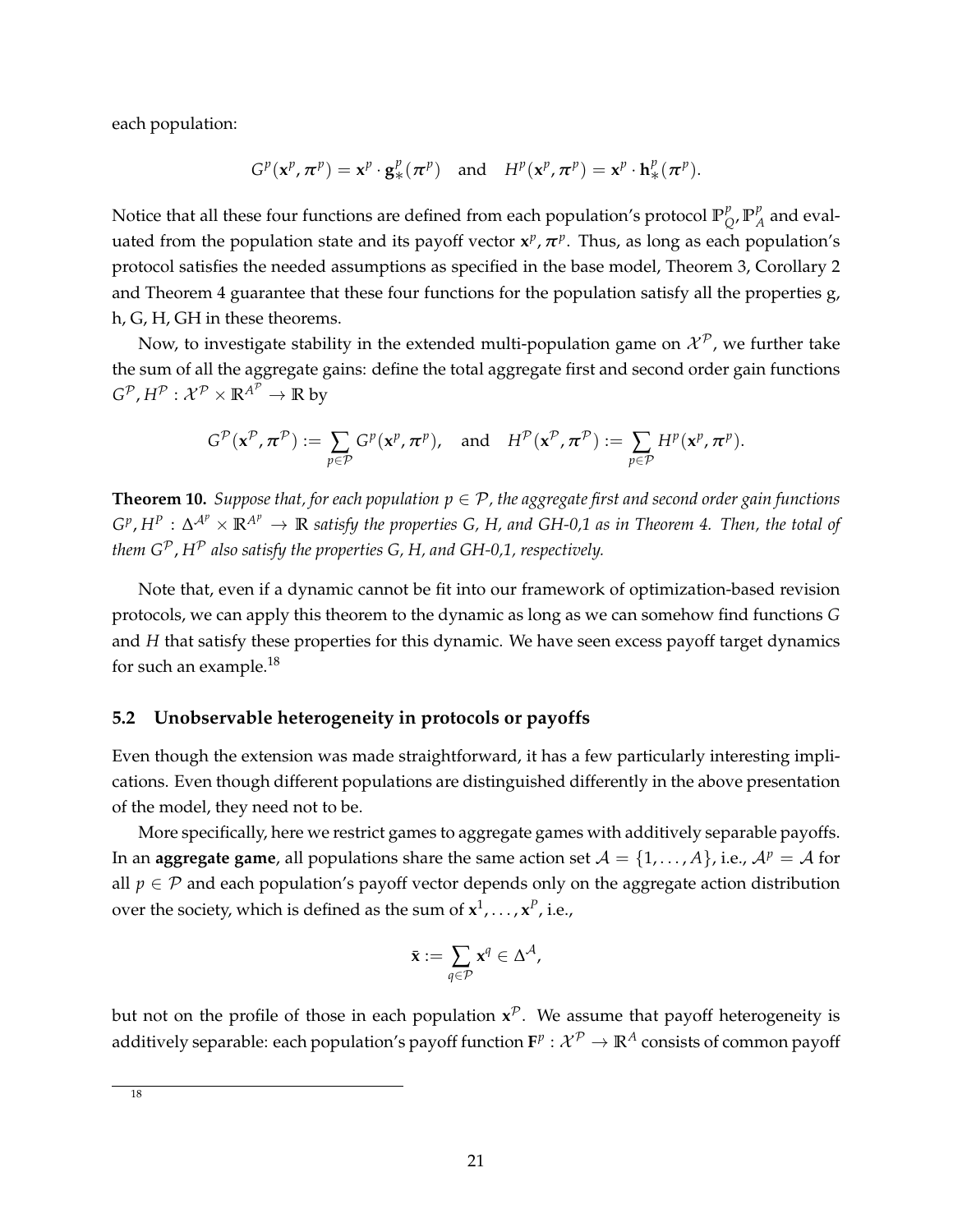${\bf f}$ unction  ${\bf F}^0: \Delta^\mathcal{A} \to \mathbb{R}^A$  and constant payoff perturbation  ${\bf \theta}^p \in \mathbb{R}^A$ :

$$
\mathbf{F}^p(\mathbf{x}^{\mathcal{P}}) = \mathbf{F}^0(\sum_{q \in \mathcal{P}} \mathbf{x}^q) + \theta^p.
$$

The aggregation represent unobservability of each agent's belonging population when they play the game. In particular, if a game is random matching of a strategic form game with payoff ma $trix$  Π, the common payoff  $\Pi\bar{x}$  is indeed the expected payoff from a match randomly made in the whole society. Note that, like in the last section, different populations may or may not have different revision protocols.

<span id="page-21-0"></span>**Theorem 11.** If the common payoff function  $F^0$  :  $\Delta^A \to \mathbb{R}^A$  is a contractive game, then the extended *payoff function*  $\mathbf{F}^\mathcal{P} = (\mathbf{F}^p)_{p \in \mathcal{P}}: \mathcal{X}^\mathcal{P} \to \mathbb{R}^{A^P}$  is also a contractive game.

**Corollary 4.** *Introduce additively separable payoff heterogeneity into a contractive game. Even if heterogeneity in payoff and/or revision protocol is not observable when they play the game, Nash stability of the contractive game remains to hold.*

### **5.3 Robustness of evolutionary implementation**

Sandholm's evolutionary implementation: by introducing Pigouvian tax/subsidy into agents' payoffs, the maximum of the total payoff can be maximized in the unique limit state from any initial state, as long as the sum of common payoffs is a concave function of the aggregate action distribution. The global stability does not rely on the distribution of the perturbed payoffs or the specification of the dynamics. The formal proof of the stability relies on Nash stability in a potential game: the Pigouvian pricing makes the game a potential game and then the potential function can be used as the Lyapunov function.

Contractive games are considered as generalization of potential games with concave potential functions. So, it is predicted that small perturbation does not change general stability itself. But it is not formally addressed, because we need to find a Lyapunov function by ourselves once the game becomes not a potential game. But the Lyapunov function depends on specification of the dynamics. Besides, there was no formal study of the case where different agents use different protocols.

In this paper, we have presented how to construct a Lyapunov function in a contractive game even in the presence of heterogeneity in revision protocols and payoff functions. So, now we can formally verify the robustness of global evolutionary implementation of the social optimum through Pigouvian pricing.

Specifically, we consider the following quasi-aggregate game. The society is divided to *P* populations. Each population's payoff function  $\mathbf{F}^p: \mathcal{X}^{\mathcal{P}} \to \mathbb{R}^A$  is

$$
\mathbf{F}^p(\mathbf{x}^{\mathcal{P}}) = \mathbf{F}^0(\sum_{q \in \mathcal{P}} \mathbf{x}^q) + \boldsymbol{\theta}^p.
$$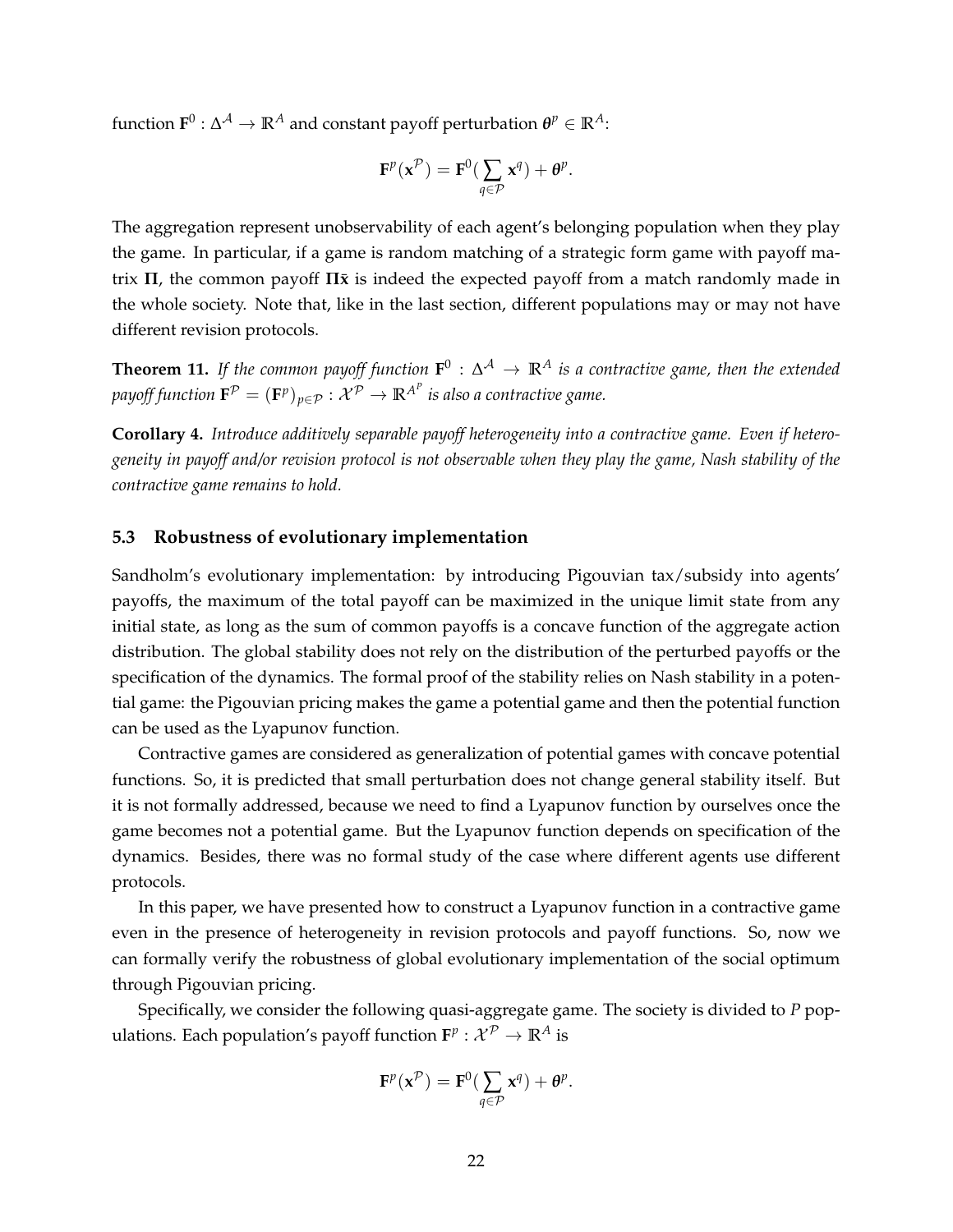Here, payoff heterogeneity enters in the payoff function as an additively separable term.<sup>[19](#page-22-0)</sup> Note that, as in the general model in the last subsection, a different population may follow a different evolutionary dynamic. Define the total common payoff function  $\bar{F}^0$  :  $\Delta^\mathcal{A}\to\mathbb{R}$  by

$$
\bar{F}^0(\bar{\mathbf{x}}) = \bar{\mathbf{x}} \cdot \mathbf{F}^0(\bar{\mathbf{x}}).
$$

Correspondingly, we define the total overall payoff function  $\bar{F}P : \mathcal{X}^P \to \mathbb{R}$  as

$$
\bar{F}^{\mathcal{P}}(\mathbf{x}^{\mathcal{P}}) = \sum_{q \in \mathcal{P}} \mathbf{x}^q \cdot \mathbf{F}^q(\mathbf{x}^{\mathcal{P}}) = \bar{F}^0(\sum_{q \in \mathcal{P}} \mathbf{x}^q) + \sum_{q \in \mathcal{P}} \mathbf{x}^q \cdot \boldsymbol{\theta}^q.
$$

Notice that concavity of  $\bar{F}^0$  is equivalent to that of  $\bar{F}^\mathcal{P}.$ 

[Sandholm](#page-35-5) [\(2002\)](#page-35-5) proposes a modification of the game by adding Pigouvian tax/subsidy **T** : ∆ <sup>A</sup> → **R***<sup>A</sup>* to the payoff function. For each action *a* ∈ A, the Pigouvian tax/subsidy is dynamically adjusted with the change in the aggregate state as

$$
T_a(\bar{\mathbf{x}}) := \bar{\mathbf{x}} \cdot \frac{\partial \mathbf{F}^0}{\partial \bar{x}_a}(\bar{\mathbf{x}}) = \sum_{b \in \mathcal{A}} \bar{x}_b \frac{\partial F_b^0}{\partial \bar{x}_a}(\bar{\mathbf{x}}).
$$

Calculation of the dynamic Pigouvian pricing only requires identification of the common payoff function  $\mathbf{F}^0$  and the precise update of the aggregate state  $\bar{\mathbf{x}}$  but does not need knowledge of the underlying dynamic  $V^{\mathcal{P}}$  or the distribution of idiosyncratic payoff vector  $(m^p, \theta^p)_{p \in \mathcal{P}}$ . With the Pigouvian pricing, the game is modified to  $\mathbf{F}^{\mathcal{P}}+\mathbf{T}$ ; the total overall payoff functions becomes the potential function of the modified game:

$$
\frac{\partial \bar{F}^{\mathcal{P}}}{\partial x_a^p}(\mathbf{x}^{\mathcal{P}}) = F_a^p(\mathbf{x}^{\mathcal{P}}) + \sum_{q \in \mathcal{P}} \mathbf{x}^q \cdot \frac{\partial \mathbf{F}^q}{\partial x_a^p}(\mathbf{x}^p)
$$
  
\n
$$
= F_a^p(\mathbf{x}^{\mathcal{P}}) + \sum_{q \in \mathcal{P}} \mathbf{x}^q \cdot \frac{\partial \mathbf{F}^0}{\partial \bar{x}_a} (\sum_{q \in \mathcal{P}} \mathbf{x}^q)
$$
  
\n
$$
= F_a^p(\mathbf{x}^{\mathcal{P}}) + \bar{\mathbf{x}} \cdot \frac{\partial \mathbf{F}^0}{\partial \bar{x}_a} (\sum_{q \in \mathcal{P}} \mathbf{x}^q) = F_a^p(\mathbf{x}^{\mathcal{P}}) + T_a(\sum_{q \in \mathcal{P}} \mathbf{x}^q).
$$

Therefore, if the total overall payoff function is concave, the maximal total overall payoff is attained in the globally asymptotically stable states under any evolutionary dynamics that guarantee Nash stability in potential games.

One of the most practically important properties of Sandholm's dynamic Pigouvian pricing scheme is no need of specification of the underlying dynamic, thanks to generality of Nash stability in potential games. But it requires accurate knowledge of the common payoff function. It is expected that small perturbation in the payoff function would not lose global stability of Nash

<span id="page-22-0"></span> $19$ In the situation where payoff heterogeneity is not additively separable and the social planner does not exactly know its distribution, [Fujishima](#page-35-13) [\(2012\)](#page-35-13) proposes a modified Pigouvian pricing that is combined with estimation of the distribution.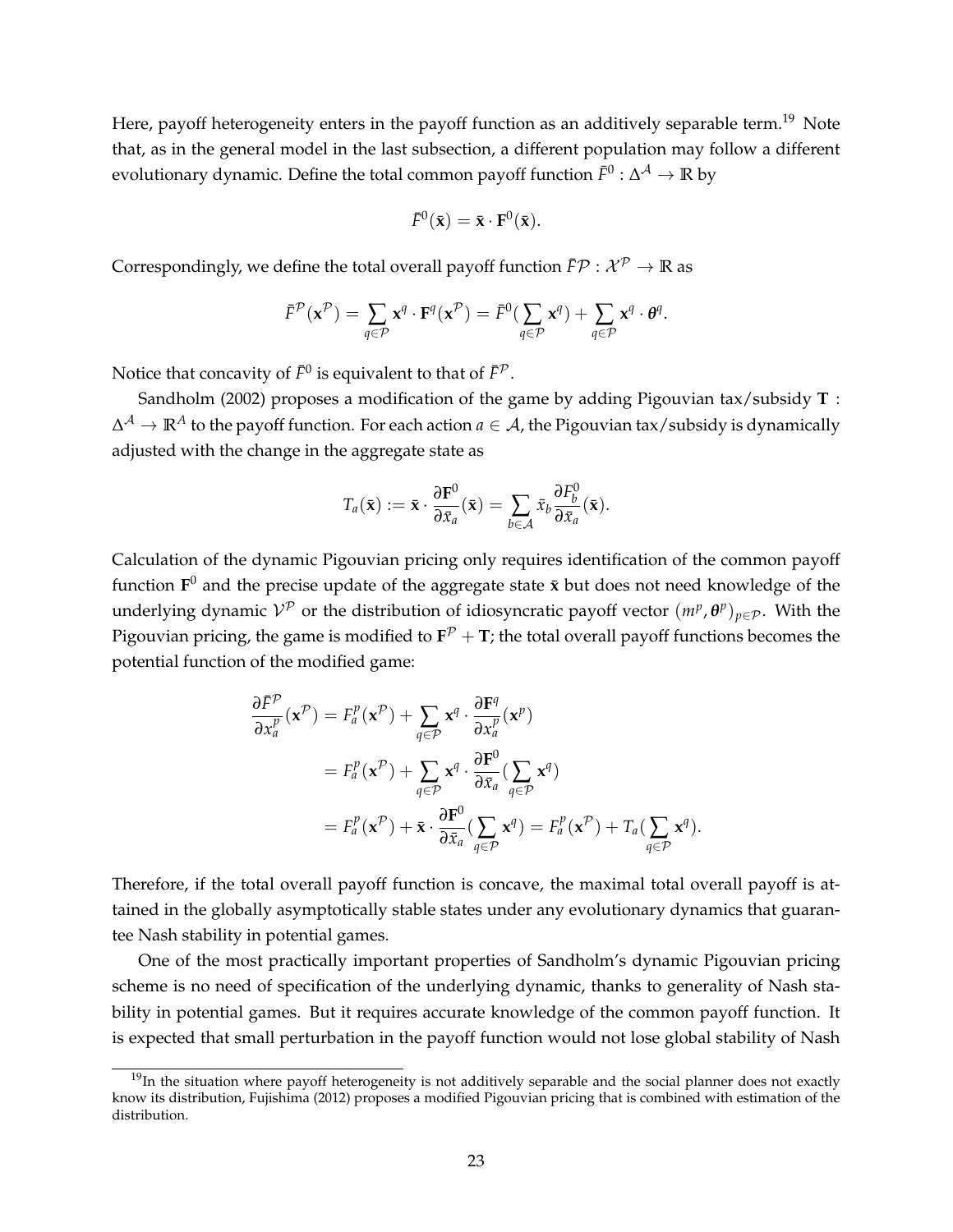equilibrium. Actually, if the potential function is strictly concave, then the unperturbed game is strictly concave; then, small perturbation should keep strict concavity as we will see, though it would lose a potential function. While Nash stability of concave games has been proven for various major dynamics but not generally, now we verify it in the unified framework to allow heterogeneous mixture of revision protocols. Therefore, we can rigorously extend evolutionary implementability of the social optimum to the heterogeneous setting.

We parameterize the perturbed game  $\mathbf{F}_{\delta}^{\mathcal{P}} = (\mathbf{F}_{\delta}^p)$  $(\mathcal{E}_{\delta})_{p \in \mathcal{P}} : \mathcal{X}^{\mathcal{P}} \to \mathbb{R}^{AP}$  as follows.

<span id="page-23-2"></span>
$$
\mathbf{F}_{\delta}^{p}(\mathbf{x}^{\mathcal{P}}) = \mathbf{F}^{0}(\sum_{q \in \mathcal{P}} \mathbf{x}^{q}) + \delta \tilde{\mathbf{F}}^{p}(\mathbf{x}^{\mathcal{P}}) + \mathbf{\theta}^{p}.
$$
 (10)

Here  $\tilde{\bf F}^p:\mathcal{X}^{\mathcal{P}}\to \mathbb{R}^{A^p}$  represents the perturbation to the common payoff function, which is not observable for the central planner and thus cannot be taken into the Pigouvian pricing. Accordingly, we define the total (perturbed) payoff  $\bar{F}^\mathcal{P}_\delta:\mathcal{X}^\mathcal{P}\to\mathbb{R}$  as

$$
\bar{F}_{\delta}^{\mathcal{P}}(\mathbf{x}^{\mathcal{P}})=\sum_{p\in\mathcal{P}}\mathbf{x}^{p}\cdot\mathbf{F}_{\delta}^{p}(\mathbf{x}^{\mathcal{P}}).
$$

To keep strict contractiveness, we make the following assumptions. The first assumption is a sufficient condition for strict concavity of the total unperturbed common payoff function and for strict contractiveness of the modified game  $\mathbf{F}^{\mathcal{P}}+\mathbf{T}.^{20}$  $\mathbf{F}^{\mathcal{P}}+\mathbf{T}.^{20}$  $\mathbf{F}^{\mathcal{P}}+\mathbf{T}.^{20}$  The second assumption means that the marginal effect of the perturbation on payoffs is bounded.

<span id="page-23-3"></span>**Assumption F2.** i) The common payoff function  $\mathbf{F}^0$  is  $C^1$  and satisfies the negative definiteness condition of  $d\mathbf{F}^0/d\bar{\mathbf{x}}$ : for any  $\bar{\mathbf{x}} \in \Delta^{\mathcal{A}}$ ,<sup>[21](#page-23-1)</sup>

<span id="page-23-5"></span>
$$
\bar{\mathbf{z}} \cdot \frac{d\mathbf{F}^0}{d\bar{\mathbf{x}}}(\bar{\mathbf{x}})\bar{\mathbf{z}} < 0 \text{ for any } \bar{\mathbf{z}} \in T\Delta^{\mathcal{A}}.
$$
 (11)

ii)  $\tilde{\mathbf{F}}^{\mathcal{P}}$  is  $C^1$  and there exists an upper bound on  $|\partial \tilde{\mathbf{F}}^{\mathcal{P}} / \partial \mathbf{x}^{\mathcal{P}}|$ .

Under these assumptions, we can verify that the social optimum can be approximately maximized in the presence of heterogeneity in revision protocols and in unobserved payoffs.

<span id="page-23-4"></span>**Theorem 12.** *Consider the aggregate game as in* [\(10\)](#page-23-2) *with Assumptions [F1](#page-5-3) and [F2.](#page-23-3) For any ε* > 0 *there is*  $\bar{\delta}(\varepsilon) > 0$  *such that* 

$$
|\delta| < \bar{\delta}(\varepsilon) \quad \Longrightarrow \quad |\lim_{t \to \infty} \bar{F}_{\delta}^{\mathcal{P}}(\mathbf{x}_{\delta,t}^{\mathcal{P}}) - \max_{\mathbf{x}^{\mathcal{P}} \in \mathcal{X}^{\mathcal{P}}} \bar{F}_{\delta}^{\mathcal{P}}(\mathbf{x}^{\mathcal{P}})| < \varepsilon,
$$

*where*  $\{ \mathbf{x}_{\delta}^{\mathcal{P}} \}$  $^{\mathcal{P}}_{\delta,t}\}_{t\ge0}$  is the trajectory starting from an arbitrary initial state  $\mathbf{x}^{\mathcal{P}}_{\delta,0}\in\mathcal{X}^{\mathcal{P}}$  in the population game  $\mathbf{F}_{\delta}^{\mathcal{P}}$ *δ under an evolutionary dynamic that satisfies all the assumptions.*

<span id="page-23-0"></span><sup>&</sup>lt;sup>20</sup>The negative definiteness of  $d^2\bar{F}^0/d\bar{x}^2 =$  with respect to  $T\Delta^{\mathcal{A}} := \{ \mathbf{z} \in \mathbb{R}^A \mid \mathbf{1} \cdot \mathbf{z} = 0 \}$  is sufficient for strict concavity of  $\bar{F}^0$  in ∆<sup>A</sup>. Notice that negative semidefiniteness of the Hessian of a C<sup>2</sup>-function is equivalent to concavity of the function.

<span id="page-23-1"></span> ${}^{21}T\Delta^{\mathcal{A}}$  is the tangent space of  $\Delta^{\mathcal{A}}$ : i.e.,  $T\Delta^{\mathcal{A}} := \{ \bar{\mathbf{z}} \in \mathbb{R}^A \mid \mathbf{1} \cdot \bar{\mathbf{z}} = 0 \}.$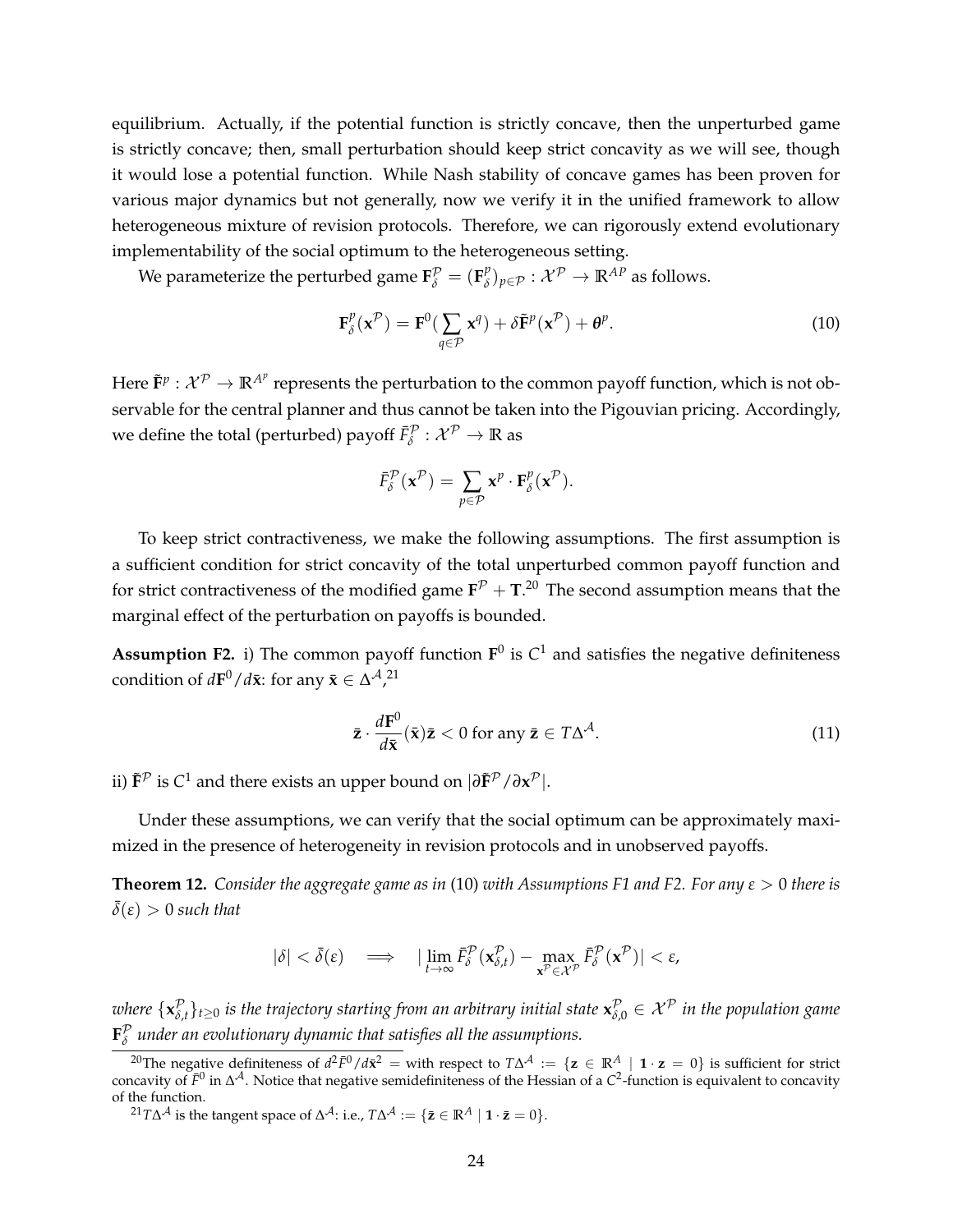# **6 Concluding remarks**

In this paper, we propose the notion of gains from revisions in deterministic evolutionary dynamics. To rigorously define it quantitatively, we reconstruct a dynamic from an optimization-based revision protocol. A variety of evolutionary dynamics is retained by allowing stochastic restriction to available actions and also random switching costs. The aggregate net gain serves as a Lyapunov function to prove Nash stability of contractive games; with a small modification, this further extends to local stability of a regular ESS.

Our general approach not only provides general proofs of these fundamental stability theorems with consistent and economic intuitive logic but also extends the results to the heterogeneous setting where different agents follow different revision protocols or their payoff functions differ in the additive separable manner; the heterogeneity may or may not be observable.

While our analysis is confined to a strategic-form game, the author believes that the idea of net gains should be generally applicable to prove global stability of the equilibrium set in a version of contractive games or local stability of a sort of an ESS. For example, [Sawa and Zusai](#page-36-1) [\(2016\)](#page-36-1) consider the BRD in simultaneous play of multiple games (multitasking BRD); though the mBRD does not fall exactly into our framework presented in this paper to construct evolutionary dynamics, they apply the idea of the net gain to prove Nash stability of contractive games and local stability of a regular ESS.

Perhaps, typically in sequential-move games or repeated games, one might define a version of an ESS that is tailored to each specific situation in order to refine the equilibrium concept.<sup>[22](#page-24-0)</sup> The refinement *`a la* ESS may be based on a rough crude idea on how an agent learns plays of others in the society and adjusts the behavior to it, and thus one may hope to justify it by arguing dynamic stability. This paper suggests to formally define such a dynamic from the rough idea and then track down the transition of the net gain from revisions under the dynamic; a proper formulation of the dynamic and the gain concept should yield dynamic stability of the tailor-made equilibrium concept.

# **A Proofs**

#### **A.1 Proof of Theorem [1](#page-10-2)**

*Proof.* First of all, if  $a \in b_*[\pi]$ , then  $\pi_a = \pi_* \geq \pi_*[A'_a]$  for any  $A'_a \subset \mathcal{A} \setminus \{a\}$ . Thus, for any of such  $A'_a$ , Assumption [Q1](#page-8-1) implies  $Q(\pi_*[A'_a] - \pi_a) = 0$ : no switch occurs from *a*. Hence, we have

$$
a\in b_*[\boldsymbol{\pi}] \quad \Longrightarrow \quad \mathcal{V}_a[\boldsymbol{\pi}]=\{\boldsymbol{0}\}.
$$

<span id="page-24-0"></span><sup>&</sup>lt;sup>22</sup>For example, [Fujiwara-Greve and Okuno-Fujiwara](#page-35-14) [\(2009\)](#page-35-14) consider a repeated game in which players can choose whether to keep the match or to seek for a new opponent. They define a version of ESS for random matching in large population that play this kind of repeated games: see [Fujiwara-Greve and Okuno-Fujiwara](#page-35-15) [\(2016\)](#page-35-15).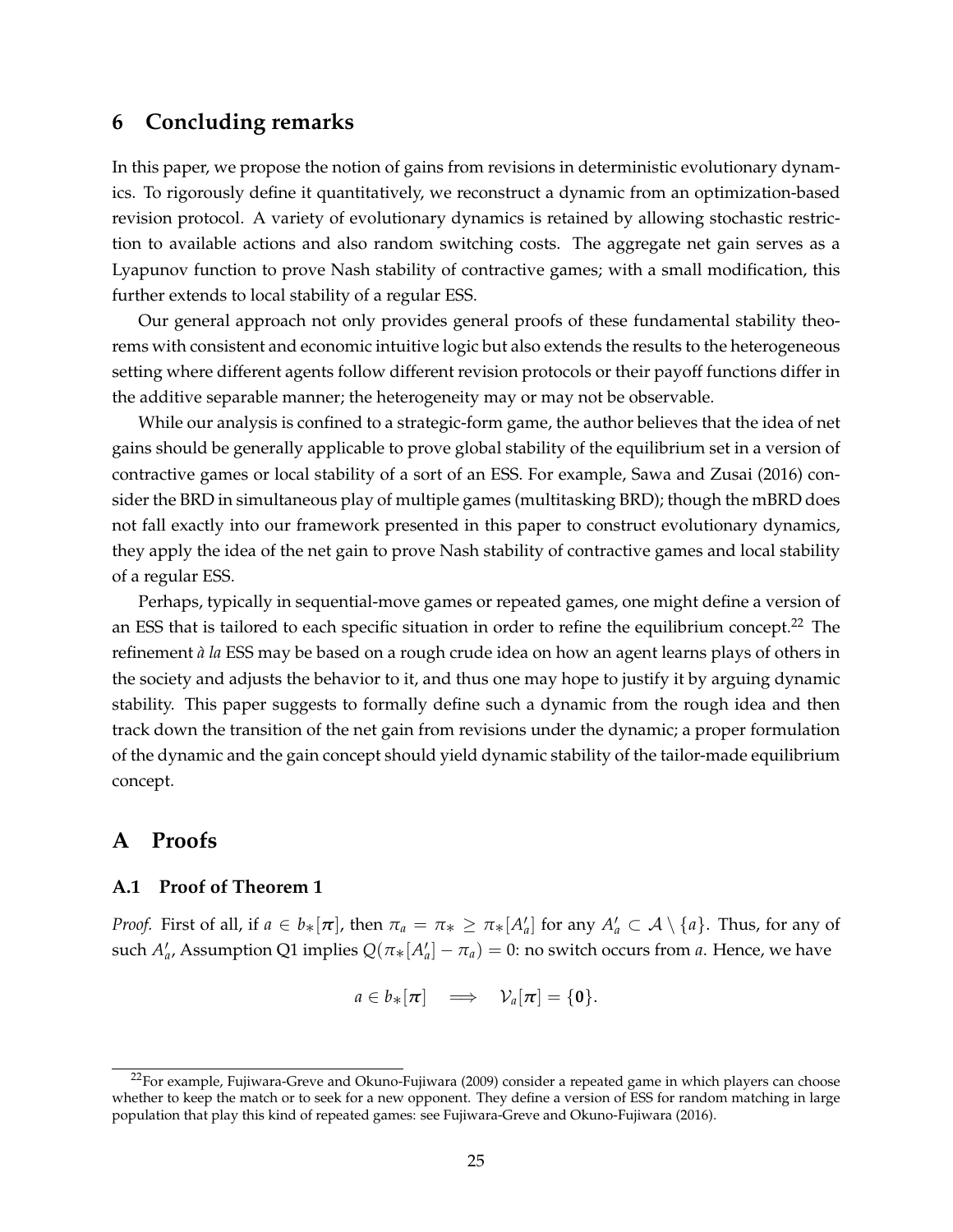In particular, this further implies that there is no outflow from the mass of action *a*-players; since  $z_{ba}\geq 0$  always holds in any  $\mathbf{z}\in\mathcal{V}_b[\bm{\pi}]$  as long as  $b\neq a$ , the assumption  $a\in b_*[\bm{\pi}]$  implies

$$
z_a = x_a z_{aa} + \sum_{b \in \mathcal{A} \setminus \{a\}} x_b z_{ba} \ge 0
$$

in any  $z \in \mathcal{V}[\pi]$ ; that is,  $x_a$  cannot decrease.

In contrast, consider a suboptimal action  $a \notin b_*[\pi]$ . Then, Assumption [A1](#page-8-0) implies the existence of  $A'_a \subset A \setminus \{a\}$  such that  $\mathbb{P}_{Aa}(A'_a) > 0$  and  $A'_a \cap b_*[\pi] \neq \emptyset$ . Then, as  $\pi_* = \pi_*[A'_a] > \pi_a$ ,  $\Lambda$ ssumption [Q2](#page-8-2) implies  $Q(\pi_*[A'_a]-\pi_a)>0$ . Besides, as  $\mathbf{y}_a[\pi;A'_a]\in \Delta^{\mathcal{A}}(b_*[\pi;A'_a])$  and  $b_*[\pi]\supseteq \Lambda^{\mathcal{A}}(b_*[\pi;A'_a])$  $b_*[\pi; A'_a]$ , there exists an action  $b \in b_*[\pi]$  such that  $y_{ab}[\pi; A'_a] > 0$ . Hence, the switch from *a* to *b* occurs with positive probability  $z_{ab}\geq P_{Aa}(A'_a)Q(\pi_*[\pi;A'_a]-\pi_a)y_{ab}[\pi;A'_a]>0$ , conditional on a being played before the revision opportunity. Notice that, as  $b \in b_*[\pi]$ , there is no outflow from *b* as we argued above.

Now, assume  $\mathbf{x}\in\Delta^{\mathcal{A}}(b_{*}[\pi])$ ; if  $x_{a}>0$ , then  $a\in b_{*}[\pi]$  and thus  $\mathcal{V}_{a}[\pi]=\{\mathbf{0}\}$  as we verified here first. Hence, we have  $V(\mathbf{x})[\pi] = \sum_a x_a V_a[\pi] = \{\mathbf{0}\}.$ 

For the converse, assume  $\mathbf{x} \notin \Delta^{\mathcal{A}}(b_{*}[\pi])$ ; then there exists an suboptimal action  $a \notin b_{*}[\pi]$ played by a positive mass of agents  $x_a>0$ . As we argued above, for any  $\mathbf{y}_a[\bm{\pi};A_a']\in \Delta^{\mathcal{A}}(b_*[\bm{\pi};A_a'])$ there must be an optimal action  $b \in b_*[\pi]$  such that  $z_{ab} > 0$ . Then, by  $x_a > 0$ , we have

$$
z_b \geq x_b z_{bb} + x_a z_{ab} > 0.
$$

So  $0 \notin \mathcal{V}(\mathbf{x})[\pi]$ .

#### **A.2 Proof of Theorem [2](#page-10-4)**

*Proof.* Notice that, for any  $z_a \in V_a[\pi]$ , we have<sup>[23](#page-25-0)</sup>

$$
\mathbf{z}_a \cdot \boldsymbol{\pi} = \sum_{A'_a \subset \mathcal{A} \setminus \{a\}} \mathbb{P}_{Aa}[A'_a] Q(\pi_*[A'_a] - \pi_a) (\pi_*[A'_a] - \pi_a).
$$

i) Assumption [Q1](#page-8-1) means that  $Q(\pi_*[A'_a]-\pi_a)=0$  if  $\pi_*[\pi;A'_a]<\pi_a$ . Hence, the product of these two terms is always non-negative. As  $P_{Aa}[\cdot] \geq 0$ , this implies  $z_a \cdot \pi \geq 0$ . As  $V(x)[\pi] =$  $\sum x_a \mathcal{V}_a[\pi]$ , this further implies  $\mathbf{z} \cdot \pi = \sum x_a \mathbf{z}_a \cdot \pi \geq 0$  for any  $\Delta \mathbf{x} = \sum x_a \mathbf{z}_a \in \mathcal{V}(\mathbf{x})[\pi]$ : part i) is verified.

ii) The "if" part is immediate from Theorem [1-](#page-10-2)i), as  $\mathbf{x} \in \Delta^{\mathcal{A}}(b_{*}[\pi])$  implies  $\mathcal{V}(\mathbf{x})[\pi] = \{\mathbf{0}\}.$ For the "only-if" part, assume  $\mathbf{x} \notin \Delta^{\mathcal{A}}(b_{*}[\pi])$ . Then, there is a suboptimal action  $a \notin b_{*}[\pi]$ played by a positive mass  $x_a > 0$ . Suboptimality means  $\pi_* > \pi_a$ . By Assumption [A1,](#page-8-0) there exists an available set  $A'_a$  such that  $A'_a \cap b_*[\pi] \neq \emptyset$  and  $P_{Aa}[A'_a] > 0$ ; the former implies  $\pi_*[A'_a] =$  $\pi_* > \pi_a$ . It follows that  $Q(\pi_*[A'_a] - \pi_a) > 0$  by Assumption [Q2.](#page-8-2) Therefore, for this  $A'_a$ , we have

 $\Box$ 

<span id="page-25-0"></span><sup>&</sup>lt;sup>23</sup>In comparison with the expected net gain  $g_{a*}$  that we will define in the next section, we could call  $z_a \cdot \pi$  the expected gross gain of revision from action *a*. The only difference is in switching costs.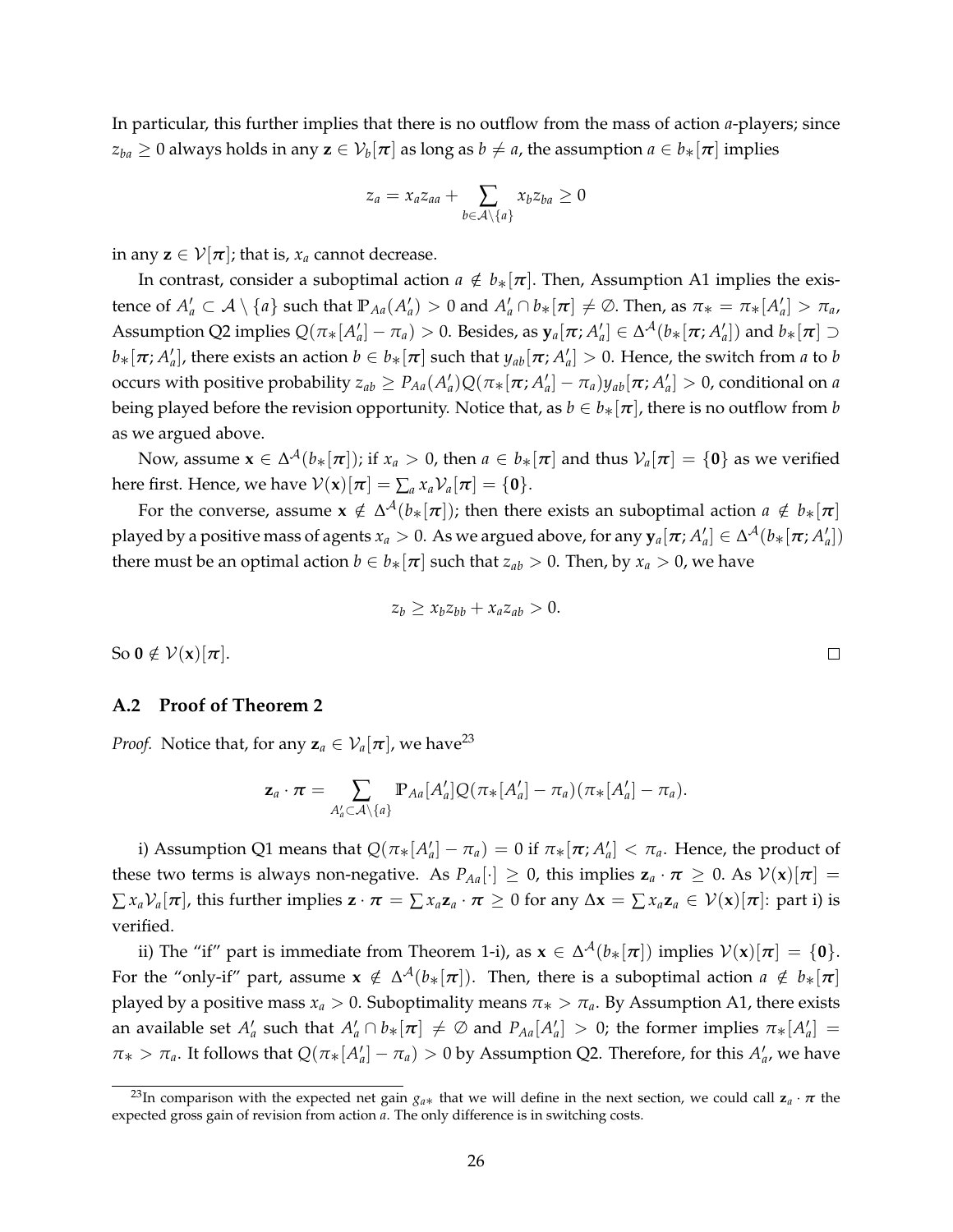$P_{Aa}[A'_a]Q(\pi_*[A'_a]-\pi_a)(\pi_*[A'_a]-\pi_a) > 0$ ; thus, we have  $\mathbf{z}_a \cdot \boldsymbol{\pi} > 0$  for this suboptimal action a, regardless of  $\mathbf{z}_a \in \mathcal{V}_a[\pi]$ . As  $x_a > 0$ , we have  $\mathbf{z} \cdot \pi \geq x_a \mathbf{z}_a \cdot \pi > 0$  for any  $\Delta \mathbf{x} = \sum x_a \mathbf{z}_a \in \mathcal{V}(\mathbf{x})[\pi]$ : the contrapositive of the "only-if" part is verified.  $\Box$ 

#### **A.3 Proofs of Theorem [3](#page-11-0) and Corollary [2](#page-11-3)**

#### **Proof of Theorem [3](#page-11-0)**

*Proof.* **g0.** i) is immediate from the definition of  $g_{a*}$ . Note that the term  $\mathbb{E}_{Q}[\pi_*[A'_{a}] - \pi_a - q]$ . reflects the fact that a revising agent switches to a different new action only if  $\pi_*[A'_a] \geq \pi_a$ ; so does this non-negativity of *ga*∗.

For the only-if part of ii), first assume  $a \in b_*[\pi]$ . Then,  $\pi_a \geq \pi_*[A'_a] \geq \pi_*[A'_a] - q$  for any  $A'_a \subset A \setminus \{a\}$ , as long as  $q \ge 0$ . Thus, Assumption [Q1](#page-8-1) implies  $[\pi_*[A'_a] - \pi_a - q]_+ = 0$  almost surely. Thus,  $g_{a*}(\pi) = 0$ .

For the "if" part of ii), we prove its contrapositive by assuming the existence of  $b \in A$  such that  $\pi_b > \pi_a$  and then deriving  $g_{a*}(\pi) > 0$ . Assumption [A1](#page-8-0) implies the existence of  $A'_a \subset A \setminus \{a\}$ such that  $\mathbb{P}_{Aa}[A'_a]>0$  such that  $b\in A'_a$ . In such a set  $A'_a$ , we have  $\pi_*[A'_a]\geq \pi_b>\pi_a$ . Then, by Assumption [Q2,](#page-8-2) it is guaranteed that  $Q(\pi_*[A'_a] - \pi_a) > 0$  and thus  $\mathbb{E}_Q[\pi_*[A'_a] - \pi_a - q]_+ > 0$ . Therefore, we have  $g_{a*}(\pi) > 0$ .

**g1.** Make a partition of A according to  $\pi$ , say  $A_1, A_2, \ldots$  such as

$$
[a, a' \in A_i \Leftrightarrow \pi_a = \pi_{a'}]
$$
 and  $[a \in A_i \text{ and } a' \in A_{i'} \text{ with } i < i' \Leftrightarrow \pi_a > \pi_{a'}].$ 

Let  $\pi_i$  be the payoff obtained from actions in set  $A_i$ : i.e.,  $\pi_i := \pi_a$  with some (and indeed all)  $a \in A_i$ .  $A_i$  is the set of actions that yield the *i*-th greatest payoff  $\pi_i$  among  $\{\pi_a \mid a \in A\}.$ 

Define  $p_{A,a}^i$  by

$$
p_{A,a}^i = \mathbb{P}_{A,a}(\{A_a^i \subset \mathcal{A} \setminus \{a\} \mid A_a^i \cup \mathcal{A}_i \neq \emptyset \text{ and } A_a^i \cup \mathcal{A}_j = \emptyset \text{ for any } j < i\}).
$$

Given the current action  $a$ , the maximal feasible payoff after the revision becomes  $\pi_i$  with probability  $p_{A,a}^i$ . For set  $A_a^i$ , we have  $\pi_*[A_a^i] = \pi_i$ . Assumption [A1](#page-8-0) implies  $p_{A,a}^1 > 0$ .

Let *I*(*a*) be the index of the partition that *a* belongs to: i.e.,  $a \in A_{I(a)}$ . Notice that  $g_{a*}(\pi) =$  $\sum_{i=1}^{I(a)-1}$  $p_{A,a}^i \mathbb{E}_{Q}[\pi_i - \pi_a - q]_+.$ 

If  $\pi_a \leq \pi_b$ , then  $I(a) \geq I(b)$  as well as

<span id="page-26-0"></span>
$$
\mathbb{E}_{Q}[\pi_i - \pi_a - q]_{+} \geq \mathbb{E}_{Q}[\pi_i - \pi_b - q]_{+}.
$$
\n(12)

By applying Assumption [A2](#page-8-3) to  $A_{ab} = \bigcup_{i=1}^{I} A_i$ , we obtain  $\sum_{i=1}^{I} p_{A,a}^i = \sum_{i=1}^{I} p_{A,b}^i$  for all  $I < I(b)$ ; notice  $a, b \notin \bigcup_{i=1}^{I} A_i$  as  $I < I(b) \leq I(a)$ . Hence, we have

$$
p_{A,a}^i = p_{A,b}^i \quad \text{ for all } i < I(b). \tag{13}
$$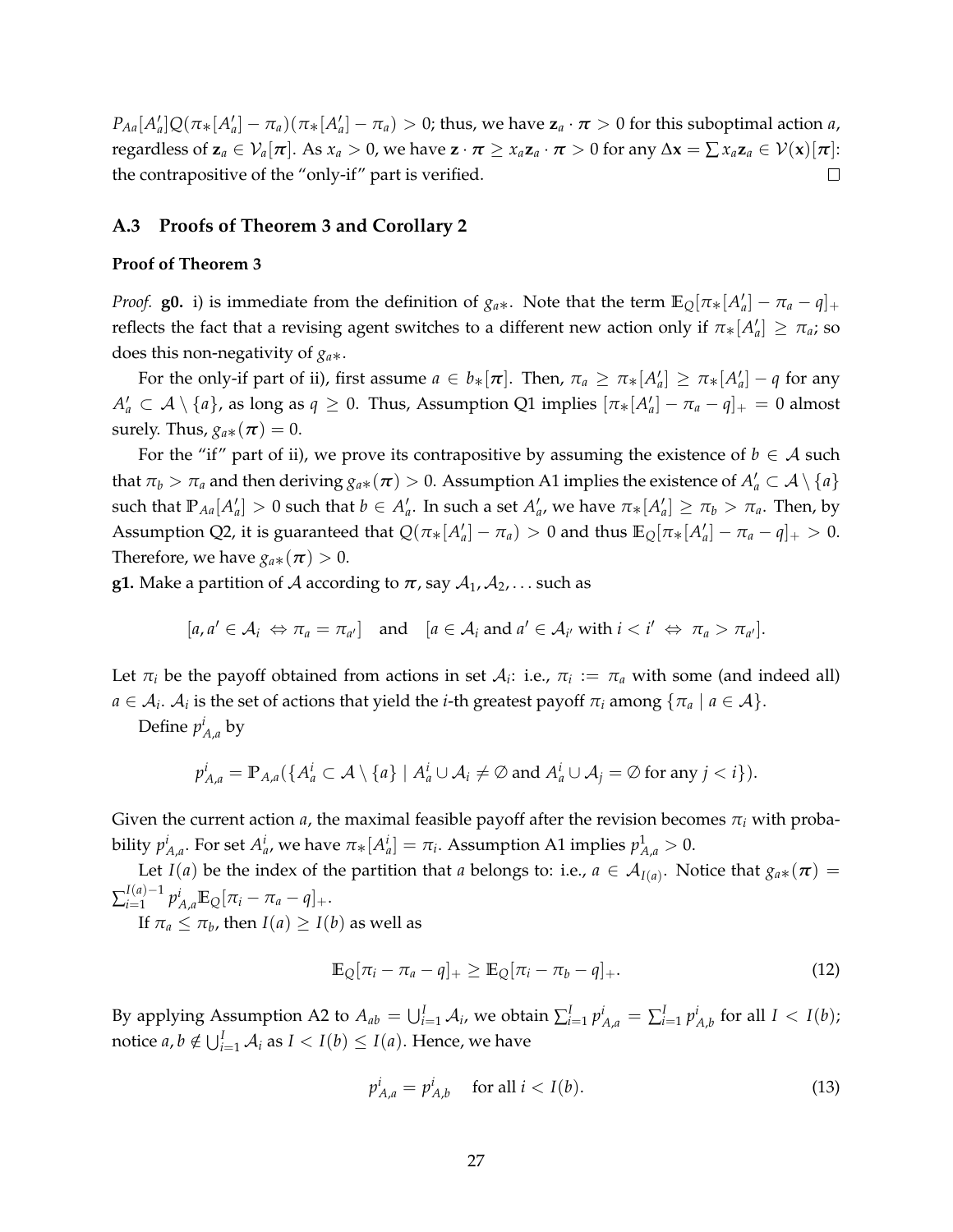Combining this with [\(12\)](#page-26-0), we obtain part i):

$$
g_{a*}(\pi) = \sum_{i=1}^{I(b)-1} p_{A,a}^{i} \mathbb{E}_{Q}[\pi_i - \pi_a - q]_{+} + \sum_{i=I(b)}^{I(a)-1} p_{A,a}^{i} \mathbb{E}_{Q}[\pi_i - \pi_a - q]_{+}
$$
  
\n
$$
\geq g_{b*}(\pi) = \sum_{i=1}^{I(b)-1} p_{A,b}^{i} \mathbb{E}_{Q}[\pi_i - \pi_b - q]_{+}.
$$

Further, if  $\pi_a < \pi_b$ , then *I*(*a*) > *I*(*b*). As  $\pi_a < \pi_b \leq \pi_1$ , Assumption [Q2](#page-8-2) implies  $Q(\pi_1 \pi_a$ ) > 0 and thus  $\mathbb{E}_Q[\pi_1 - \pi_a - q]_+$  >  $\mathbb{E}_Q[\pi_1 - \pi_b - q]_+$ . With the fact  $p_{A,a}^1$  > 0, it guarantees  $g_{a*}(\pi) > g_{b*}(\pi)$ , part ii) of property g1.

**g2.** First of all, let  $\mathfrak{b}(A'_a) \in A'_a$  be a choice for each non-empty available action set  $A'_a \neq \emptyset$ ; we could call  $\mathfrak{b}: 2^{\mathcal{A}\setminus\{a\}} \setminus \emptyset \to \mathcal{A} \setminus \{a\}$  a policy function for a revising agent to make a choice after observing (non-empty) available action set. Let  $\mathfrak B$  be the set of all such policy functions; notice that it is a finite set as long as  $A$  is a finite set. Define the expected gain from policy  $\mathfrak{b}$ ,  $g_{ab}$ , by

$$
g_{ab}(\boldsymbol{\pi}) := \sum_{A'_a \subset \mathcal{A} \setminus \{a\}} P_{Aa}(A'_a) \mathbb{E}_{Q} [\pi_{b(A'_a)} - \pi_a - q]_+.
$$

Under the randomly constrained optimization protocol [\(1\)](#page-6-1), an agent is supposed to choose  $\mathfrak{b}(A'_a)$ from  $b_*(A'_a)$ ; thus,

$$
g_{a*}(\pi) = \max_{\mathfrak{b}\in \mathfrak{B}} g_{a\mathfrak{b}}(\pi).
$$

Specifically, the maximum is attained by a selection  $\mathfrak{b}_* \in \mathfrak{B}$  such that  $\mathfrak{b}_*(A'_a) \in \mathfrak{b}_*[A'_a] \subset A'_a$ .

With  $\mathfrak b$  fixed arbitrarily in  $\mathfrak B$ , function  $g_{ab}$  is differentiable and the derivative is bounded:

$$
\frac{\partial g_{ab}}{\partial \pi_b}(\boldsymbol{\pi}) = \begin{cases}\n-\sum_{A'_a \subset A \setminus \{a\}} \mathbb{P}_{Aa}[A'_a] Q(\pi_{b(A'_a)} - \pi_a) \in [-1,0] & \text{if } b = a, \\
\mathbb{P}_{Aa}[A'_a] Q(\pi_{b(A'_a)} - \pi_a) \in [0,1] & \text{if } b = b(A'_a) \text{ with some } A'_a \subset A \\
0 & \text{otherwise.} \n\end{cases}
$$

$$
\frac{\partial g_{ab}}{\partial \pi}(\pi) \Delta \pi = \sum_{A'_a \subset \mathcal{A}\setminus\{a\}} \mathbb{P}_{Aa}(A'_a) Q(\pi_{\mathfrak{b}(A'_a)} - \pi_a) (\Delta \pi_{\mathfrak{b}(A'_a)} - \Delta \pi_a).
$$

As the derivative vector of *ga*<sup>b</sup> is bounded in [−1, 1] *<sup>A</sup>*, function *ga*<sup>b</sup> is Lipschitz continuous on  $\mathbb{R}^A$ ; it implies that the maximal value function  $g_{a*}$  is also Lipschitz continuous and differentiable almost everywhere in  $\mathbb{R}^A$ . The derivative formula [\(6\)](#page-11-4) is obtained by applying the above equation to  $\mathfrak{b} = \mathfrak{b}_*$  and noticing  $\pi_{\mathfrak{b}_*(A'_a)} = \pi_*(A'_a)$ .  $\Box$ 

#### **Proof of Corollary [2](#page-11-3)**

*Proof.* **h.** Part i) is immediate from g1-i). For part ii, first consider an action *a* such that  $a \in b_*(\pi)$ . Then, any other action  $b \in A$  yields  $\pi_b \leq \pi_a$ ; by g1-i) again, it is equivalent to  $g_{b*}[\pi] \geq g_{a*}[\pi]$ ; thus,  $g_{**}[\pi; A'_a] = \min_{b \in A'_a} g_{b*}[\pi] \geq g_{a*}[\pi]$ . So  $h_{a*}(\pi)$  cannot be strictly negative. With part i)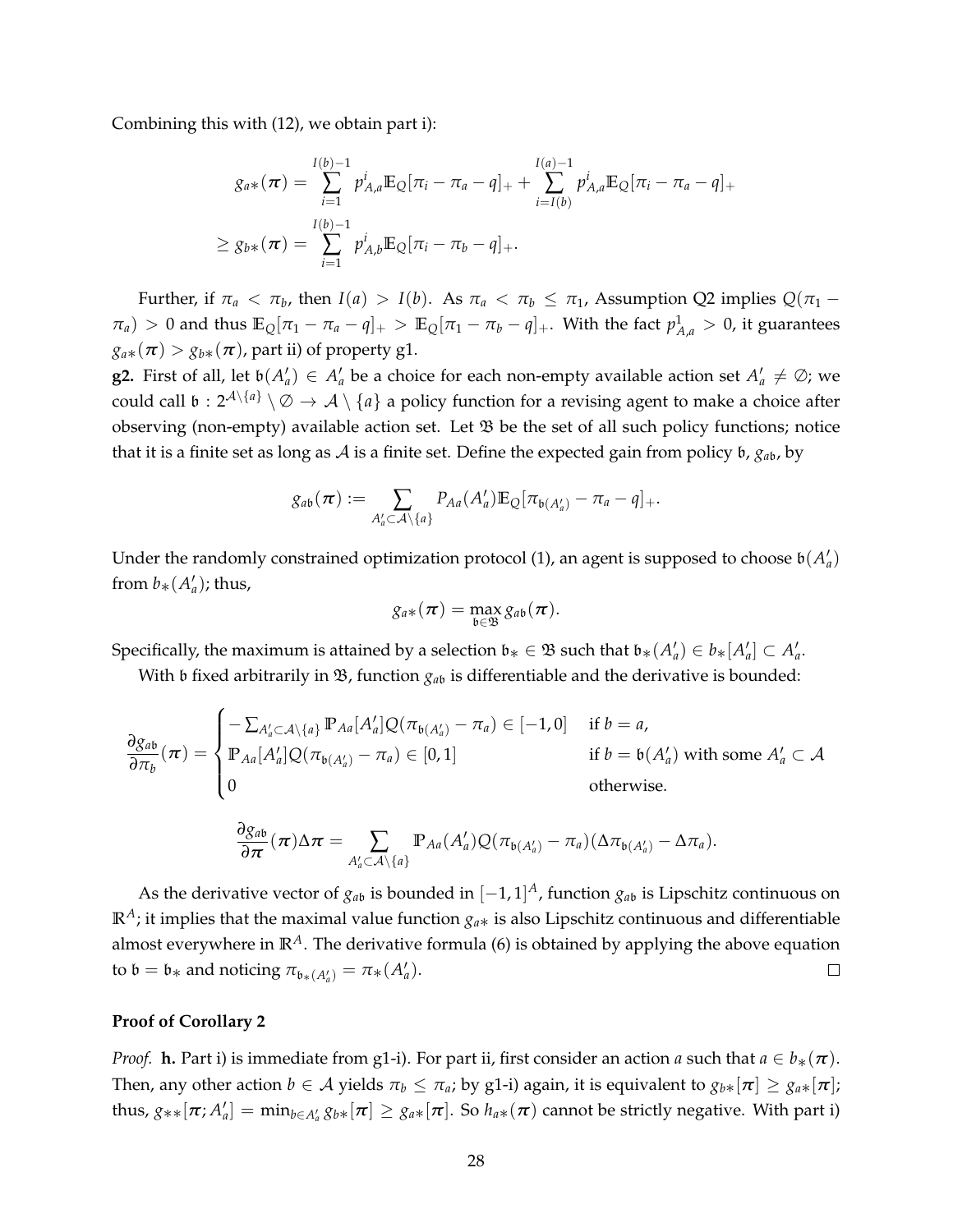of this property h, we have  $h_{a*}[\pi] = 0$ . For the opposite, assume  $h_{a*}[\pi] < 0$ . Then, there must exist  $A'_a$  such that  $\mathbb{P}_{Aa}[A'_a]>0$ ,  $\mathcal{Q}(\pi_*[A'_a]-\pi_a)>0$  and  $g_{**}[\pi;A'_a]-g_{a*}[\pi]<0$ . By property g1-ii), it must be the case that  $\pi_*[A'_a] > \pi_a$ ; there exists an action in  $A'_a \subset A\setminus\{a\}$  that is better than *a*. Therefore,  $a \notin b_*[\pi]$ .

**gh.** First of all, any actions in  $b_*[\pi; A'_a]$  yield the greatest payoff  $\pi_*[A'_a]$  among all the available actions in  $A'_a$ ; property g1 implies that they yields the smallest first-order gain  $g_{**}[\pi;A'_a]$  among them. Thus, any mixture  $\mathbf{y}_a[\pi; A_a'] \in \Delta^{\mathcal{A}}(b_*[\pi; A_a']$  satisfy

$$
\mathbf{y}_a[\boldsymbol{\pi};A'_a]\cdot\mathbf{g}_*[\boldsymbol{\pi}]=g_{**}[\boldsymbol{\pi};A'_a].
$$

With the fact  $\mathbf{e}_a \cdot \mathbf{g}_* [\pi] = g_{a*}[\pi]$  and the assumption  $\mathbf{z}_a \in \mathcal{V}_a[\pi]$ , this implies the equation in property gh.  $\Box$ 

### **A.4 Proof of Theorem [4](#page-13-0)**

*Proof.* **G.** i) is immediately obtained from property g0-i and the fact  $\mathbf{x} \in \mathbb{R}^A_+$ . For ii), notice that  $\mathbf{x} \in \Delta^{\mathcal{A}}(b_{*}[\pi])$  is equivalent to  $x_{a}>0$   $\Rightarrow$   $a \in b_{*}[\pi]$ ; and, by g0-i),  $G(\mathbf{x},\pi)=0$  is equivalent to  $x_a > 0 \Rightarrow g_{a*}(\pi) = 0$ . The equivalence between  $a \in b_*[\pi]$  and  $g_{a*}(\pi) = 0$  has been established in g0-ii). Thus, combining these, we obtain G-ii).

**H.** Each of the two parts can be readily verified from property h, similarly to the proof of property G.

**GH-0.** Since  $\mathbf{z} \in \mathcal{V}(\mathbf{x})[\pi] = \sum_{a \in \mathcal{A}} x_a \mathcal{V}_a[\pi]$ , there exists  $(\mathbf{z}_a)_{a \in \mathcal{A}}$  such that  $\mathbf{z} = \sum_{a \in \mathcal{A}} x_a \mathbf{z}_a$  and  $z_a \in V_a[\pi]$  for each *a*. By property gh, we have

$$
\mathbf{z}\cdot\mathbf{g} * [\boldsymbol{\pi}] = \sum_{a\in\mathcal{A}} x_a \mathbf{z}_a \cdot \mathbf{g} * [\boldsymbol{\pi}] = \sum_{a\in\mathcal{A}} x_a h_{a*} [\boldsymbol{\pi}] = H(\mathbf{x})[\boldsymbol{\pi}].
$$

**GH-1.** i) As  $G(x, \pi) = x \cdot g_*(\pi)$ , property g2 implies

$$
\frac{\partial G}{\partial \pi}(x, \pi) \Delta \pi = \sum_{a \in \mathcal{A}} x_a \frac{\partial g_{a*}}{\partial \pi}(\pi) \Delta \pi
$$
  
= 
$$
\sum_{a \in \mathcal{A}} x_a \sum_{A'_a \subset \mathcal{A} \setminus \{a\}} \mathbb{P}_A[A'_a] Q(\pi_*[A'_a] - \pi_a) (\Delta \pi_*[A'_a] - \Delta \pi_a)
$$

On the other hand, any  $\Delta x \in \mathcal{V}(x)[\pi]$  satisfies

$$
\Delta \mathbf{x} \cdot \Delta \boldsymbol{\pi} = \sum_{a \in \mathcal{A}} x_a \sum_{A'_a \subset \mathcal{A} \setminus \{a\}} \mathbb{P}_A[A'_a] Q(\pi_*[A'_a] - \pi_a)) (\mathbf{y}_a[\boldsymbol{\pi}; A'_a] - \mathbf{e}_a) \cdot \Delta \boldsymbol{\pi}.
$$

with some  $\mathbf{y}_a[\pi;A_a']\in \Delta^{\mathcal{A}}(b_*[\pi;A_a'])$ . We have  $\mathbf{y}_a[\pi;A_a']\cdot\Delta\pi=\Delta\pi_*[A_a']$ ; and,  $\mathbf{e}_a\cdot\Delta\pi=\Delta\pi_a$ . Hence, we obtain

$$
\frac{\partial G}{\partial \pi}(x,\pi)\Delta \pi = \Delta x \cdot \Delta \pi.
$$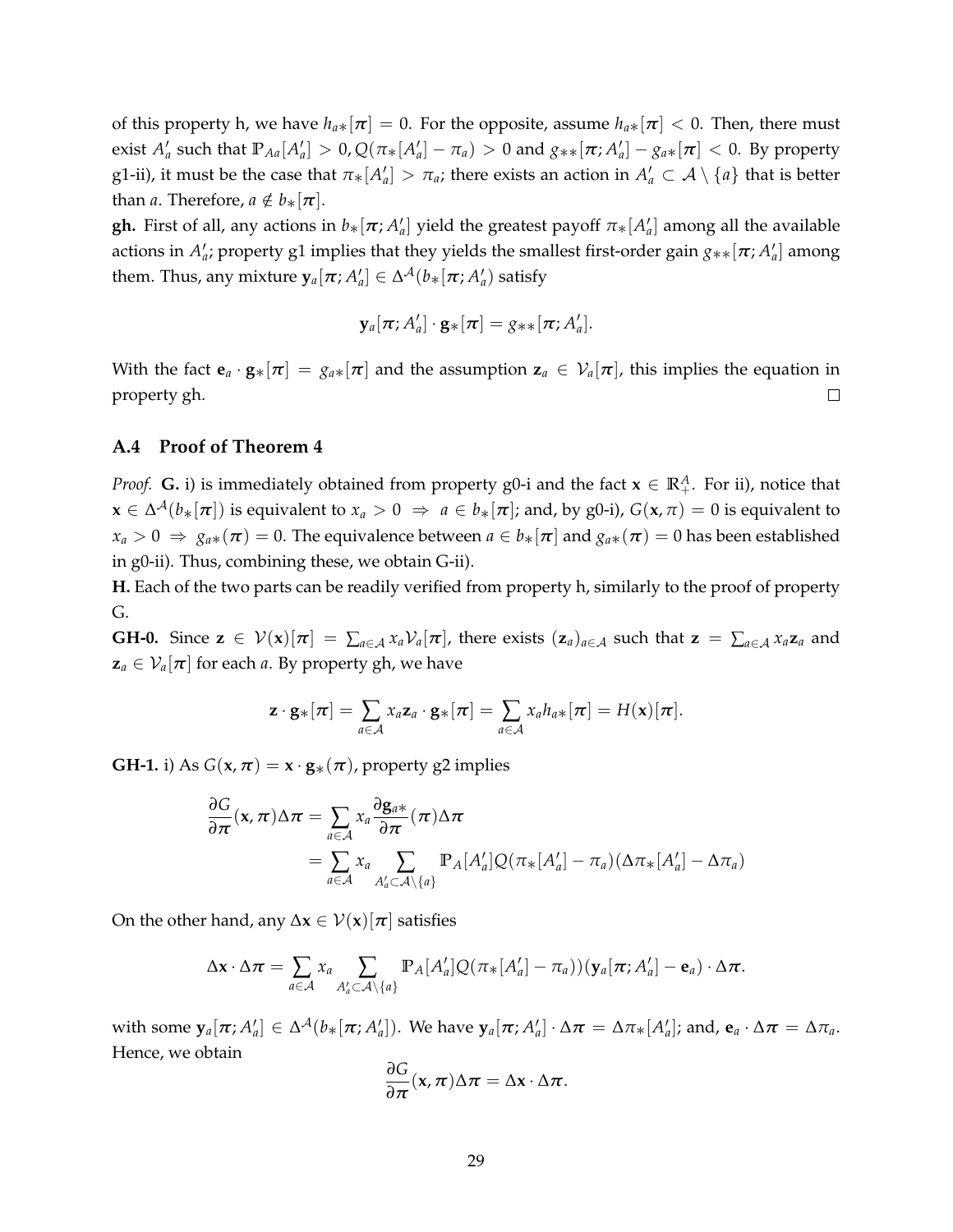ii) By Assumption [A3,](#page-8-4)  $\mathbf{g}_*(\pi)$  is constant to **x**; thus,  $G(\mathbf{x}, \pi) = \mathbf{g}_*(\pi) \cdot \mathbf{x}$  is linear in **x** with coefficient  $\mathbf{g}_*(\pi)$ , when  $\pi$  is fixed. Thus, by property GH-0, any  $\Delta \mathbf{x} \in \mathcal{V}(\mathbf{x})[\pi]$  satisfies

$$
\frac{\partial G}{\partial x}(x,\pi)\Delta x = \mathbf{g}_*(\pi) \cdot \Delta x = H(x,\pi).
$$

### **A.5 Proof of Theorem [9](#page-18-0)**

*Proof.* **G.** i)  $G \ge 0$  is immediate as only the non-negative part of  $\pi_*[A'] - \mathbf{x} \cdot \pi - q$  is taken. ii) If  $\mathbf{x} \in \Delta^{\mathcal{A}}(b_{*}[\pi])$ , then  $\pi_{*}[A'] - \mathbf{x} \cdot \pi - q \leq 0$  for any  $q \geq 0$  and  $A' \subset \mathcal{A}$ ; thus, we obtain  $G(\pi, x) = 0$  by Assumption [Q1.](#page-8-1) On the other hand, if  $x \notin \Delta^{\mathcal{A}}(b_{*}[\pi])$ , then there is an action *a* such that  $x_a > 0$  and  $\pi_a < \pi_*$ ; for any optimal action  $b \in b_*(\pi)$ , this implies  $\mathbf{x} \cdot \pi < \pi_* = \pi_b$ . Assumption [A1'](#page-8-0) guarantees that this action *b* is available with positive probability: there exists  $A' \subset A$  such that  $b \in A'$  and  $\mathbb{P}_A[A'] > 0$ . As  $\mathbf{x} \cdot \pi < \pi_b = \pi_*[A']$  for this  $A'$ , Assumption [Q2](#page-8-2) implies  $\mathbb{E}_{Q}[\pi_*[A'] - x \cdot \pi - q] > 0$ . Combining these two positives, we have  $Q_*(\pi, x) \ge$  $\mathbb{P}_A[A']\mathbb{E}_Q[\pi_*[A'] - \mathbf{x} \cdot \pi - q] > 0.$ 

**H.** This can be proven similarly to property G.

**GH-1.** i) Similarly to the proof of g2 in Theorem [3,](#page-11-0) we obtain

$$
\frac{\partial g_*}{\partial \pi}(\pi, \mathbf{x}) \Delta \pi = \sum_{A' \subset \mathcal{A}} \mathbb{P}_A[A'] Q(\pi_*[A'] - \mathbf{x} \cdot \pi) (\Delta \pi_*[A'] - \mathbf{x} \cdot \Delta \pi).
$$

Notice that the LHS coincides with (*∂G*/*∂*∆*π*)∆*π* and the RHS is equal to ∆**x** · ∆*π* for any ∆**x** ∈  $V(x)[\pi]$ . Therefore, we have

$$
\frac{\partial G}{\partial \pi}(\pi, x)\Delta \pi = \frac{\partial g_*}{\partial \pi}(\pi, x)\Delta \pi = \Delta x \cdot \pi \quad \text{for any } \Delta x \in \mathcal{V}(x)[\pi].
$$

ii) As **x** enters  $G$  only in the expectation term  $\mathbb{E}_{Q}\left[\pi_{*}[A']-\mathbf{x}\cdot\boldsymbol{\pi}-q\right]$  , we have

$$
\frac{\partial G}{\partial \mathbf{x}}(\boldsymbol{\pi}, \mathbf{x}) = \sum_{A' \subset \mathcal{A}} \mathbb{P}_A[A'] Q(\pi_*[A'] - \mathbf{x} \cdot \boldsymbol{\pi})(-\boldsymbol{\pi}).
$$

This implies

$$
\frac{\partial G}{\partial \mathbf{x}}(\boldsymbol{\pi}, \mathbf{x}) \Delta \mathbf{x} = -\sum_{A' \subset \mathcal{A}} \mathbb{P}_A[A'] Q(\pi_*[A'] - \mathbf{x} \cdot \boldsymbol{\pi}) \boldsymbol{\pi} \cdot \Delta \mathbf{x}.
$$

As we have seen above, for any  $\Delta x \in \mathcal{V}(x)[\pi]$ , we have

$$
\pi \cdot \Delta \mathbf{x} = \sum_{A' \subset \mathcal{A}} \mathbb{P}_A[A'] Q(\pi_*[A'] - \mathbf{x} \cdot \pi) (\Delta \pi_*[A'] - \mathbf{x} \cdot \Delta \pi).
$$

Therefore, we have

$$
\frac{\partial G}{\partial x}(\pi, x)\Delta x = H(\pi, x).
$$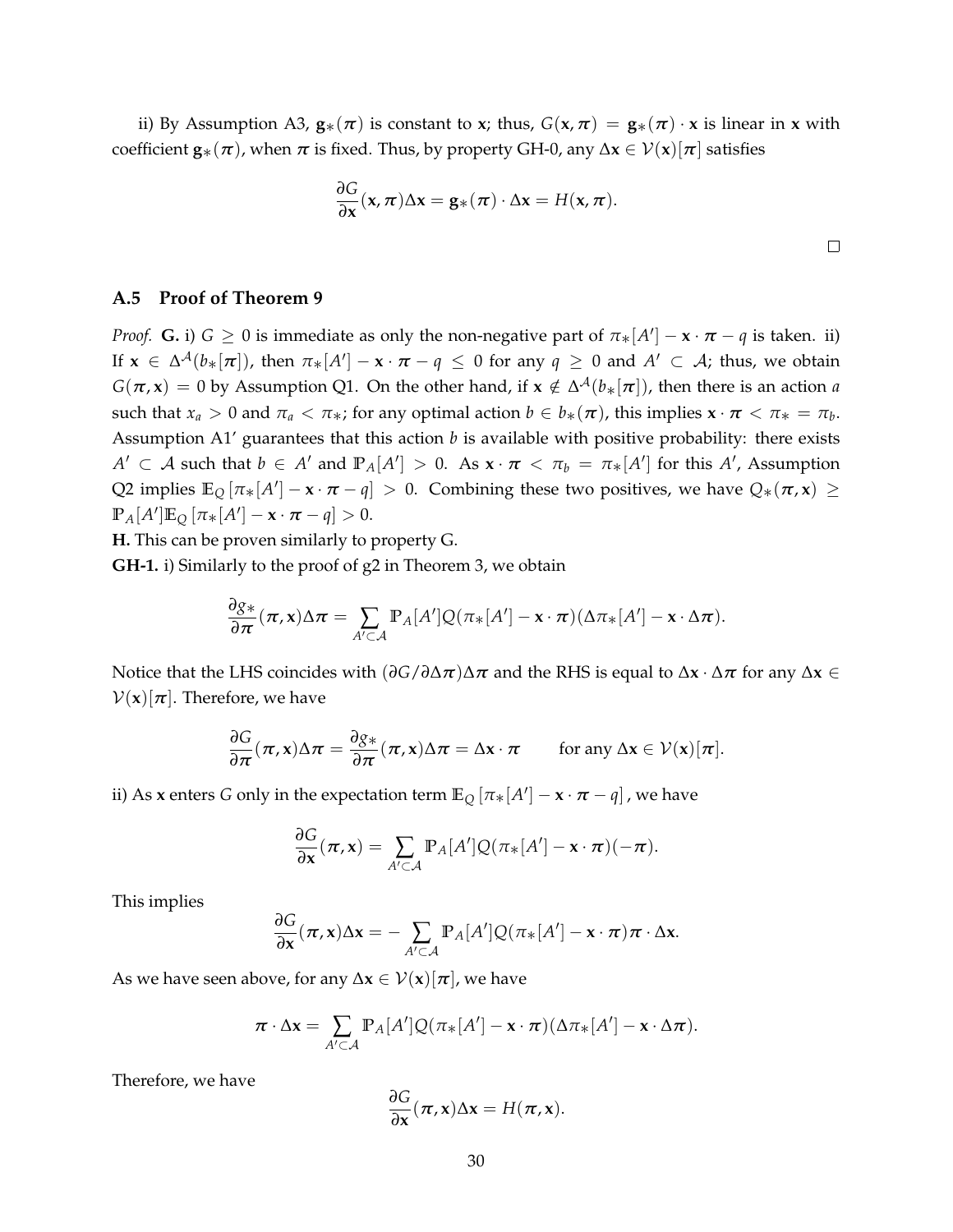# **A.6 Proof of Theorem [8](#page-16-1)**

*Proof.* From properties of functions *G* and *H*, we have equation [\(8\)](#page-14-1). The quadratic term is decomposed as

$$
\dot{\mathbf{x}} \cdot \frac{d\mathbf{F}}{dx} \dot{\mathbf{x}} = \sum_{\substack{i \in \mathcal{A} \\ j \in \mathcal{A}}} \dot{x}_i \frac{\partial F_i}{\partial x_j}(\mathbf{x}) \dot{x}_j = \sum_{\substack{i \in \mathcal{S} \\ j \in \mathcal{S}}} \dot{x}_i \frac{\partial F_i}{\partial x_j}(\mathbf{x}) \dot{x}_j + \sum_{\substack{i \in \mathcal{S} \\ j \in \mathcal{U}}} \dot{x}_i \frac{\partial F_i}{\partial x_j}(\mathbf{x}) \dot{x}_j + \sum_{\substack{i \in \mathcal{U} \\ j \in \mathcal{A}}} \dot{x}_i \frac{\partial F_i}{\partial x_j}(\mathbf{x}) \dot{x}_j.
$$

Since  $x^*$  is regular ESS and **F** is  $C^1$ , the first summation in the last line is negative as long as  $∑<sub>a∈S</sub>$   $\dot{x}_a ≠ 0$ .

As a general algebraic property independent of specification of dynamics, [Sandholm](#page-35-8) [\(2010a,](#page-35-8) pp.43–4) proves the existence of constant  $K > 0$  such that

$$
\left|\sum_{\substack{i\in U\\j\in\mathcal{A}}}x_i\frac{\partial F_i}{\partial x_j}(\mathbf{x})\dot{x}_j\right|,\left|\sum_{\substack{i\in S\\j\in U}}\dot{x}_i\frac{\partial F_i}{\partial x_j}(\mathbf{x})\dot{x}_j\right|
$$

For an arbitrary action *a*  $\in$  *A*, we can decompose the net flow  $\dot{x}_a$  as<sup>[24](#page-30-0)</sup>

$$
\dot{x}_a = \sum_{b \in \mathcal{A}\setminus\{a\}} \tilde{y}_{ba} - \sum_{b \in \mathcal{A}\setminus\{a\}} \dot{x}_{ab} = \tilde{y}_{\mathcal{A}a} - \tilde{y}_{a\mathcal{A}}.
$$

where  $\dot{x}_{ab} \in \mathbb{R}_+$  denotes the gross flow from the mass of action *a*-players to that of action *b*-players and takes a non-negative real value. Under our framework, it is exactly represented as

$$
\tilde{y}_{ab} = \sum_{\substack{A'_a \subset \mathcal{A} \setminus \{a\} \\ \text{s.t. } b \in b^*(A'_a) \mid \pi \text{}}} \mathbb{P}_{Aa}(A'_a) Q(\pi_*[A'_a] - \pi_a) y_{ab}[A'_a],
$$

with some  $\mathbf{y}_a[A'_a]\in \Delta^A(b_{\ast}[A'_a])$  for each  $A'_a\subset \mathcal{A}\setminus\{a\}.$  Assumption [Q1](#page-8-1) implies that

<span id="page-30-1"></span>
$$
\pi_i > \pi_j \quad \Longrightarrow \quad \dot{x}_{ij} = 0 \qquad \text{for all } \dot{x} \in V[\pi](x). \tag{14}
$$

Since  $x_{ab} \geq 0$ , we have

$$
|\dot{x}_a| \leq \tilde{y}_{\mathcal{A}a} + \tilde{y}_{a\mathcal{A}}.
$$

The aggregation over  $a \in U$  yields

$$
\sum_{a\in U}|\dot{x}_a|\leq \tilde{y}_{AU}+\tilde{y}_{UA}.
$$

<span id="page-30-0"></span> $^{24}$ For a set  $S\subset\mathcal{A}$  and a vector  $\mathbf{z}\in\mathbb{R}^A$  whose coordinates are labeled with  $\mathcal{A}$ , let  $z_S$  be  $\sum_{a\in S}z_a.$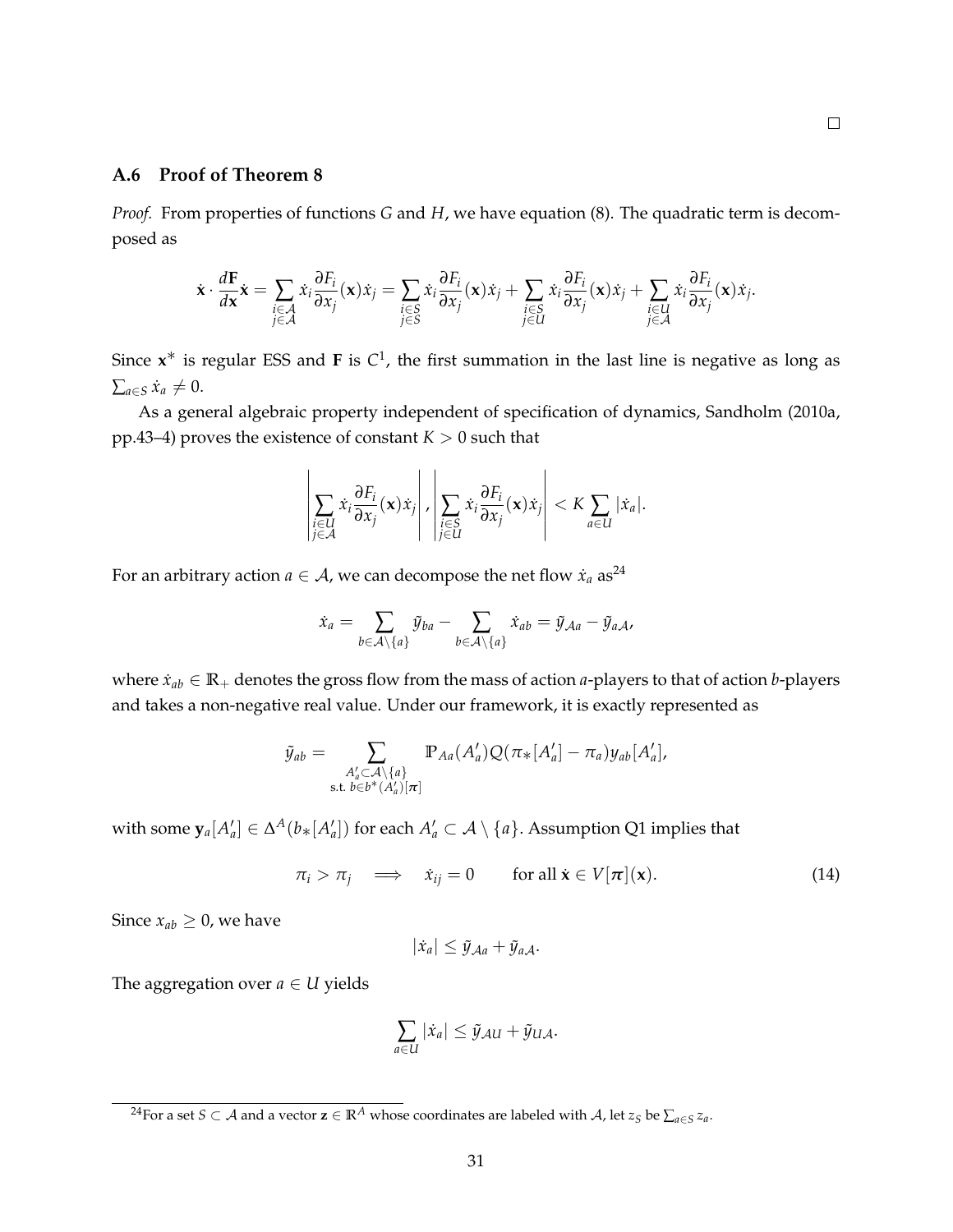In a sufficiently small neighborhood of the regular ESS **x**<sup>\*</sup>, say  $X_1^*$ , payoff disadvantage of actions in *U* compared to those in *S* should be maintained by continuity of **F**:

$$
F_s(\mathbf{x}) > F_u(\mathbf{x})
$$
 for all  $s \in S, u \in U, \mathbf{x} \in X^*$ .

Then, in this neighborhood, [\(14\)](#page-30-1) implies  $\dot{x}_{su} = 0$  for  $s \in S$ ,  $u \in U$  and thus  $\tilde{y}_{SU} = 0$ ; this holds for any  $\dot{\mathbf{x}} \in V^{\mathbf{F}}(\mathbf{x})$  with  $\mathbf{x} \in X^*$ . As a result, we have  $\tilde{y}_{\mathcal{A}U} = \tilde{y}_{UU}$  and thus

$$
\sum_{a\in U}|\dot{x}_a|\leq \tilde{y}_{UU}+\tilde{y}_{UA}\leq 2\dot{x}_{UA}=2\sum_{u\in U}\tilde{y}_{uA}.
$$

Here  $\tilde{y}_{u}$  *is the total outflow from the mass of action-* $u$  *players.* 

From our formulation and the assumption of constant revision rate 1, it is immediate to see that

<span id="page-31-0"></span>
$$
\tilde{y}_{a\mathcal{A}} = x_a \sum_{A'_a \subset \mathcal{A} \setminus \{a\}} \mathbb{P}_{Aa}(A'_a) Q(\pi_*[A'_a] - \pi_a) \le x_a \quad \text{for all } a \in \mathcal{A}, \dot{\mathbf{x}} \in V[\boldsymbol{\pi}](\mathbf{x}). \tag{15}
$$

By this equation [\(15\)](#page-31-0), the above equation reduces to

$$
\sum_{a\in U}|\dot{x}_a|\leq 2\sum_{u\in U}\tilde{y}_{u\mathcal{A}}\leq 2\sum_{u\in U}x_u=x_U.
$$

In sum, we obtain the upper bound on the quadratic term in [\(8\)](#page-14-1):

$$
\dot{\mathbf{x}} \cdot \frac{d\mathbf{F}}{d\mathbf{x}}(\mathbf{x})\dot{\mathbf{x}} = \sum_{\substack{i \in S \\ j \in S}} \dot{x}_i \frac{\partial F_i}{\partial x_j}(\mathbf{x})\dot{x}_j + \sum_{\substack{i \in S \\ j \in U}} \dot{x}_i \frac{\partial F_i}{\partial x_j}(\mathbf{x})\dot{x}_j + \sum_{\substack{i \in U \\ j \in \mathcal{A}}} \dot{x}_i \frac{\partial F_i}{\partial x_j}(\mathbf{x})\dot{x}_j.
$$
\n
$$
\leq 2K \sum_{a \in U} |\dot{x}_a| \leq 4Kx_U \quad \text{for all } \mathbf{x} \in X_1^* \tag{16}
$$

Now we find an upper bound on  $x_U$ . The above argument is again applied to obtain

<span id="page-31-2"></span>
$$
\dot{x}_U = \tilde{y}_{UU} - \tilde{y}_{UA} = -\tilde{y}_{US}.
$$

By the definition of  $X^*$ , if available action set  $A'_u \in \mathcal{A} \setminus U$  contains some action  $s \in S$ , then we have

$$
F_*[A'_u](\mathbf{x}) \ge F_s(\mathbf{x}) > F_{u'}(\mathbf{x}) \quad \text{for all } u' \in U.
$$

The strict inequality implies  $b_*[A'_u](\mathbf{x}) \subset S$ . In a dynamic under our framework, it means that a revising agent must switch action to an action in *S* if the above action set  $A'_u$ . Therefore, we have

<span id="page-31-1"></span>
$$
\tilde{y}_{uS} \ge x_u \sum_{\substack{A'_u \in \mathcal{A} \\ \text{s.t. } A'_u \cap S \neq \emptyset}} \mathbb{P}_{Au}[A'_u] Q(F_*[A'_u](\mathbf{x}) - F_u(\mathbf{x})) \cdot 1 \tag{17}
$$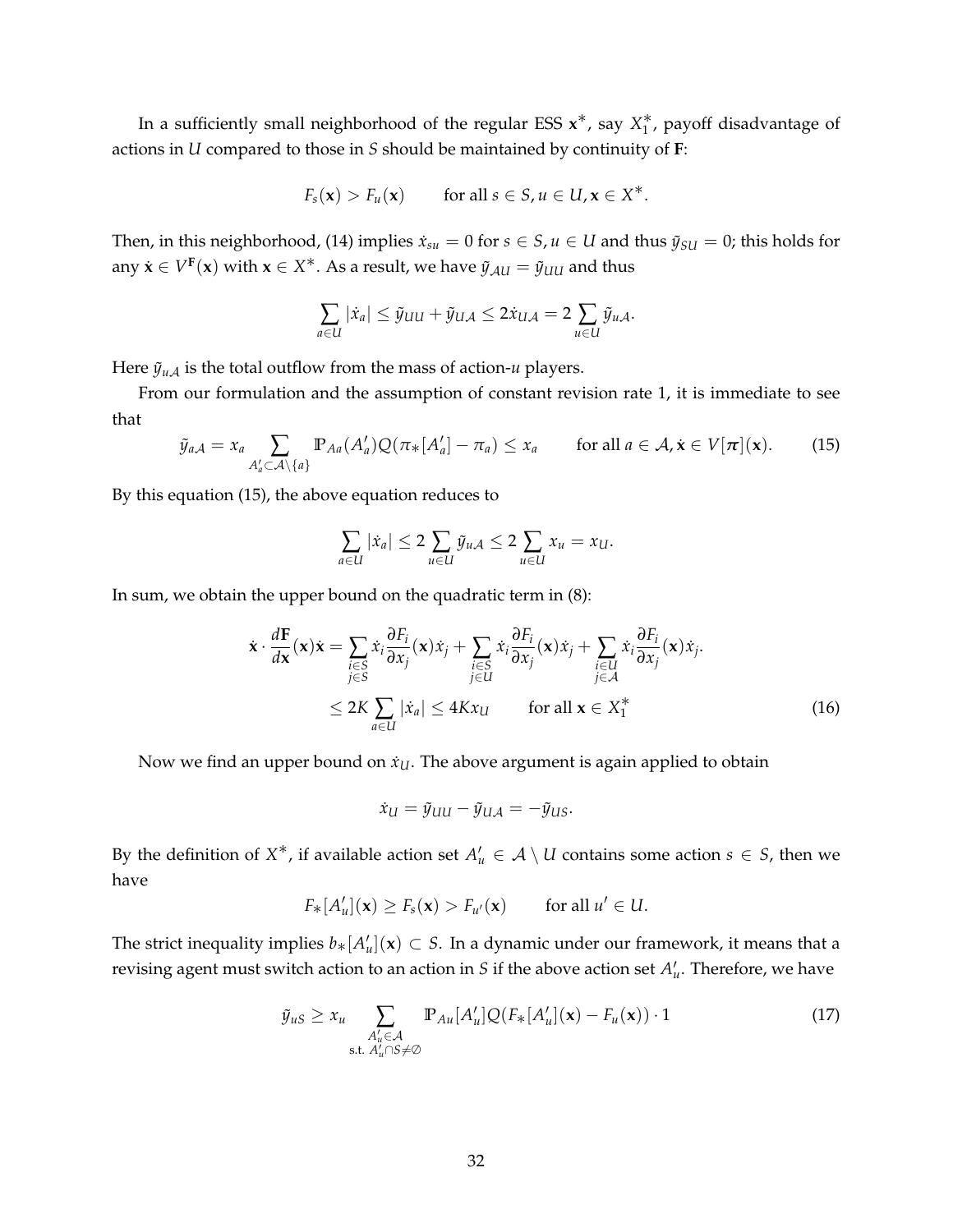Since *S* and *U* are finite sets, there exists the minimum of the following minimization:

$$
\hat{\pi}^* := \min_{\substack{s \in S \\ u \in U}} F_s(\mathbf{x}^*) - F_u(\mathbf{x}^*).
$$

As  $x^*$  is a regular ESS, all of  $F_s(x^*) - F_u(x^*)$  are (strictly) positive; the existence of the minimum then guarantees  $\hat{\pi}^* > 0$ . Continuity of **F** further implies that, in a sufficiently small neighborhood of  $x^*$ , say  $X_2^*$ , we have

$$
F_s(\mathbf{x}) - F_u(\mathbf{x}) \geq \min_{\substack{s \in S \\ u \in U}} F_s(\mathbf{x}) - F_u(\mathbf{x}) > \hat{\pi}^*/2.
$$

By Assumption [Q2,](#page-8-2) it implies

$$
Q(F_{s}(\mathbf{x}) - F_{u}(\mathbf{x})) \geq Q(\hat{\pi}^{*}/2) > 0 \quad \text{for all } \mathbf{x} \in X_{I}^{*}.
$$

Furthermore, Assumption [A1,](#page-8-0) we have

$$
\bar{P}_S := \min_{u \in U} \sum_{\substack{A'_u \in \mathcal{A} \\ \text{s.t. } A'_u \cap S \neq \emptyset}} \mathbb{P}_{Au}[A'_u] > 0.
$$

Plugging these two equations into [\(17\)](#page-31-1), we have

$$
\tilde{y}_{uS} \geq x_u Q(\hat{\pi}^*/2) \sum_{\substack{A'_u \in \mathcal{A} \\ \text{s.t. } A'_u \cap S \neq \emptyset}} \mathbb{P}_{Au}[A'_u] \geq x_u Q(\hat{\pi}^*/2) \bar{P}_S.
$$

Summing this over all  $u \in U$ , we obtain

<span id="page-32-0"></span>
$$
\dot{x}_{U} = -\tilde{y}_{US} \le -Q(\hat{\pi}^{*}/2)\bar{P}_{S}x_{U}.
$$
\n(18)

Let  $\tilde{C}$  be a sufficiently large positive number such that  $\tilde{C}Q(\hat{\pi}^*/2)\tilde{P}_S > 4K$ , say  $\tilde{C} = 1 + \tilde{C}$  $4K/(Q(\hat{\pi}^*/2)\bar{P}_S)$ . Let  $X^* == X_0^* \cap X_1^* \cap X_2^*$ . With this  $\tilde{C} > 0$ , define function  $G^* : X^* \to \mathbb{R}_+$  by

$$
G^*(\mathbf{x}) := G(\mathbf{x}) + x_U.
$$

As regular ESS  $\mathsf{x}^*$  is an isolated Nash equilibrium in  $X^*_0$  and especially the only Nash equilibrium in  $X^*$ , we have  $G(x) = 0 \Leftrightarrow x = x^*$  as long as  $x \in X^*$ ;  $G(x) > 0$  in all the other points of  $X^*$ . The second term  $x_U$  is generally nonnegative and especially zero at  $\mathbf{x}^*$  (possibly at other points as well). Hence, we have

$$
G^*(\mathbf{x}) \ge 0;
$$
 and  $\forall \mathbf{x} \in X^* \ [G^*(\mathbf{x}) = 0 \Leftrightarrow \mathbf{x} = \mathbf{x}^*].$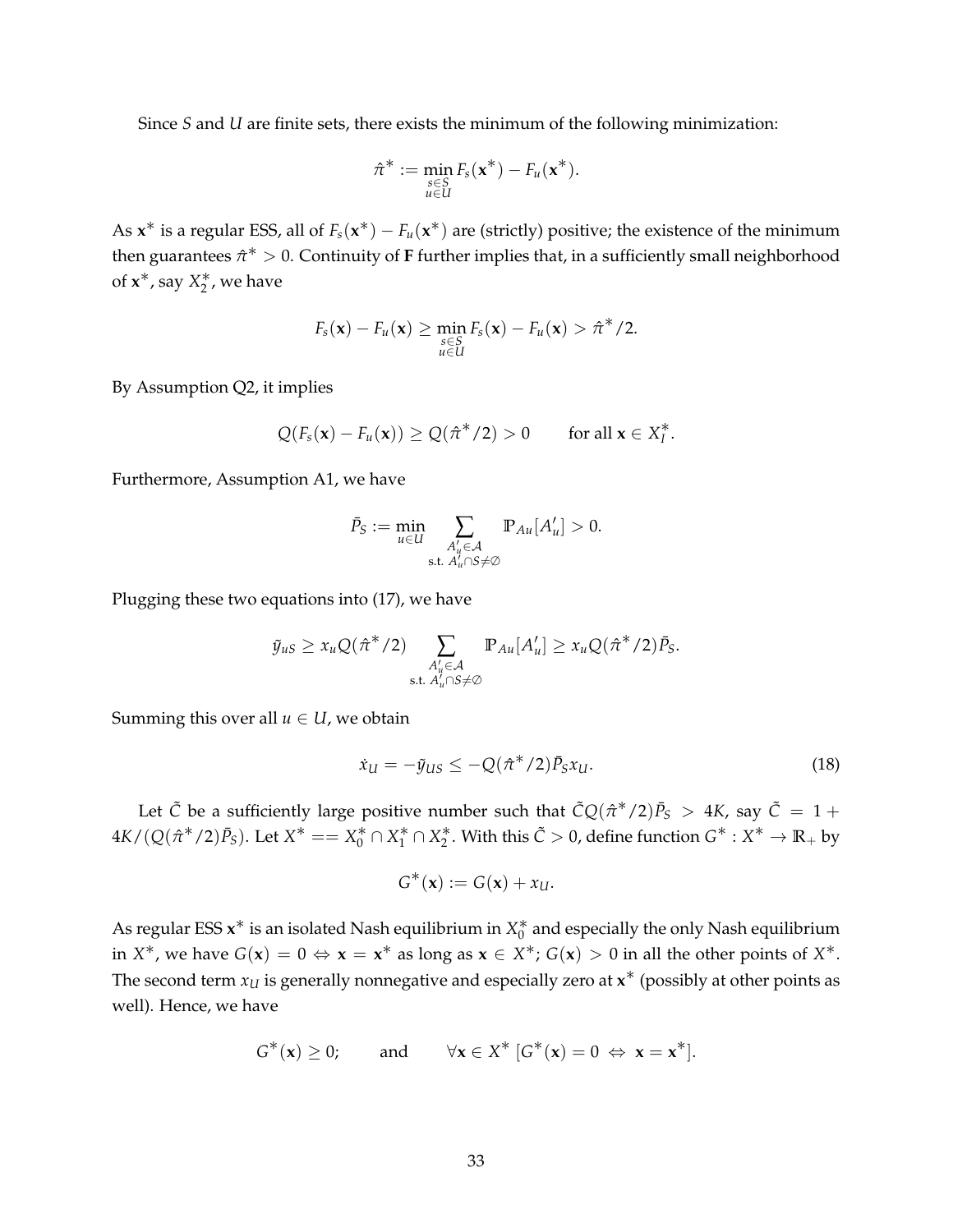By combining [\(8\)](#page-14-1), [\(16\)](#page-31-2) and [\(18\)](#page-32-0), we obtain

$$
\dot{G}^*(\mathbf{x}) \leq H(\mathbf{x}) + (4K - \tilde{C}Q(\hat{\pi}^*/2)\bar{P}_S)x_U := H^*(\mathbf{x}).
$$

Like *G*, we have  $H \le 0$  in general and  $H(\mathbf{x}) = 0 \Leftrightarrow \mathbf{x} = \mathbf{x}^*$  as long as  $\mathbf{x} \in X^*$ . By combining this fact with the above argument of  $x_U$  and the construction of  $\tilde{C}$  to meet  $\tilde{C}Q(\hat{\pi}^*/2)\bar{P}_S>4K$ , we have

$$
H^*(\mathbf{x}) \le 0; \quad \text{and} \quad \forall \mathbf{x} \in X^* \; [H^*(\mathbf{x}) = 0 \Leftrightarrow \mathbf{x} = \mathbf{x}^*].
$$

These two facts on *G*<sup>\*</sup> and *H*<sup>\*</sup> mean that *G*<sup>\*</sup> can be used as the Lyapunov function **x**<sup>\*</sup> in the neighborhood *X* ∗, coupled with *<sup>H</sup>*∗ as the decaying rate function. Now Theorem [7](#page-14-2) guarantees asymptotic stability of **x** ∗.  $\Box$ 

# **A.7 Proof of Theorem [10](#page-20-0)**

*Proof.* **G.** i) is immediately obtained from property G-i) of each  $G^p$  and the fact  $m^p > 0$ . For ii), notice that  $G^{\mathcal{P}}(x^{\mathcal{P}}, \pi^{\mathcal{P}}) = 0$  is equivalent to  $G^p(x^p, \pi^p) = 0$  for each  $p \in \mathcal{P}$ . By property G-ii) of each  $G^p$ , the latter is equivalent to  $\mathbf{x}^p \in m^p \Delta^{\mathcal{A}^p}(b^p_*(\pi])$ . Therefore,  $G^{\mathcal{P}}(\mathbf{x}^{\mathcal{P}}, \pi^{\mathcal{P}}) = 0$  is equivalent to  $\mathbf{x}^{\mathcal{P}} \in \times_{p \in \mathcal{P}} m^p \Delta^{\mathcal{A}^p}(b^p_*(\pi)).$ 

**H.** Each of the two parts can be readily verified from property H, similarly to the proof of property G.

**GH-0.** It is immediate from aggregation:

$$
H^{\mathcal{P}}(\mathbf{x}^{\mathcal{P}})[\boldsymbol{\pi}^{\mathcal{P}}] = \sum_{p \in \mathcal{P}} H^p(\mathbf{x}^p)[\boldsymbol{\pi}^p] = \sum_{p \in \mathcal{P}} \Delta \mathbf{x}^p \cdot \mathbf{g}_*^p[\boldsymbol{\pi}^p] = \Delta \mathbf{x}^{\mathcal{P}} \cdot \mathbf{g}_*^{\mathcal{P}}[\boldsymbol{\pi}^{\mathcal{P}}].
$$

Property GH-0 for each population  $p \in \mathcal{P}$  is used in the second equality. **GH-1.** First, notice that

$$
\frac{\partial G^{\mathcal{P}}}{\partial \pi^{\mathcal{P}}}(\mathbf{x}^{\mathcal{P}}, \pi^{\mathcal{P}}) \Delta \pi^{\mathcal{P}} = \sum_{p \in \mathcal{P}} \frac{\partial G^{p}}{\partial \pi^{p}}(\mathbf{x}^{p}, \pi^{p}) \Delta \pi^{p} \quad \text{for any } \Delta \pi^{\mathcal{P}} = (\Delta \pi^{p})_{p \in \mathcal{P}} \in \mathbb{R}^{A^{\mathcal{P}}};
$$
  

$$
\frac{\partial G^{\mathcal{P}}}{\partial \mathbf{x}^{\mathcal{P}}}(\mathbf{x}^{\mathcal{P}}, \pi^{\mathcal{P}}) \Delta \mathbf{x}^{\mathcal{P}} = \sum_{p \in \mathcal{P}} \frac{\partial G^{p}}{\partial \mathbf{x}^{p}}(\mathbf{x}^{p}, \pi^{p}) \Delta \mathbf{x}^{p} \quad \text{for any } \Delta \mathbf{x}^{\mathcal{P}} = (\Delta \mathbf{x}^{p})_{p \in \mathcal{P}} \in \mathbb{R}^{A^{\mathcal{P}}}.
$$

This implies property GH-1 for the total: for any  $\Delta\bm{\pi}^{\mathcal{P}}\in\mathbb{R}^{A^{\mathcal{P}}}$  and  $\Delta\bm{x}^{\mathcal{P}}\in\mathcal{V}^{\mathcal{P}}(\bm{x}^{\mathcal{P}})[\bm{\pi}^{\mathcal{P}}]$ , we have

i) 
$$
\frac{\partial G^{\mathcal{P}}}{\partial \pi^{\mathcal{P}}}(\mathbf{x}^{\mathcal{P}}, \pi^{\mathcal{P}}) \Delta \pi^{\mathcal{P}} = \sum_{p \in \mathcal{P}} \frac{\partial G^{p}}{\partial \pi^{p}}(\mathbf{x}^{p}, \pi^{p}) \Delta \pi^{p} = \sum_{p \in \mathcal{P}} \Delta \pi^{p} \cdot \Delta \mathbf{x}^{p} = \Delta \pi^{\mathcal{P}} \cdot \Delta \mathbf{x}^{\mathcal{P}},
$$
  
ii) 
$$
\frac{\partial G^{\mathcal{P}}}{\partial \mathbf{x}^{\mathcal{P}}}(\mathbf{x}^{\mathcal{P}}, \pi^{\mathcal{P}}) \Delta \mathbf{x}^{\mathcal{P}} = \sum_{p \in \mathcal{P}} \frac{\partial G^{p}}{\partial \mathbf{x}^{p}}(\mathbf{x}^{p}, \pi^{p}) \Delta \mathbf{x}^{p} = \sum_{p \in \mathcal{P}} H^{p}(\mathbf{x}^{p}, \pi^{p}) = H^{\mathcal{P}}(\mathbf{x}^{\mathcal{P}}, \pi^{\mathcal{P}})
$$

Property GH-1 for each population  $p \in \mathcal{P}$  is used in the second equality on each of the two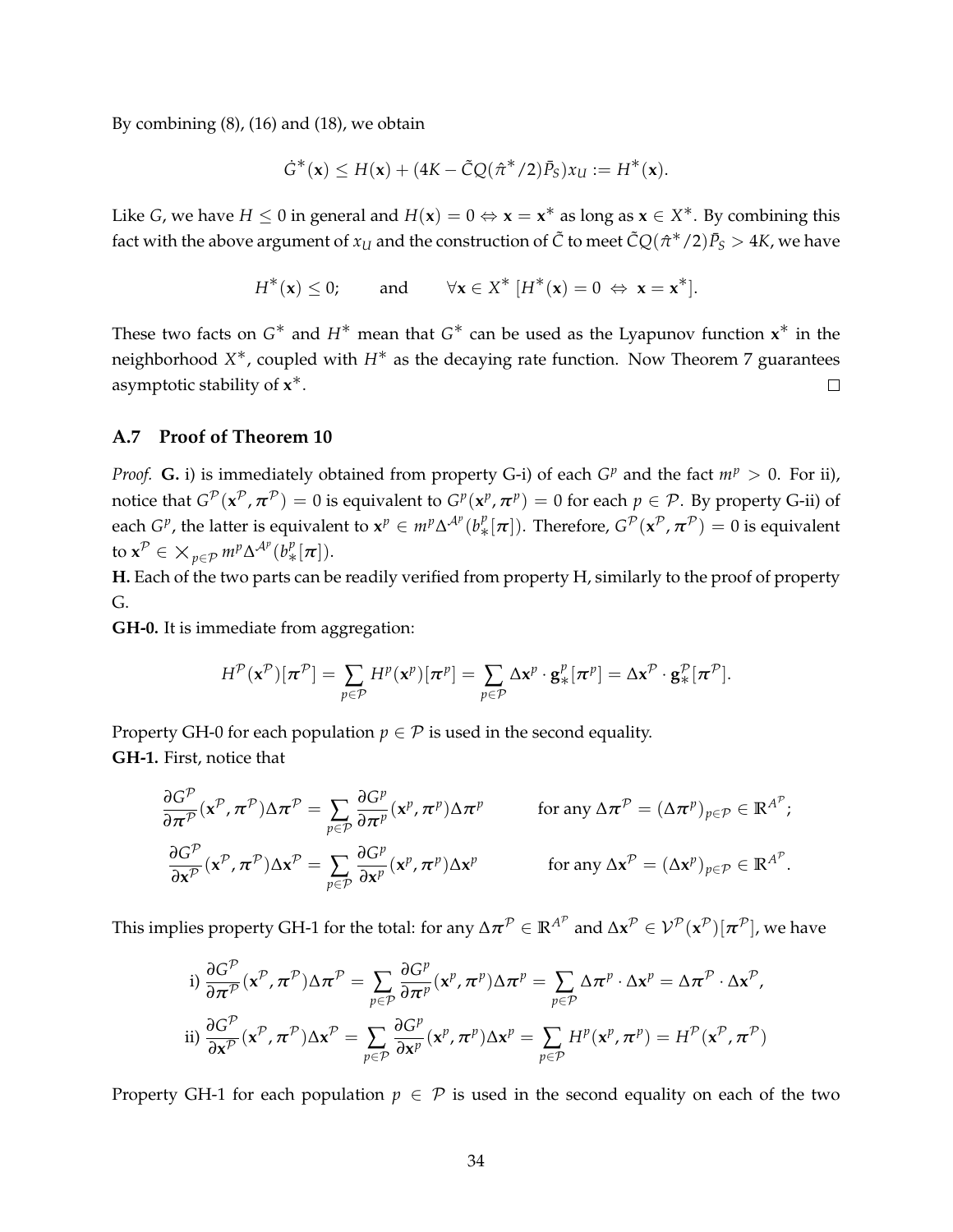lines.

# **A.8 Proof of Theorem [11](#page-21-0)**

*Proof.* Fix  $\mathbf{x}^{\mathcal{P}}, \mathbf{y}^{\mathcal{P}} \in \mathcal{X}^{\mathcal{P}} = (\Delta^A)^P$  arbitrarily. Let  $\bar{\mathbf{x}}, \bar{\mathbf{y}}$  be their aggregates:  $\bar{\mathbf{x}} = \sum_{q \in \mathcal{P}} \mathbf{x}^q$  and  $\bar{\mathbf{y}} = \bar{\mathbf{y}}$  $\sum_{q \in \mathcal{P}} \mathbf{y}^q$ .

Notice that, under additive separability, we have

$$
\mathbf{F}^p(\mathbf{y}^{\mathcal{P}}) - \mathbf{F}^p(\mathbf{x}^{\mathcal{P}}) = \mathbf{F}^0(\bar{\mathbf{y}}) - \mathbf{F}^0(\bar{\mathbf{x}}).
$$

Therefore, we have

$$
(\mathbf{y}^{\mathcal{P}} - \mathbf{x}^{\mathcal{P}}) \cdot (\mathbf{F}^{\mathcal{P}}(\mathbf{y}^{\mathcal{P}}) - \mathbf{F}^{\mathcal{P}}(\mathbf{x}^{\mathcal{P}})) = \sum_{p \in \mathcal{P}} (\mathbf{y}^{p} - \mathbf{x}^{p}) \cdot (\mathbf{F}^{p}(\mathbf{y}^{\mathcal{P}}) - \mathbf{F}^{p}(\mathbf{x}^{\mathcal{P}}))
$$
  
= 
$$
\left\{ \sum_{p \in \mathcal{P}} (\mathbf{y}^{p} - \mathbf{x}^{p}) \right\} \cdot (\mathbf{F}^{0}(\bar{\mathbf{y}}) - \mathbf{F}^{0}(\bar{\mathbf{x}})) = (\bar{\mathbf{y}} - \bar{\mathbf{x}}) \cdot (\mathbf{F}^{0}(\bar{\mathbf{y}}) - \mathbf{F}^{0}(\bar{\mathbf{x}})).
$$

Hence,  $F^{\mathcal{P}}$  is contractive (resp., strictly contractive) if so is  $F^0$ .

### **A.9 Proof of Theorem [12](#page-23-4)**

*Proof.* [\(11\)](#page-23-5) implies the negative definiteness of  $d{\bf F}^{\mathcal{P}}/d{\bf x}^{\mathcal{P}}$  with respect to  $T{\cal X}^{\mathcal{P}}.$  Thanks to Assump-tion [F2-](#page-23-3)ii) and continuity of  $d\mathbf{F}_{\delta}^{\mathcal{P}}$  $\int$ <sup>*β*</sup> / $d$ **x**<sup>*P*</sup> in *δ*, the negative definiteness remains to hold for  $d$ **F** $^p$ <sup>*β*</sup> *δ* /*d***x** P as long as  $\delta$  is sufficiently small. Therefore, for such  $\delta$ ,  $F^{\mathcal{P}}$  is strictly contractive. Then, i) there uniquely exists a Nash equilibrium and ii) the Nash equilibrium is globally asymptotically stable under any dynamics in our framework.

With the unique existence of Nash equilibrium at each parameter value, continuity of  $\mathbf{F}_{\delta}^{\mathcal{P}}$ *δ* in parameter  $\delta$  also implies that a Nash equilibrium is represented as a continuous function of  $\delta$ , say  $\mathbf{x}^*(\delta)$ . Notice that  $\bar{F}_\delta^{\mathcal{P}}(\mathbf{x};\delta)$  is continuous in  $\mathbf{x}$  and  $\delta$ . Therefore,  $\Delta \bar{F}^{\mathcal{P}}(\delta) := \bar{F}_\delta^{\mathcal{P}}(\mathbf{x}^*(\delta))$  –  $\max_{\mathbf{x}^{\mathcal{P}} \in \mathcal{X}^{\mathcal{P}}} \bar{F}_{\delta}^{\mathcal{P}}(\mathbf{x}^{\mathcal{P}})$  is continuous in  $\delta$ . As  $\bar{F}_{0}^{\mathcal{P}} \equiv \bar{F}^{\mathcal{P}}$  is maximized at  $\mathbf{x}^{*}(0)$ , we have  $\Delta \bar{F}^{\mathcal{P}}(0) = 0$ . Therefore, continuity of  $\Delta \bar{F}^{\mathcal{P}}$  implies that

$$
\forall \varepsilon > 0 \ \exists \bar{\delta}(\varepsilon) > 0 \quad |\delta - 0| < \delta(\varepsilon) \quad \Longrightarrow \quad |\Delta \bar{F}^{\mathcal{P}}(\delta) - 0| < \varepsilon.
$$

With global asymptotic stability of  $\mathbf{x}^*(\delta)$ , we verify the theorem.

# **References**

<span id="page-34-0"></span>BENAÏM, M., AND O. RAIMOND (2010): "A class of self-interacting processes with applications to games and reinforced random walks," *SIAM Journal on Control and Optimization*, 48(7), 4707– 4730.

 $\Box$ 

 $\Box$ 

 $\Box$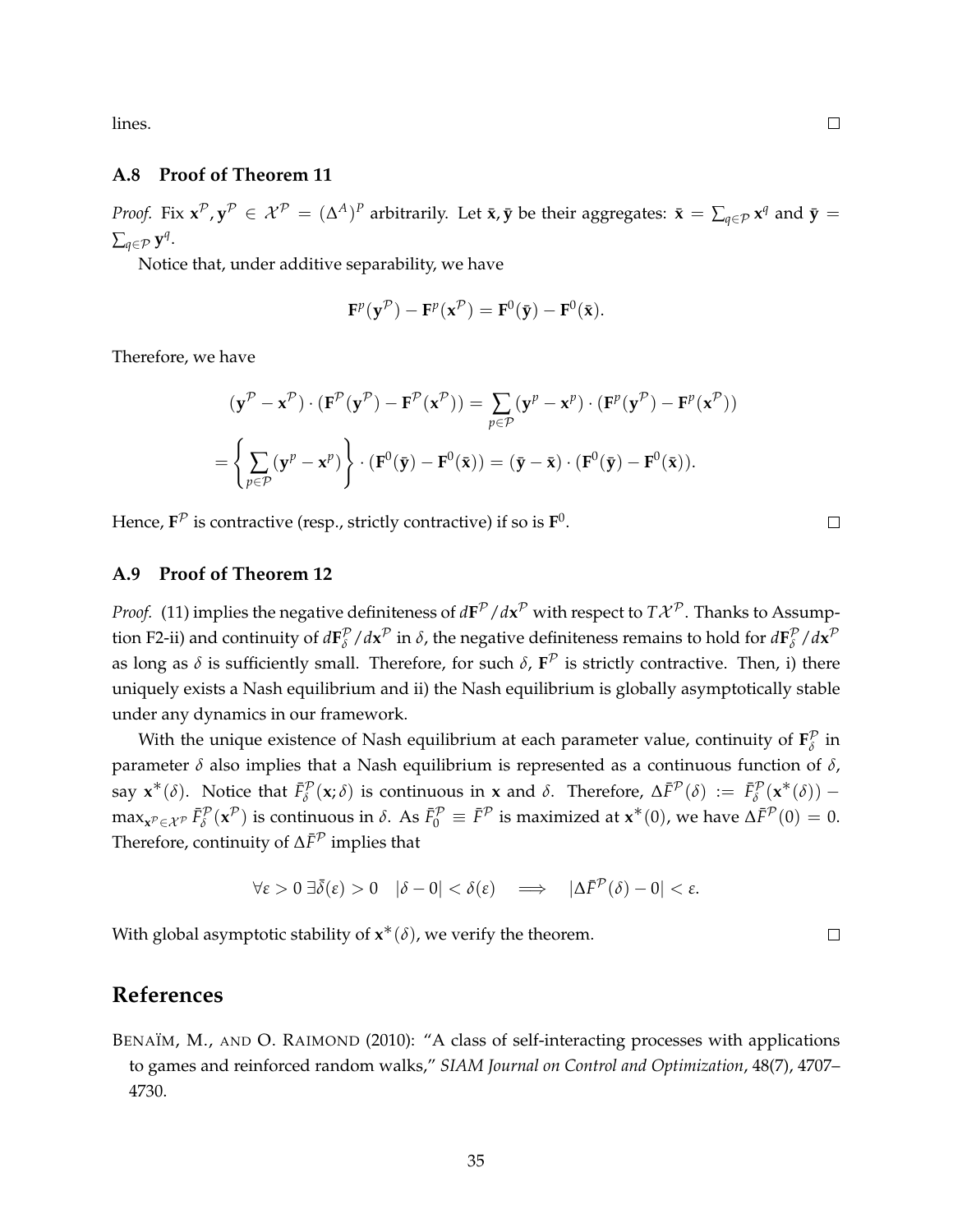- <span id="page-35-10"></span>BOMZE, I. M., AND J. W. WEIBULL (1995): "Does Neutral Stability Imply Lyapunov Stability?," *Games and Economic Behavior*, 11(2), 173–192.
- <span id="page-35-2"></span>BRAVO, M., AND M. FAURE (2015): "Reinforcement learning with restrictions on the action set," *SIAM Journal on Control and Optimization*, 53(1), 287–312.
- <span id="page-35-9"></span>CRESSMAN, R. (1997): "Local stability of smooth selection dynamics for normal form games," *Mathematical Social Sciences*, 34(1), 1–19.
- <span id="page-35-3"></span>FOX, M. J., AND J. S. SHAMMA (2013): "Population games, stable games, and passivity," *Games*, 4(4), 561–583.
- <span id="page-35-13"></span>FUJISHIMA, S. (2012): "Evolutionary Implementation with Estimation of Unknown Externalities," mimeo, Washington University in St. Louis.
- <span id="page-35-14"></span>FUJIWARA-GREVE, T., AND M. OKUNO-FUJIWARA (2009): "Voluntarily Separable Repeated Prisoner's Dilemma," *Review of Economic Studies*, 76(3), 993–1021.
- <span id="page-35-15"></span>(2016): "Diverse Behavior Patterns in a Symmetric Society with Voluntary Partnerships," mimeo, Keio University and Musashino University.
- <span id="page-35-1"></span>HOFBAUER, J., AND W. H. SANDHOLM (2009): "Stable games and their dynamics," *Journal of Economic Theory*, 144(4), 1665–1693.
- <span id="page-35-4"></span>HOFBAUER, J., P. SCHUSTER, AND K. SIGMUND (1979): "A note on evolutionary stable strategies and game dynamics," *Journal of Theoretical Biology*, 81(3), 609–612.
- <span id="page-35-12"></span>LAHKAR, R., AND W. H. SANDHOLM (2008): "The projection dynamic and the geometry of population games," *Games and Economic Behavior*, 64(2), 565–590.
- <span id="page-35-11"></span>NAGURNEY, A., AND D. ZHANG (1997): "Projected dynamical systems in the formulation, stability analysis, and computation of fixed-demand traffic network equilibria," *Transportation Science*, 31(2), 147–158.
- <span id="page-35-5"></span><span id="page-35-0"></span>SANDHOLM, W. H. (2001): "Potential Games with Continuous Player Sets," *Journal of Economic Theory*, 97(1), 81–108.
	- (2002): "Evolutionary Implementation and Congestion Pricing," *Review of Economic Studies*, 69, 667–689.
	- (2005): "Negative Externalities and Evolutionary Implementation," *Review of Economic Studies*, 72(3), 885–915.
- <span id="page-35-8"></span><span id="page-35-7"></span><span id="page-35-6"></span>(2010a): "Local stability under evolutionary game dynamics," *Theoretical Economics*, 5(1), 27–50.
	- (2010b): *Population games and evolutionary dynamics*. MIT Press.